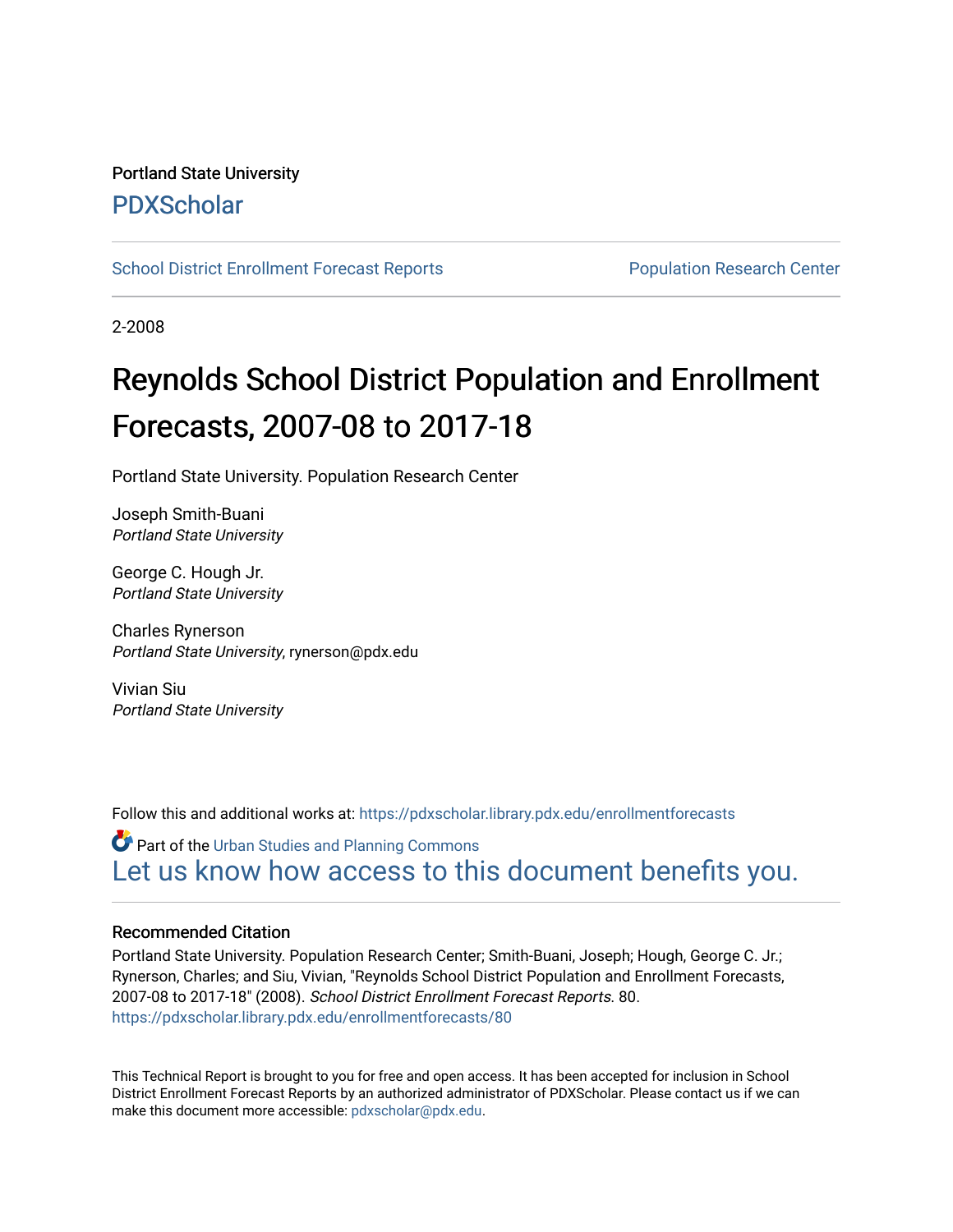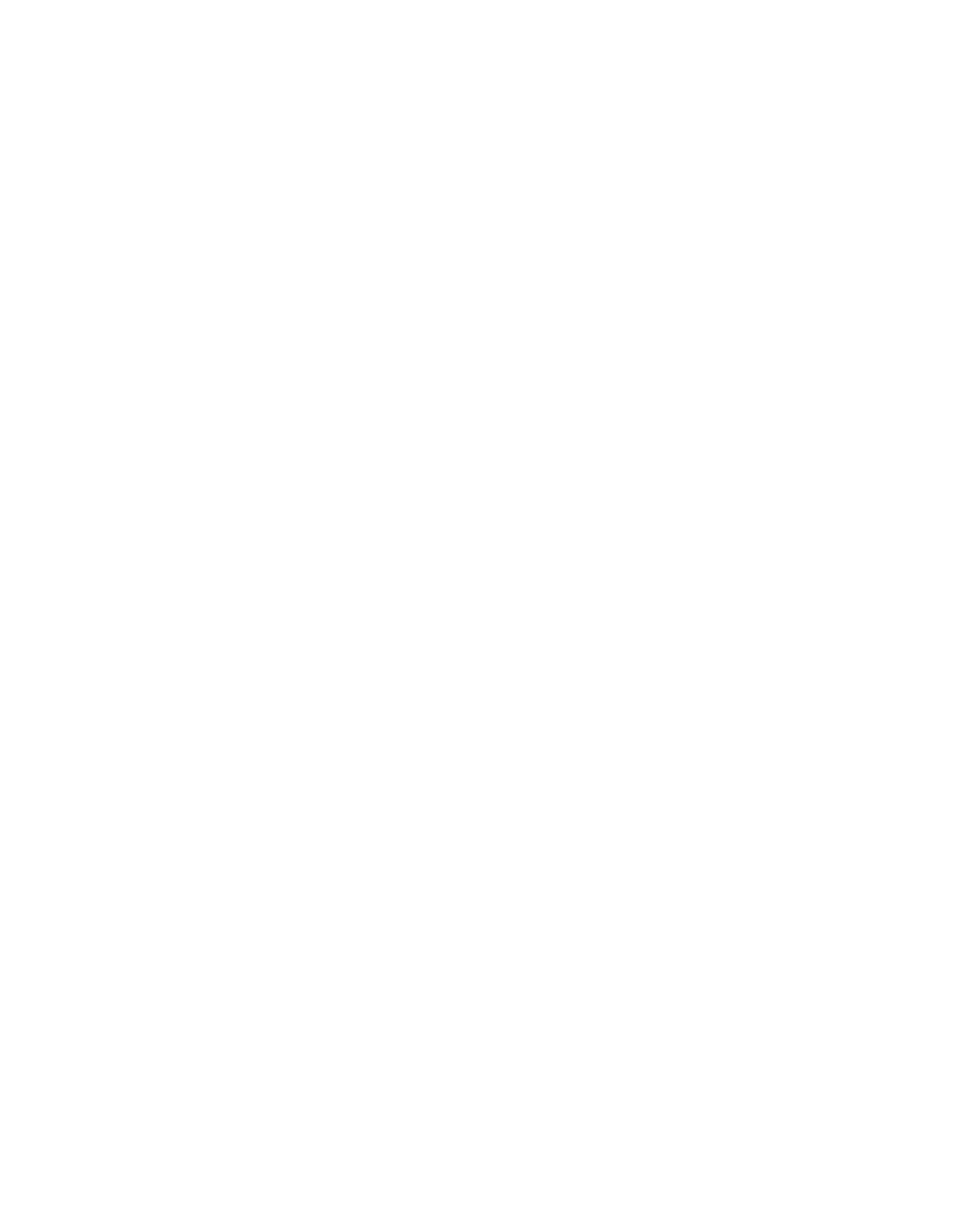## **REYNOLDS SCHOOL DISTRICT POPULATION AND ENROLLMENT FORECASTS 2007- 08 TO 2017-18**

**Prepared By Population Research Center Portland State University** 

**February, 2008** 

**Project Staff: Joseph Smith-Buani George Hough, Jr. Charles Rynerson Vivian Siu**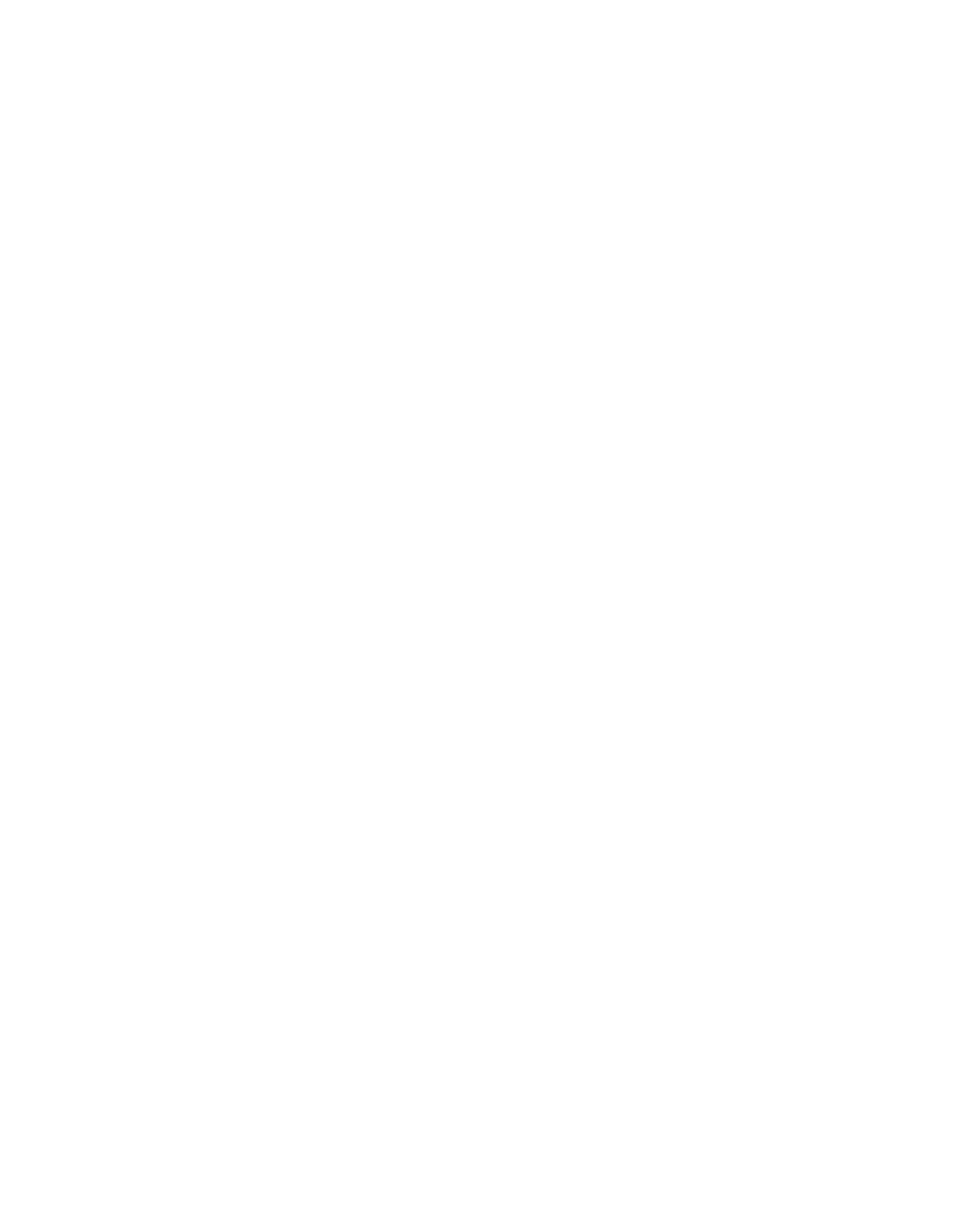# **CONTENTS**

| <b>INTRODUCTION</b>                                           |    |
|---------------------------------------------------------------|----|
|                                                               |    |
|                                                               |    |
|                                                               |    |
|                                                               |    |
|                                                               |    |
|                                                               |    |
|                                                               | 20 |
|                                                               |    |
|                                                               |    |
|                                                               |    |
|                                                               |    |
|                                                               |    |
|                                                               | 32 |
|                                                               |    |
| APPENDIX A: LOW AND HIGH SERIES ALTERNATE FORECASTS           |    |
| APPENDIX B: POPULATION, HOUSING, AND ENROLLMENT PROFILES      |    |
|                                                               |    |
|                                                               |    |
| APPENDIX C: HOUSING UNITS BY TYPE AND SCHOOL ATTENDANCE AREA, |    |
|                                                               |    |

\_\_\_\_\_\_\_\_\_\_\_\_\_\_\_\_\_\_\_\_\_\_\_\_\_\_\_\_\_\_\_\_\_\_\_\_\_\_\_\_\_\_\_\_\_\_\_\_\_\_\_\_\_\_\_\_\_\_\_\_\_\_\_\_\_\_\_\_\_\_\_\_

# **TABLES, CHARTS, AND MAPS**

| Table 1. Historic and Forecast Enrollment, Reynolds School District3           |  |
|--------------------------------------------------------------------------------|--|
|                                                                                |  |
| Table 3. Population by Age Group, Reynolds School District, 1990 and 2000      |  |
|                                                                                |  |
| Table 5. RSD, Housing and Household Characteristics, 1990 and 200014           |  |
| Table 6. Reynolds School District, Single Family Homes Built 2000 to 200615    |  |
|                                                                                |  |
| Table 8. Reynolds S.D., Historic Enrollment, 1997-98 to 2007-0819              |  |
|                                                                                |  |
|                                                                                |  |
| Table 11. Population by Age Group, Middle Series Forecast, RSD, 1990 to 202027 |  |
|                                                                                |  |

\_\_\_\_\_\_\_\_\_\_\_\_\_\_\_\_\_\_\_\_\_\_\_\_\_\_\_\_\_\_\_\_\_\_\_\_\_\_\_\_\_\_\_\_\_\_\_\_\_\_\_\_\_\_\_\_\_\_\_\_\_\_\_\_\_\_\_\_\_\_\_\_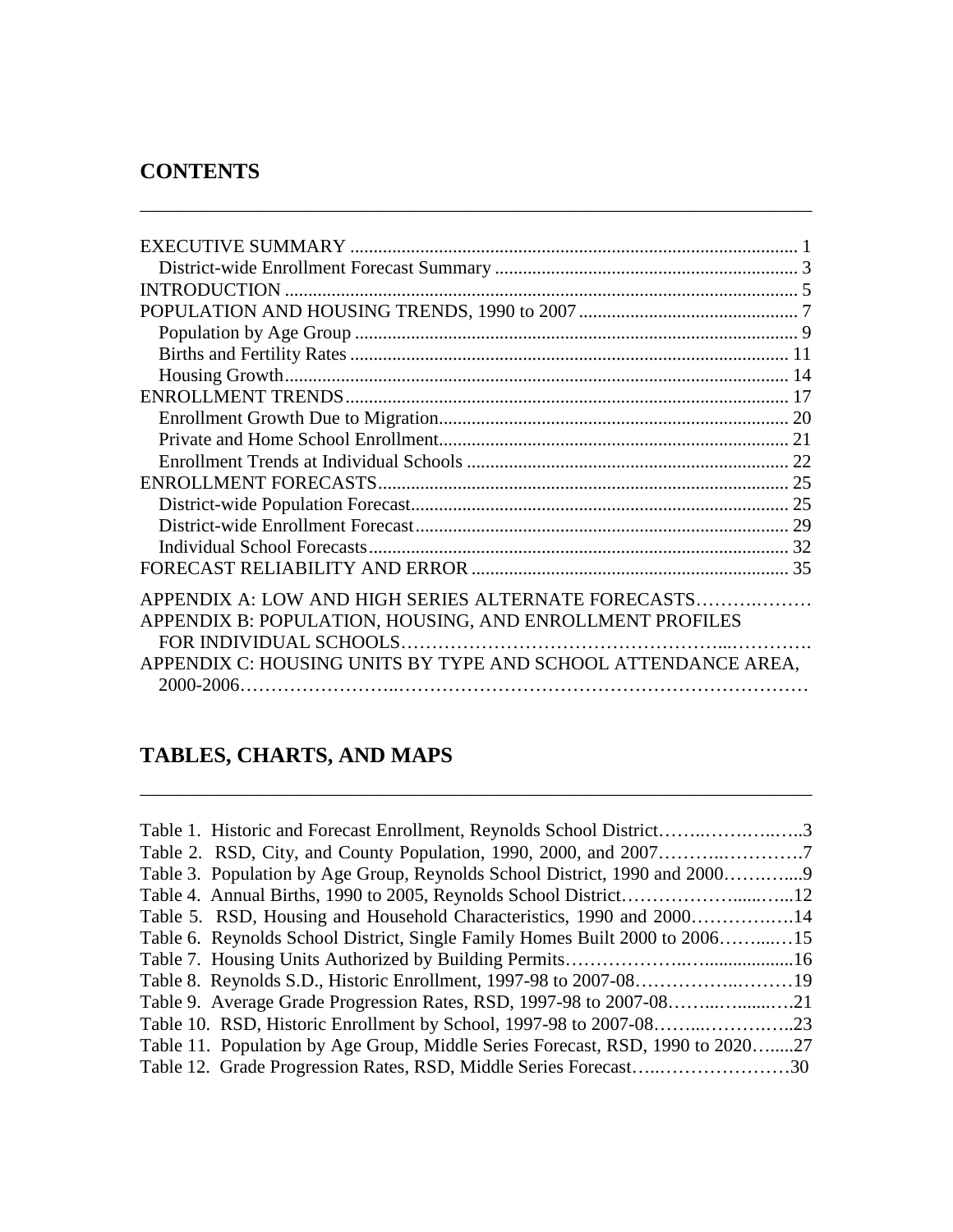# **TABLES, CHARTS, AND MAPS (continued)**

| Table 13. RSD, Middle Series Enrollment Forecasts, 2008-09 to 2017-1831<br>Table 14. Enrollment Forecasts for Individual Schools, 2008-09 to 2017-1834        |
|---------------------------------------------------------------------------------------------------------------------------------------------------------------|
| Table A1. Population by Age Group, RSD, Low Series Forecast, 1990 to 2020A-1<br>Table A2. Population by Age Group, RSD, High Series Forecast, 1990 to 2020A-2 |
|                                                                                                                                                               |
| Table A4. Average Grade Progression Rates, RSD Forecasts, 2008-09 to 2017-18A-4                                                                               |
|                                                                                                                                                               |
|                                                                                                                                                               |
|                                                                                                                                                               |
|                                                                                                                                                               |
| Chart 1. Population Change Due to Migration, 1990 to 2000, RSD by Age Group10                                                                                 |
| Chart 2. 2000 Census Population by Single Year of Age, Reynolds S.D11                                                                                         |
| Chart 3a. Age-Specific Fertility Rates, 1990, RSD, Multnomah Co. & Oregon13                                                                                   |
| Chart 3b. Age-Specific Fertility Rates, 2000, RSD, Multnomah Co. & Oregon13                                                                                   |
|                                                                                                                                                               |
| Chart 5. RSD Births (five year lag) and Kindergarten Enrollment36                                                                                             |
| Chart 6. Current and Previous Long Range Forecasts, RSD, K-12 Enrollment37                                                                                    |
|                                                                                                                                                               |
|                                                                                                                                                               |
|                                                                                                                                                               |
|                                                                                                                                                               |
|                                                                                                                                                               |
|                                                                                                                                                               |
|                                                                                                                                                               |

\_\_\_\_\_\_\_\_\_\_\_\_\_\_\_\_\_\_\_\_\_\_\_\_\_\_\_\_\_\_\_\_\_\_\_\_\_\_\_\_\_\_\_\_\_\_\_\_\_\_\_\_\_\_\_\_\_\_\_\_\_\_\_\_\_\_\_\_\_\_\_\_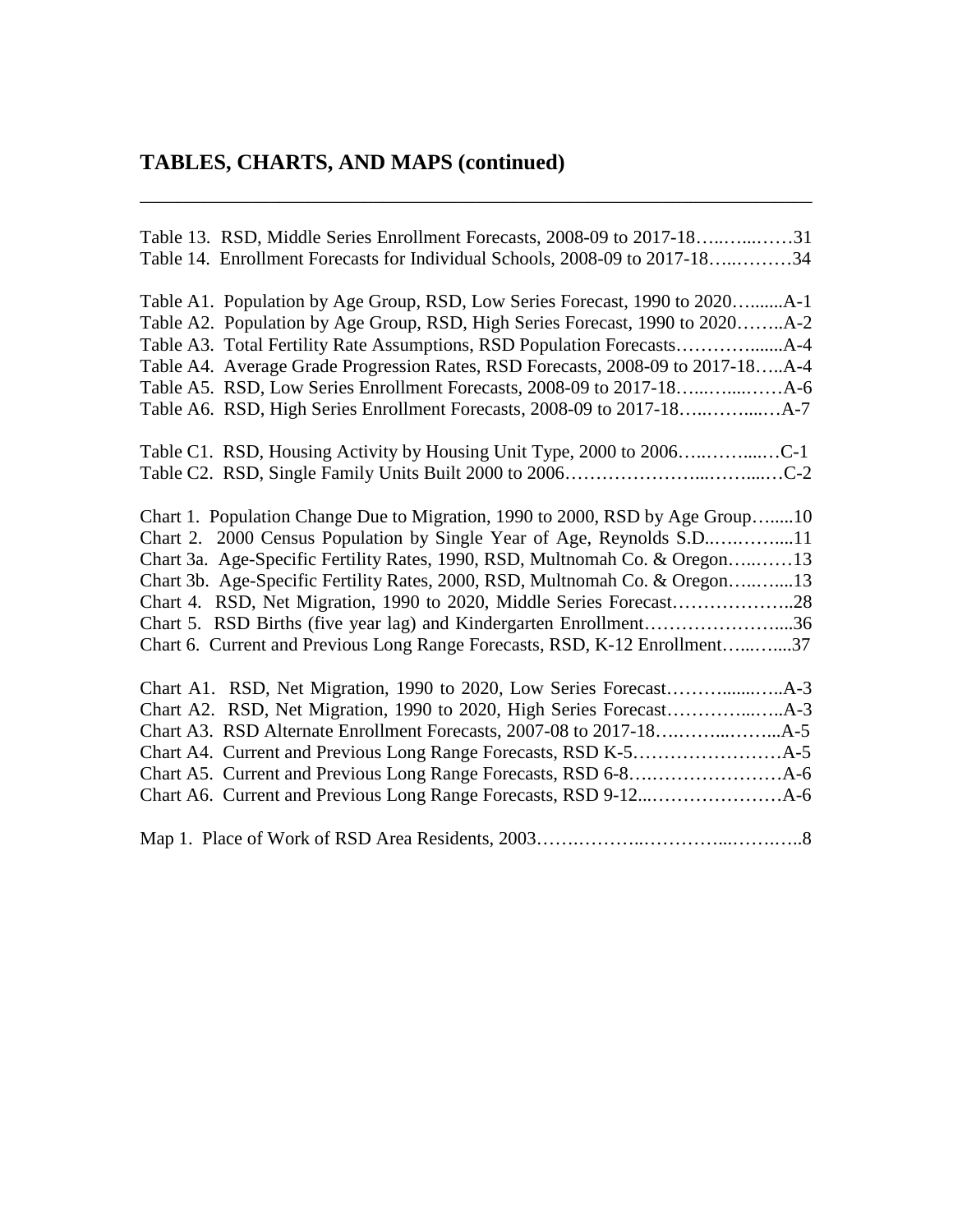### **EXECUTIVE SUMMARY**

<u>.</u>

Since 1997-98, Reynolds School District (RSD) overall K-12 enrollment has increased by 28 percent, from 8,452 students in 1997-98 to 10,815 in 2007-08, with most of the growth occurring between 1998-99 and 2003-04. After one year with little enrollment change (2004-05), the district has added 452 students in the most recent three years.

\_\_\_\_\_\_\_\_\_\_\_\_\_\_\_\_\_\_\_\_\_\_\_\_\_\_\_\_\_\_\_\_\_\_\_\_\_\_\_\_\_\_\_\_\_\_\_\_\_\_\_\_\_\_\_\_\_\_\_\_\_\_\_\_\_\_\_\_\_\_\_\_

This report presents the results of a study conducted by the Portland State University Population Research Center (PRC) concluding that the most likely scenario for future RSD enrollment is for slow growth in K-12 enrollment during the next five years until 2012-13, and slightly faster growth in the following five year period between 2012-13 and 2017-18.

PRC's methodology links enrollment trends with the area's population dynamics. Employment and population growth are expected to continue in the Portland metropolitan area, so demand for housing within the RSD's boundaries should remain strong. The City of Troutdale and East Portland will account for most of the District's population growth due to the number of residential developments approved since 2000.

In the 20 year population forecast that we characterize as the "middle series," the District adds about 30,700 persons overall, growing from about 61,300 in 2000 to 92,000 in 2020. The forecast population growth averages 2 percent annually, much higher than the 0.7 percent annual growth rate forecast in the State of Oregon Office of Economic Analysis' most recent long-range forecast for Multnomah County.<sup>1</sup> Population estimates for 2007 indicate that about 4,027 residents have already been added in Fairview, Troutdale, and Wood Village since the 2000 Census. However, population estimates for the parts of Portland and Gresham in RSD are unavailable as are current population estimates for the district.

<sup>&</sup>lt;sup>1</sup> County growth rate for 2000-2040 from "Forecasts of Oregon's County Populations and Components of Change, 2000 to 2040." Oregon Department of Administrative Services, Office of Economic Analysis, April, 2004.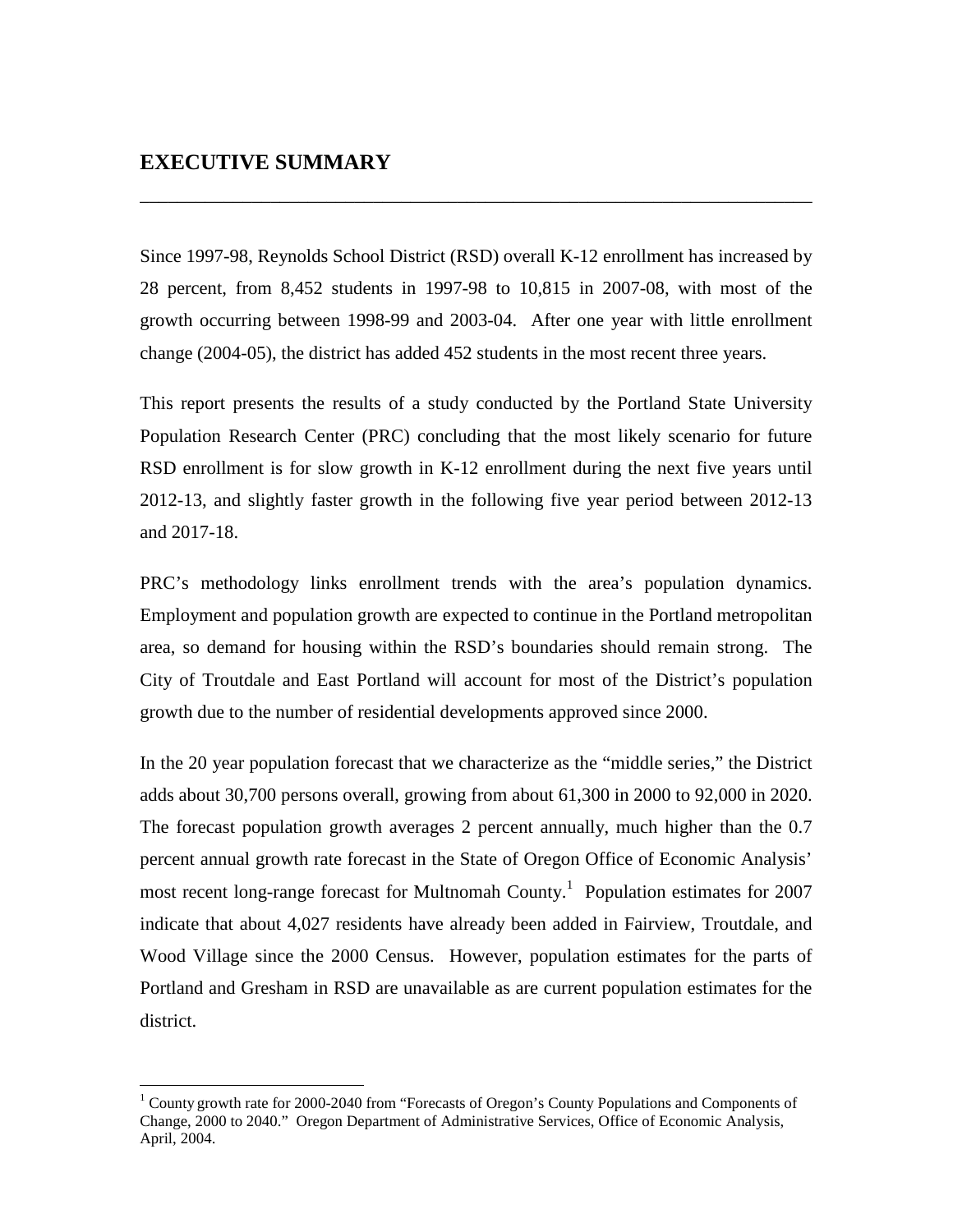This study also provides analysis of recent demographic and enrollment trends in the District. There are about 1,200 RSD students living in the 4,041 housing units built between 2000 and 2006, and enrollment has increased by about 1400 students during the period. The "Population and Housing Trends, 1990 to 2007" and "Enrollment Trends" sections describe the relationships between the District's age structure, birth trends, and enrollment, and larger demographic trends affecting Oregon and the United States.

The middle series population and enrollment forecasts are based on the assumptions that:

- Ongoing residential development within the RSD will result in more school-age children moving into the District than out of it, allowing K-12 enrollment to maintain recent trends for the next few years,
- Increasing numbers of births within the District related to an increasing young adult population will cause enrollment to increase after 2011,
- Fertility rates remain at recent levels, and
- Population age 20 to 39 will continue to grow and, the district will continue to attract new residents in their 20s, due to its relatively large stock of rental apartments and its proximity to employment and other urban amenities.

Table 1 contains recent historic and forecast enrollments for the District's grade level groups in five year intervals. Following the table is a brief summary of the middle series forecasts. Assumptions for alternate low and high series forecasts are presented in the "Enrollment Forecasts" section, and these alternate forecasts are tabulated in detail in the Appendix.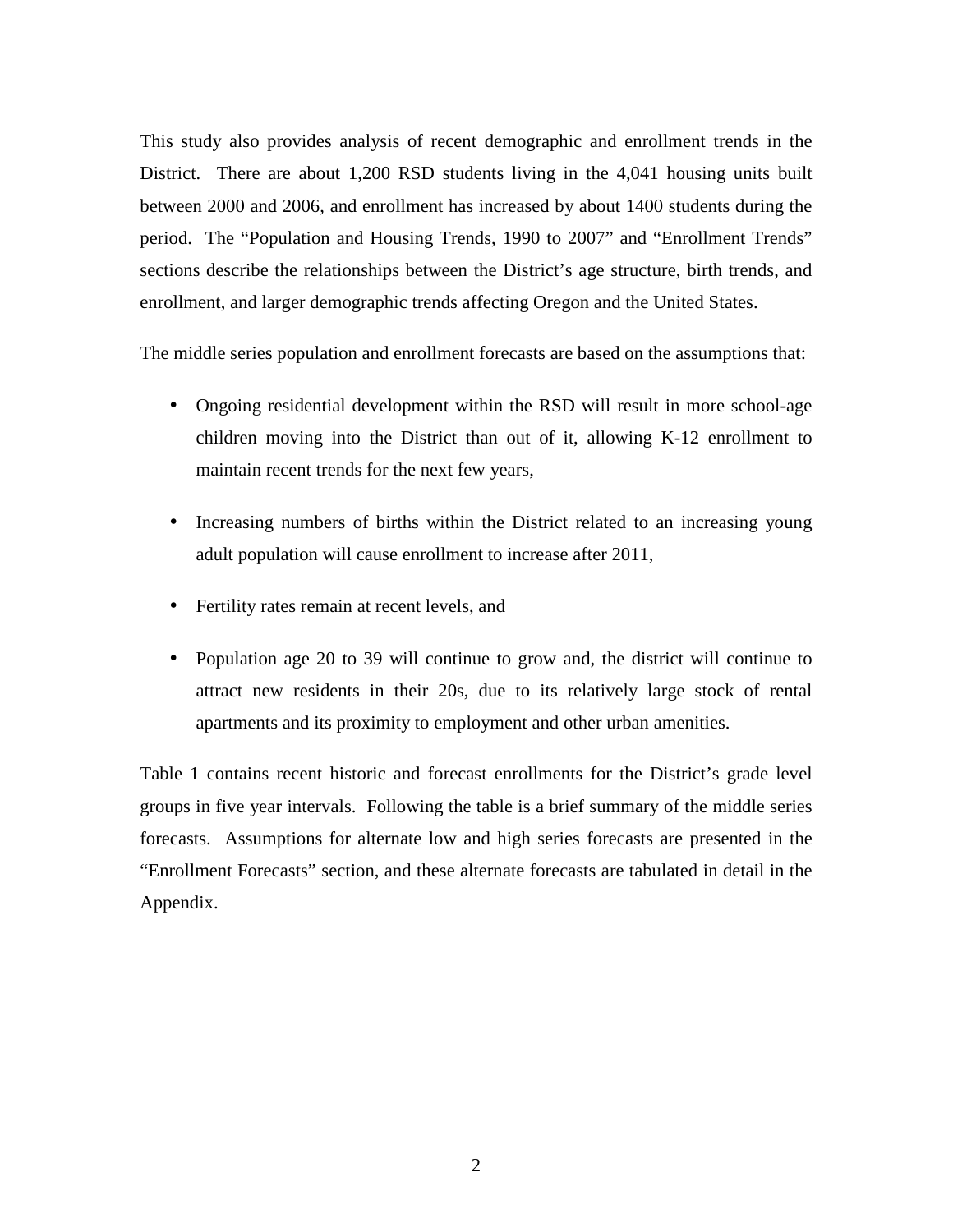| Table 1<br><b>Historic and Forecast Enrollment</b><br><b>Reynolds School District by School Level</b> |         |               |               |                            |  |  |  |  |  |
|-------------------------------------------------------------------------------------------------------|---------|---------------|---------------|----------------------------|--|--|--|--|--|
|                                                                                                       |         | Actual        |               | <b>MID SERIES Forecast</b> |  |  |  |  |  |
|                                                                                                       | 2002-03 | 2007-08       | 2012-13       | 2017-18                    |  |  |  |  |  |
| $K-5$                                                                                                 | 5,114   | 5,262         | 5,654         | 6,290                      |  |  |  |  |  |
| 5 year growth                                                                                         |         | 148           | 392           | 636                        |  |  |  |  |  |
| $6 - 8$                                                                                               | 2,488   | 2,558         | 2,648         | 2,885                      |  |  |  |  |  |
| 5 year growth                                                                                         |         | 70            | 90            | 237                        |  |  |  |  |  |
| $9 - 12$                                                                                              | 2,582   | 2,995         | 3.010         | 3.199                      |  |  |  |  |  |
| 5 year growth                                                                                         |         | 413           | 15            | 189                        |  |  |  |  |  |
| Total<br>5 year growth                                                                                | 10,184  | 10,815<br>631 | 11,312<br>497 | 12,374<br>1,062            |  |  |  |  |  |

#### *District-wide Enrollment Forecast Summary*

- Overall K-12 enrollment will grow by about 500 students in the first five years of the forecast between 2007-08 and 2012-13.
- Total K-12 enrollment will grow by over 1,000 students in the following five year period between 2012-13 and 2017-18.
- Between now and 2012-13, there will be a seven percent increase in elementary enrollment but relatively stable middle school and high school enrollments attributable to recent stability in elementary enrollment.
- Between 2012-13 and 2017-18, elementary enrollment will grow by about 640 students, or eleven percent.
- Between 2012-13 and 2017-18, middle school enrollment will grow by nearly 240 students (nine percent), and high school enrollment will grow by almost 190 students (six percent).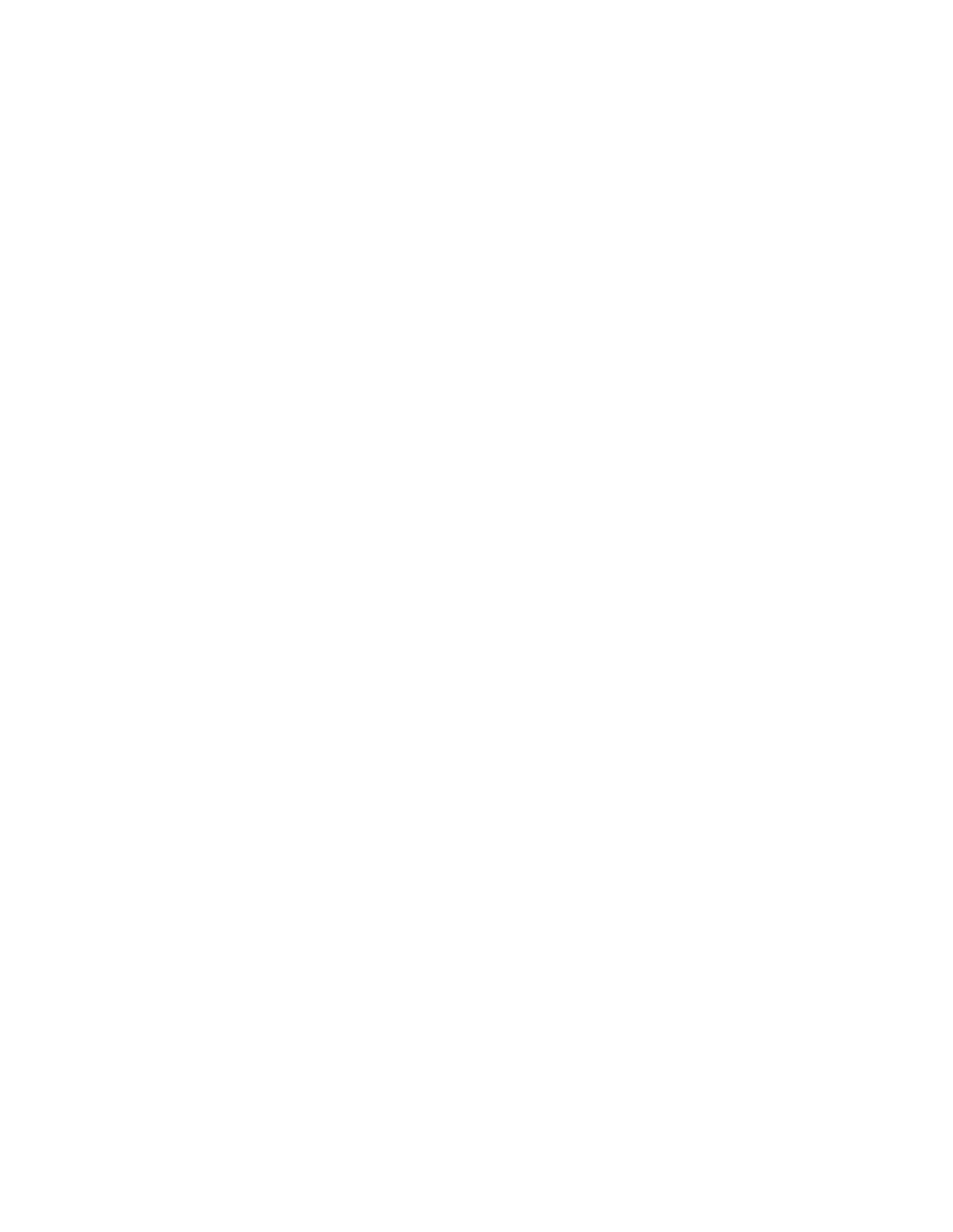### **INTRODUCTION**

The Reynolds School District (RSD) requested that the Portland State University Population Research Center (PRC) prepare enrollment forecasts for use in the District's long-range planning. This study integrates information about RSD enrollment trends with local area population, housing, and economic trends, and includes a population forecast for the District as well as forecasts of district-wide enrollment by grade level and total enrollment for individual schools for the period between 2008-09 and 2017-18. Information sources include the U.S. Census Bureau, birth data from the Oregon Center for Health Statistics, county population forecasts from the Oregon Office of Economic Analysis, employment trends and forecasts from the Oregon Employment Department, interviews with local officials, and geographic data from Multnomah County GIS, and Metro's Regional Land Inventory System (RLIS).

\_\_\_\_\_\_\_\_\_\_\_\_\_\_\_\_\_\_\_\_\_\_\_\_\_\_\_\_\_\_\_\_\_\_\_\_\_\_\_\_\_\_\_\_\_\_\_\_\_\_\_\_\_\_\_\_\_\_\_\_\_\_\_\_\_\_\_\_\_\_\_\_

The District, formed from the 1954 consolidation of the Fairview, Troutdale, and Wilkes Elementary Districts, serves parts of Portland and Gresham and the cities of Fairview, Wood Village, and Troutdale. The district's geography extends from NE  $141<sup>st</sup>$  Avenue on the west to the Sandy River on the east and, from the Columbia River on the north to SE Market Street and SE Stark Street on the south. Census data from the year 2000 characterized the District's population as 99.9 percent urban.

Following this introduction are sections presenting recent population, housing, and enrollment trends within the District. Next are the results of the district-wide population and enrollment forecasts and individual school forecasts and a description of the forecast methodology. The final section contains a brief discussion of the nature and accuracy of forecasts, and appendices present alternate low and high forecast scenarios and a one page profile for each of the District's schools showing its enrollment history and forecasts, and population and housing trends within its attendance area.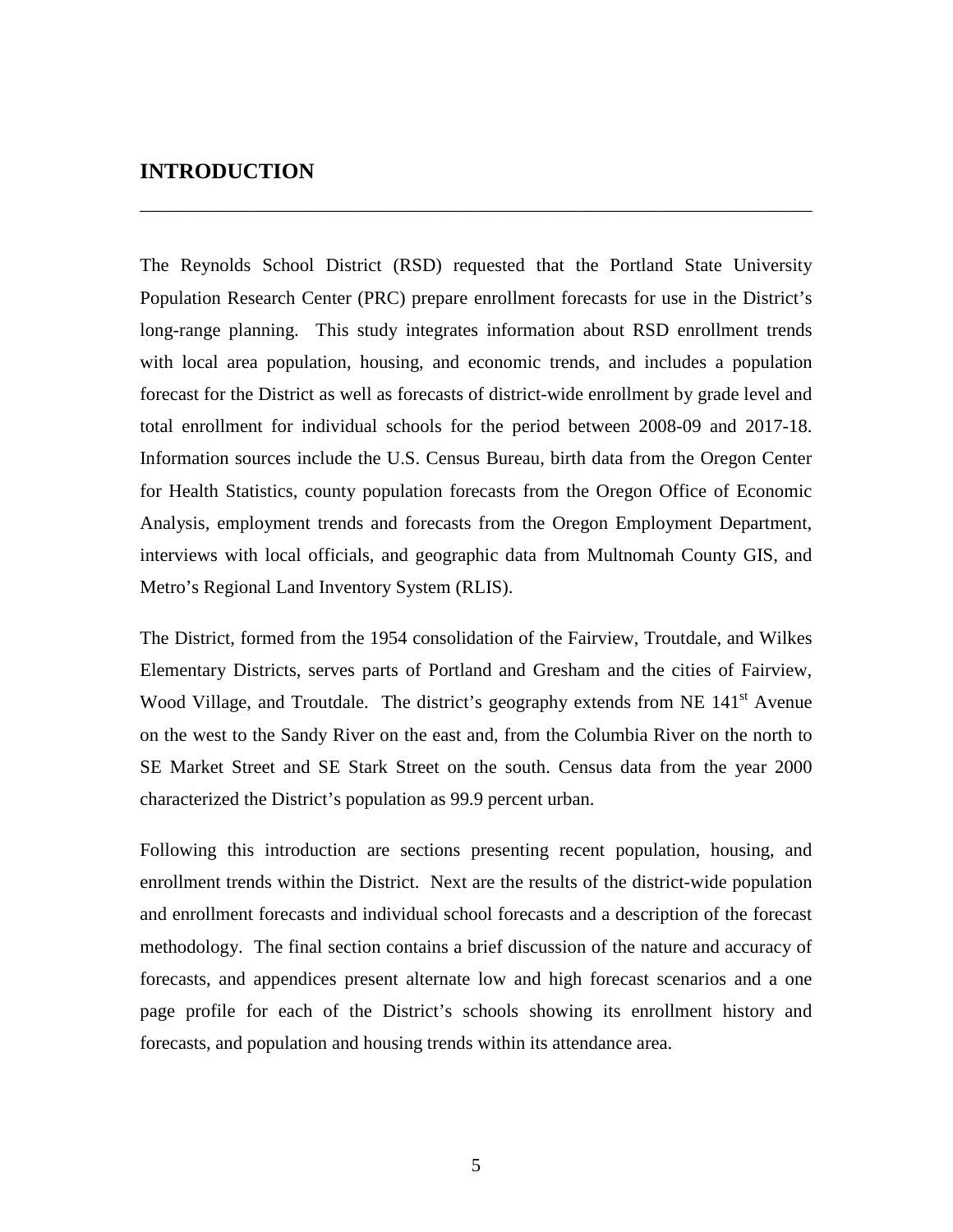We would like to acknowledge the help of the following individuals who contributed to the study by answering questions, providing local insight, or providing data:

- Marie Kizar, City of Fairview and Wood Village
- Elizabeth McCallum, City of Troutdale
- Bill Parker, City of Gresham
- John Pettis, City of Gresham
- Gary Odenthal, City of Portland
- Ken Onyima, City of Gresham
- Jodi Seaburn, Multnomah Educational Service District
- Aimee Travis, Reynolds School District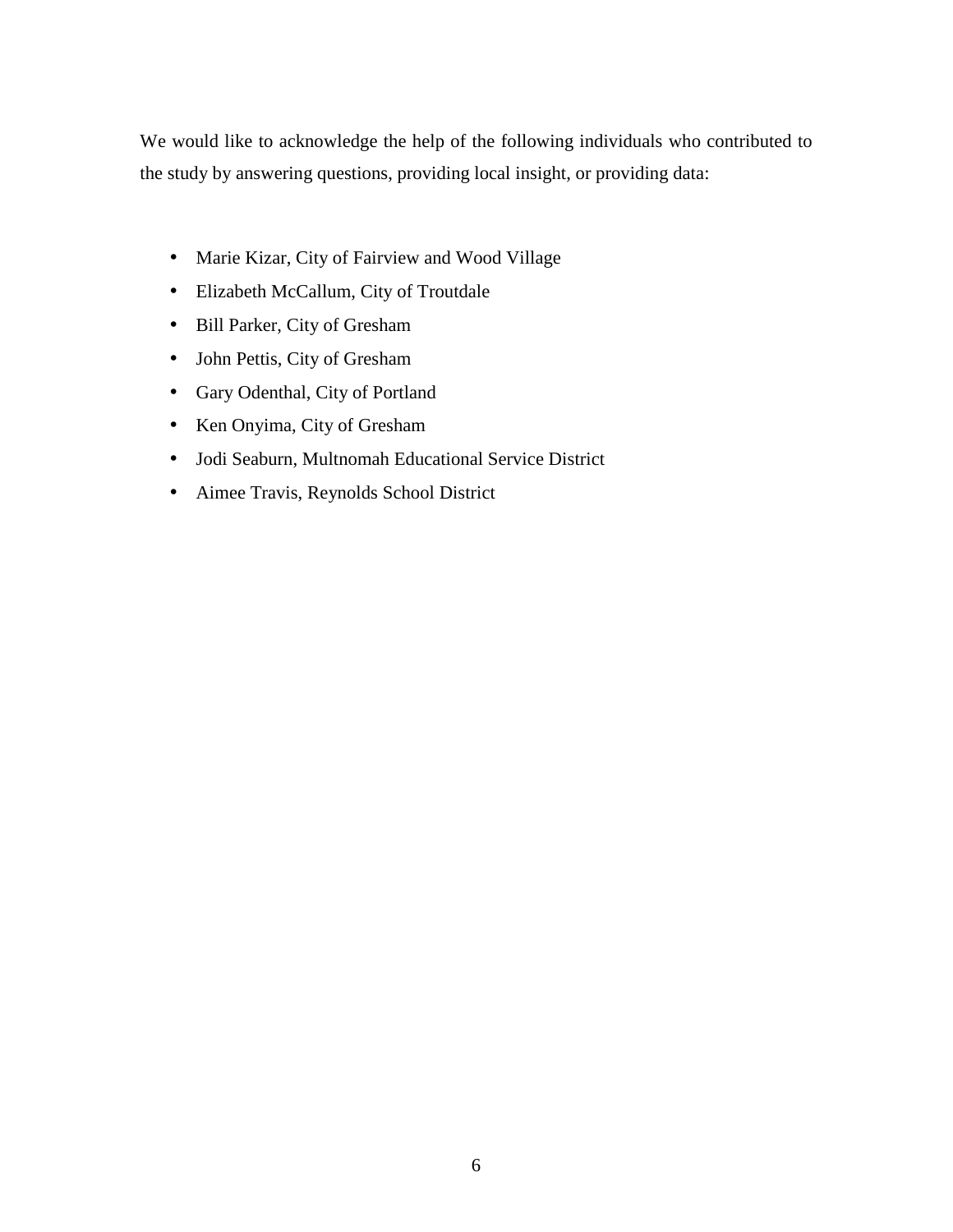During the decade between 1990 and 2000, total population within the RSD grew by 36 percent, from 42,666 persons to 61,257. Multnomah County grew by 12 percent overall, and the state of Oregon grew by 19 percent. Although Wood Village grew by only 2 percent during the decade, both Fairview (115 percent) and Troutdale (56 percent) grew at faster rates than the county and state, together adding about 11,100 persons to the RSD. Since 2000, Fairview, Troutdale, and Wood Village have added an additional 4,027 residents to the RSD. Portland grew by 19 percent between 1990 and 2000, adding 90,088 persons and, 41,394 more since 2000. Gresham grew by 28 percent, adding 21,956 persons, and 9,020 more since 2000. Table 2 shows the 1990 and 2000 census counts and 2007 population estimates for the RSD Cities, County, and State, with 1990 and 2000 census counts for the district.

\_\_\_\_\_\_\_\_\_\_\_\_\_\_\_\_\_\_\_\_\_\_\_\_\_\_\_\_\_\_\_\_\_\_\_\_\_\_\_\_\_\_\_\_\_\_\_\_\_\_\_\_\_\_\_\_\_\_\_\_\_\_\_\_\_\_\_\_\_\_\_\_

|                         |           | 1990 Census 2000 Census<br>April 1, 1990 April 1, 2000 July1, 2007 |           | 1990-2000 | Avg. Annual Growth Rate<br>2000-2006 |
|-------------------------|-----------|--------------------------------------------------------------------|-----------|-----------|--------------------------------------|
| <b>State of OREGON</b>  | 2,842,321 | 3,421,399                                                          | 3,745,455 | 1.9%      | 1.4%                                 |
| <b>RSD Total</b>        | 42,666    | 61,257                                                             | N/A       | 3.6%      |                                      |
| City                    |           |                                                                    |           |           |                                      |
| <b>Fairview</b>         | 2,391     | 7,561                                                              | 9,695     | 11.5%     | 4.0%                                 |
| Gresham                 | 68,249    | 90,205                                                             | 99,225    | 2.8%      | 1.5%                                 |
| <b>Portland</b>         | 436,898   | 526,986                                                            | 568,380   | 1.9%      | 1.2%                                 |
| <b>Troutdale</b>        | 7,852     | 13,777                                                             | 15,430    | 5.6%      | 1.8%                                 |
| <b>Wood Village</b>     | 2,814     | 2,860                                                              | 3,100     | 0.2%      | 1.3%                                 |
| <b>Multnomah County</b> | 583.887   | 660.486                                                            | 710,025   | 1.2%      | 1.2%                                 |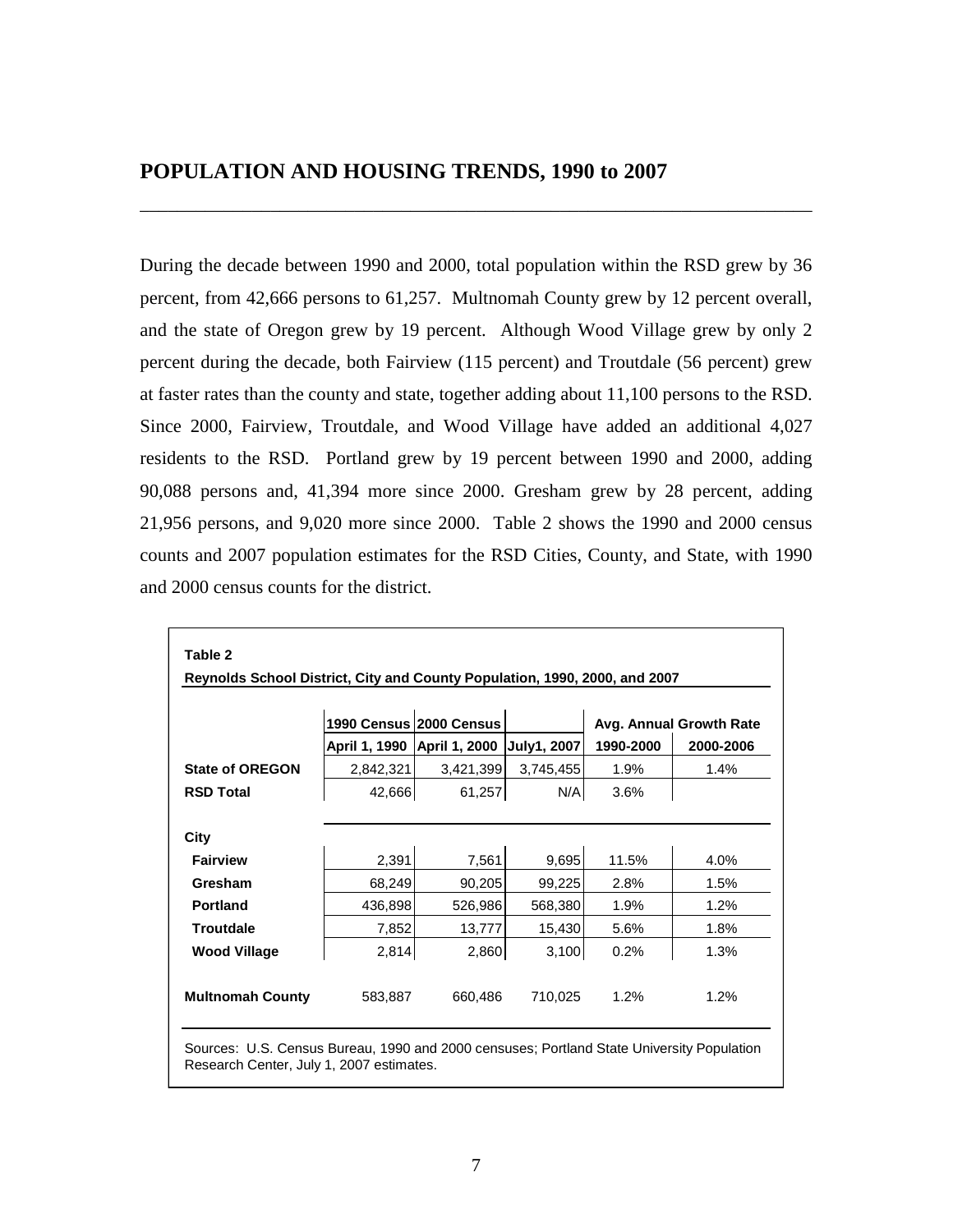The RSD is primarily urban and most of the population growth in the area is attributable to it being part of the Portland metropolitan area's large job market. Among private sector workers living in the area in 2004, more held jobs in Portland (53 percent) and Gresham (13 percent) than in Fairview (1 percent) and Troutdale (3 percent). Multnomah County accounted for 71 percent of RSD residents' private sector jobs, while 11 percent worked in Clackamas County and 11 percent in Washington County.<sup>2</sup> The dots on Map 1 below indicate the places of work in 2004 for residents of the RSD area approximated by the 97230, 97024, and 97060 zip code areas.



**Map 1 Place of Work of RSD Area Residents, 2004** 

<u>.</u>

<sup>&</sup>lt;sup>2</sup> U.S. Census Bureau, LED Origin-Destination Database ( $2<sup>nd</sup>$  quarter 2004). Commute shed report for residents of 97230, 97024, and 97060 zip code areas, which are entirely or partially contained in the RSD. Created online at http://lehd.dsd.census.gov/led/datatools/onthemap.html.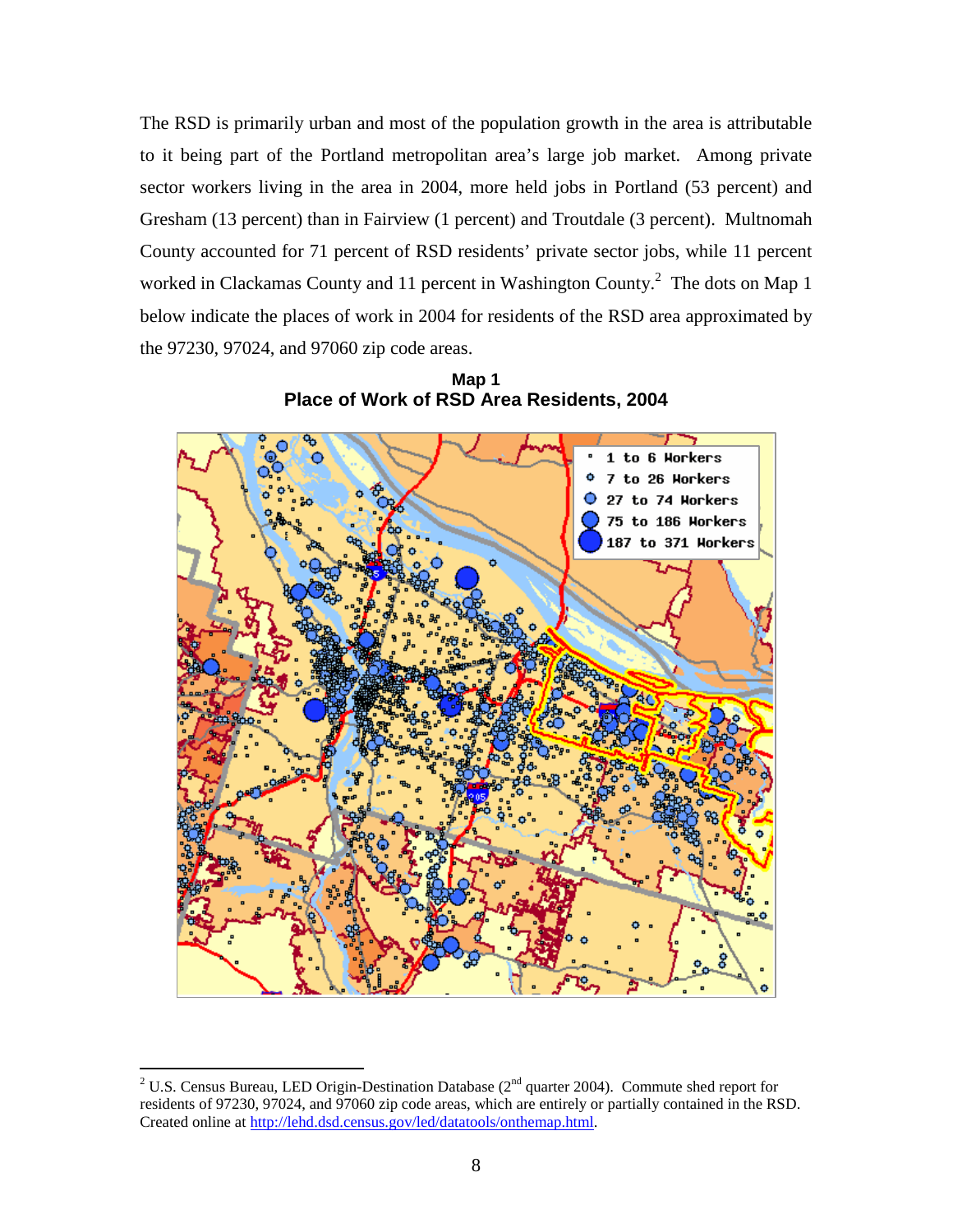#### *Population by Age Group*

Population by age group for 1990 and 2000 is reported in Table 3 below. The largest numbers of adults in 2000 were in their 20s and 30s, a younger population that outnumbered "baby boomers" in their 40s and 50s. Every age group gained population between 1990 and 2000. In 2000, 18.6 percent of the District's population was of school age (5 to 17), up from 18.3 percent in 1990. In spite of the increase, the RSD's share of population age 5 to 17 was similar to the Portland metropolitan area's 18.4 percent share. School-age population grew by 46 percent in the 1990s, a higher rate than the 44 percent increase for overall population. The increase in school age population in the early 2000s was precipitated by the large population under age five in 2000 compared with the slightly smaller population age 5 to 9.

|                         | Table 3                                        |        |               |                     |
|-------------------------|------------------------------------------------|--------|---------------|---------------------|
|                         | <b>Population by Age Group</b>                 |        |               |                     |
|                         | <b>Reynolds School District, 1990 and 2000</b> |        |               |                     |
|                         |                                                |        |               | 1990 to 2000 Change |
|                         | 1990                                           | 2000   | <b>Number</b> | <b>Percent</b>      |
| Under Age 5             | 3,369                                          | 5,270  | 1,901         | 56%                 |
| Age 5 to 9              | 3,227                                          | 4,775  | 1,548         | 48%                 |
| Age 10 to 14            | 2,935                                          | 4,161  | 1,226         | 42%                 |
| Age 15 to 17            | 1,647                                          | 2,460  | 814           | 49%                 |
| Age 18 to 19            | 1,161                                          | 1,756  | 596           | 51%                 |
| Age 20 to 24            | 3,383                                          | 4,799  | 1,416         | 42%                 |
| Age 25 to 29            | 3,912                                          | 5,202  | 1,290         | 33%                 |
| Age 30 to 34            | 4,037                                          | 4,754  | 717           | 18%                 |
| Age 35 to 39            | 3,626                                          | 4,898  | 1,272         | 35%                 |
| Age 40 to 44            | 3,272                                          | 4,596  | 1,324         | 40%                 |
| Age 45 to 49            | 2,450                                          | 4,150  | 1,700         | 69%                 |
| Age 50 to 54            | 1,926                                          | 3,607  | 1,681         | 87%                 |
| Age 55 to 59            | 1,713                                          | 2,628  | 915           | 53%                 |
| Age 60 to 64            | 1,713                                          | 1,899  | 186           | 11%                 |
| Age 65 to 69            | 1,556                                          | 1,606  | 50            | 3%                  |
| Age 70 to 74            | 1,226                                          | 1,667  | 441           | 36%                 |
| Age 75 to 79            | 810                                            | 1,407  | 598           | 74%                 |
| Age 80 to 84            | 424                                            | 932    | 508           | 120%                |
| Age 85 and over         | 280                                            | 689    | 409           | 146%                |
| <b>Total Population</b> | 42,666                                         | 61,257 | 18,591        | 44%                 |
| Total age 5 to 17       | 7,809                                          | 11,396 | 3,587         | 46%                 |
| share age 5 to 17       | 18.3%                                          | 18.6%  |               |                     |

Source: U.S. Census Bureau, 1990 and 2000 Censuses; data aggregated to RSD boundary by Portland State University Population Research Center.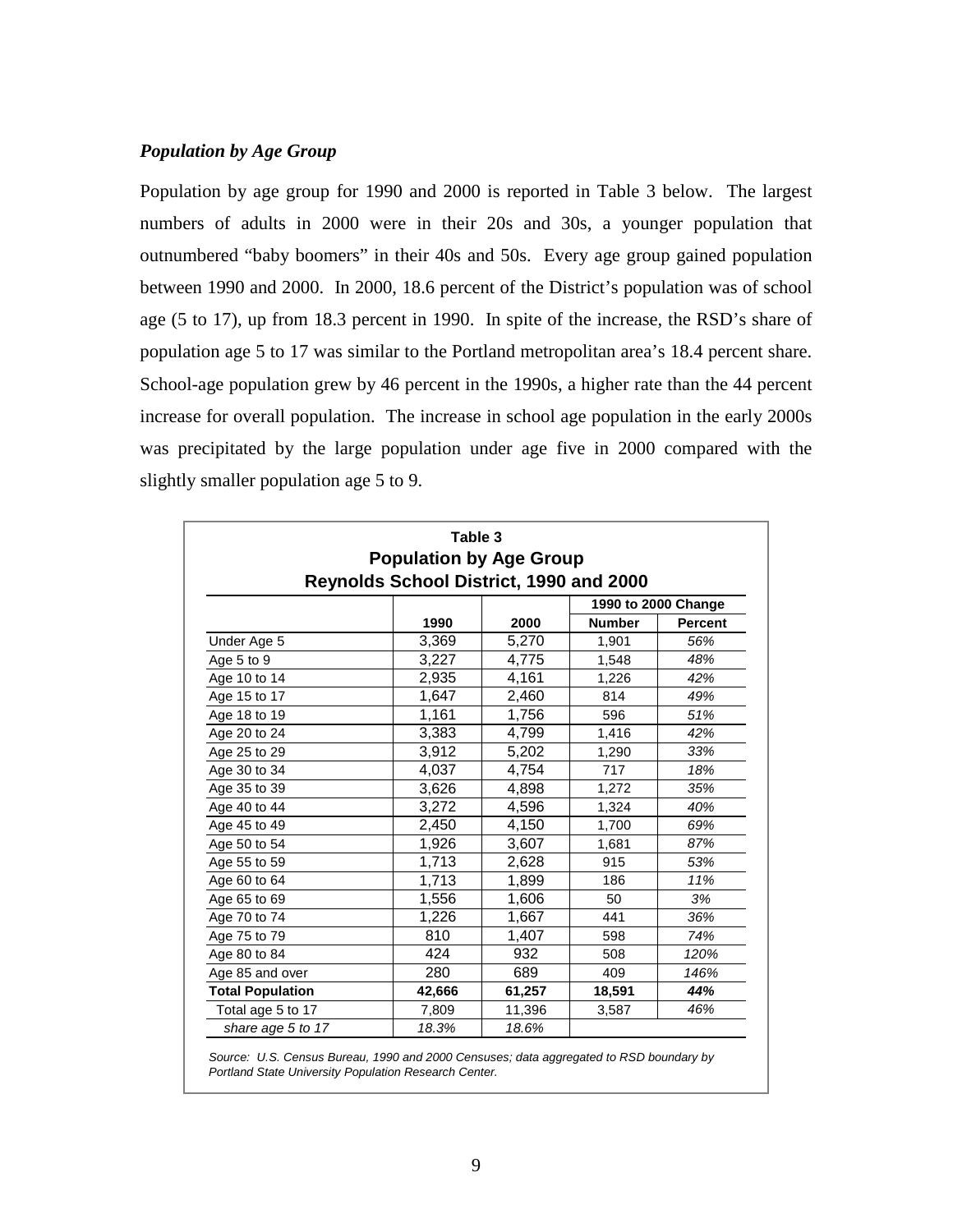Chart 1 shows the estimated population change that each age group contributed due to migration between 1990 and 2000. Net gains due to migration for all age groups are not typical of areas that are on the urban fringe. The RSD's attraction and gains, however, are attributable to its unique combination of affordable single-family and multi-family housing and easy access to employment opportunities and urban amenities among those who settle in the area. The area is a major destination for Hispanic, East European, and other recent immigrants.



In 2000 there were nearly 20,000 residents of age 20 to 29 and 30 to 39 compared with about 15,000 of age 40 to 49 and 50 to 59 in 2000. Because there are amenities (e.g., colleges) and relatively abundant multi-family or rental housing in the area, there may always be more young adults. However, the gap appears inconsistent with the contrast between the baby boom (40s and 50s) and baby bust (20s and early 30s) populations in the County and State overall. The age of children is closely related to the age of their parents, as younger adults have young children, and older adults are more likely to have teenagers or adult children. Chart 2 shows the child population in single year detail for the RSD in 2000. Census counts for ages 10 to 17 were significantly lower than those for ages six and under.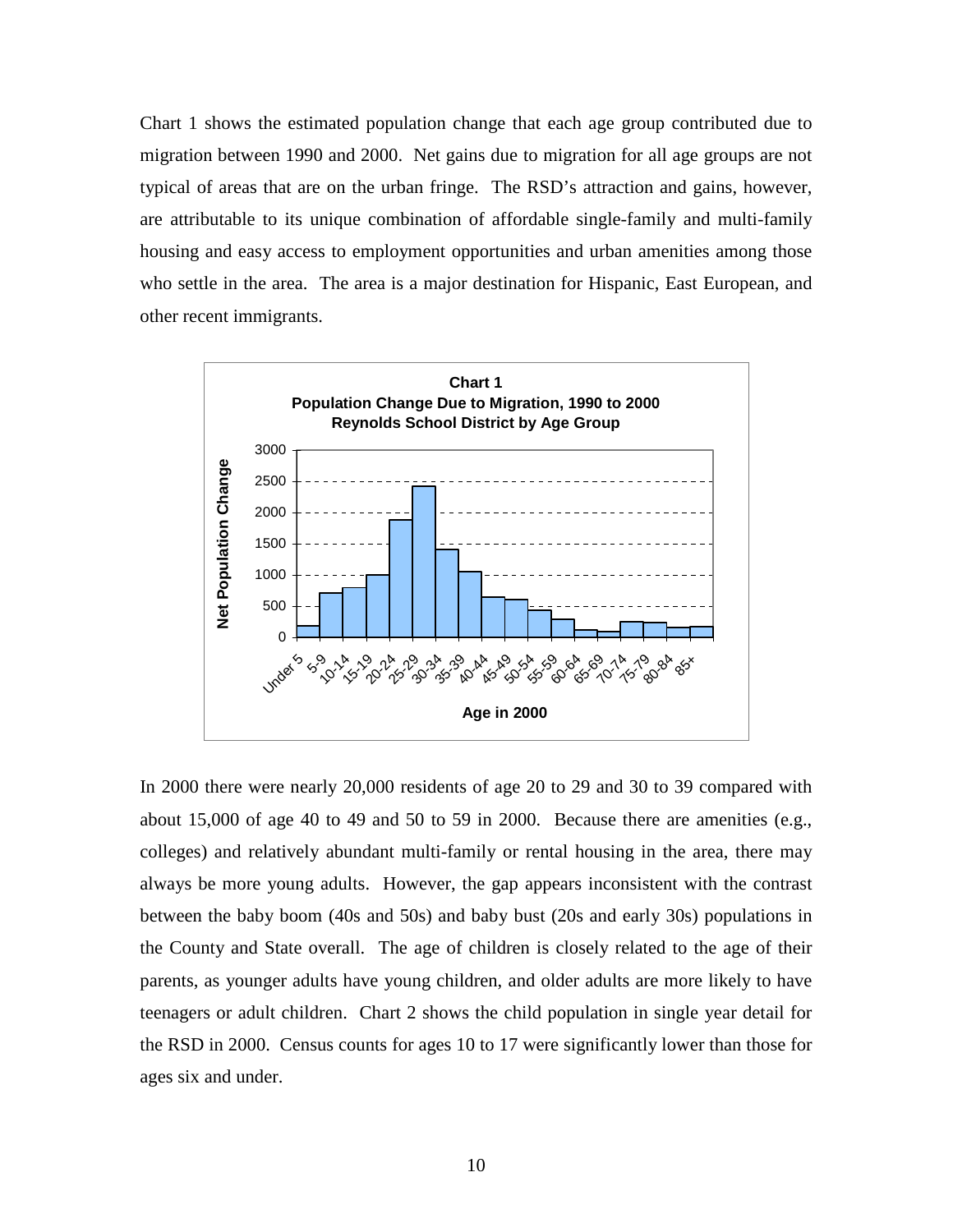

#### *Births and Fertility Rates*

Table 4 on the next page reports the number of births in the District annually from 1990 to 2005. The number of births each year to women living in the RSD fluctuated throughout the 1990s and 2000s, and averaged 1,174 annually in the most recent five years (2001 to 2005), up from an average of 1,069 in the previous five year period (1996 to 2000), and 829 in the five-year period 1991 to 1995. Because the area's overall population has increased since the 1990s, the increase in births is consistent with the higher population of women in their prime childbearing ages — 20s and 30s.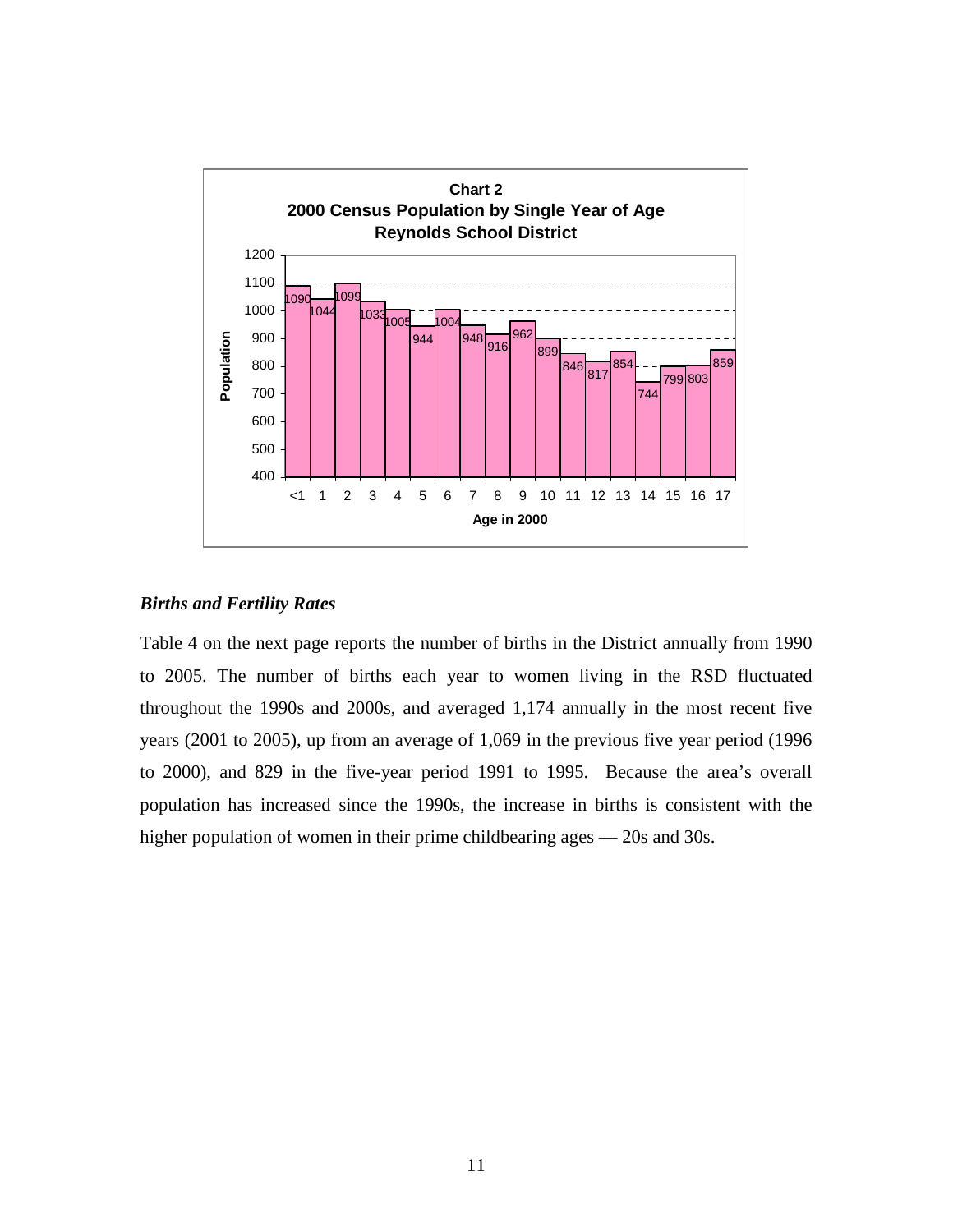| Table 4<br>Annual Births, 1990 to 2005<br><b>Reynolds School District</b> |               |  |  |  |
|---------------------------------------------------------------------------|---------------|--|--|--|
| Year                                                                      | <b>Births</b> |  |  |  |
| 1990                                                                      | 773           |  |  |  |
| 1991                                                                      | 808           |  |  |  |
| 1992                                                                      | 805           |  |  |  |
| 1993                                                                      | 813           |  |  |  |
| 1994                                                                      | 877           |  |  |  |
| 1995                                                                      | 840           |  |  |  |
| 1996                                                                      | 939           |  |  |  |
| 1997                                                                      | 1,058         |  |  |  |
| 1998                                                                      | 1,075         |  |  |  |
| 1999                                                                      | 1,127         |  |  |  |
| 2000                                                                      | 1,147         |  |  |  |
| 2001                                                                      | 1,126         |  |  |  |
| 2002                                                                      | 1,179         |  |  |  |
| 2003                                                                      | 1,202         |  |  |  |
| 2004                                                                      | 1,150         |  |  |  |
| 2005                                                                      | 1,215         |  |  |  |

Fertility rates for the RSD in 1990 and 2000 are shown in Charts 3a and 3b on the next page. For comparison, Multnomah County and State of Oregon fertility rates are also included. The District's rates were calculated for each age group by dividing the average annual number of births in the three year period around each census (1989 to 1991 and 1999 to 2001) by the female population counted in the census. For example, there were an average of 212 births per year to mothers age 30 to 34 in 1999 to 2001 and a population of 2,265 women age 30 to 34 counted in the 2000 Census. So the fertility rate in 2000 for women age 30 to 34 was  $212/2265 = 0.094$  births per female, or 94 per thousand. Chart 3b shows that RSD fertility rates for women age 20 to 29 in 2000 were higher than comparable rates for Multnomah County and the State of Oregon but slightly lower for women age 30 to 39.

In Oregon and Multnomah County between 1990 and 2000, fertility rates decreased for women under age 30 and increased for women age 30 and over. In the RSD, birth rates increased for women of all ages groups except those 25 to 29.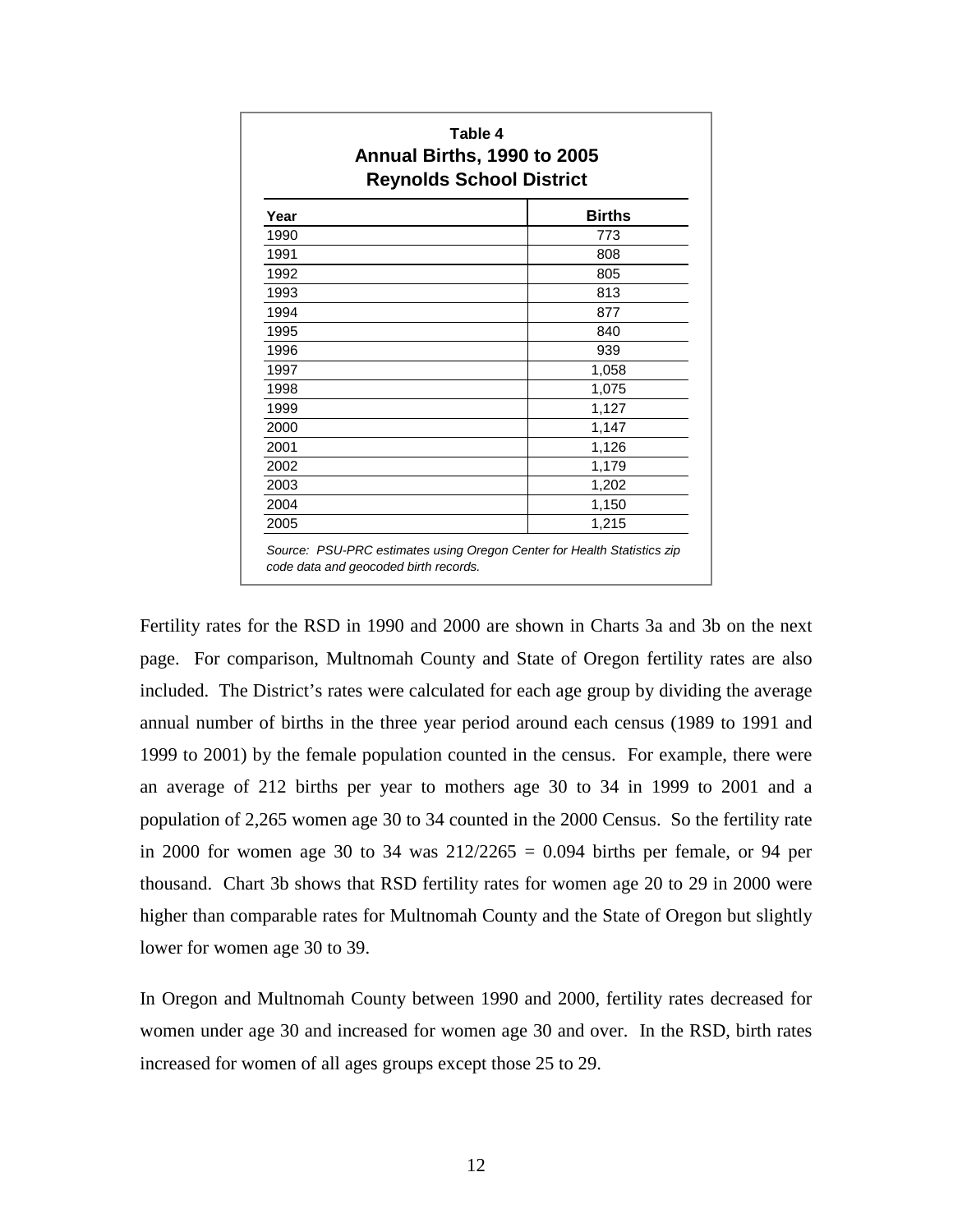



Another common measure of fertility is the Total Fertility Rate (TFR). This is an estimate of the number of children that would be born to the average woman during her childbearing years, based on age-specific fertility rates observed at a given time. The 2000 TFR for the District was 2.49, up from the 1990 rate of 2.15. The District's TFRs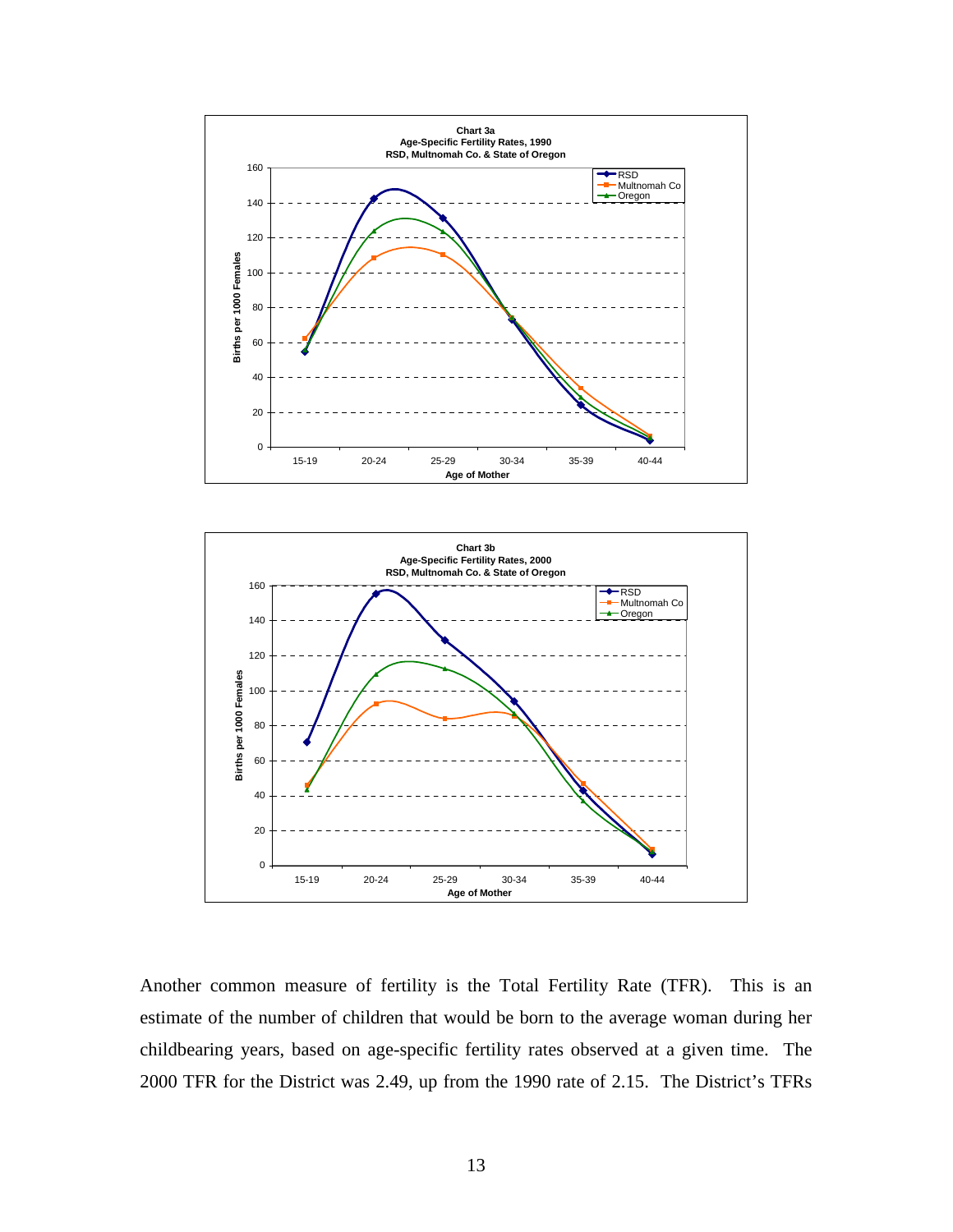were much higher than those in Multnomah County (1.98 in 1990 and 1.82 in 2000) and Oregon (2.06 in 1990 and 1.98 in 2000).

### *Housing Growth*

During the 1990s, the number of housing units within the District's boundaries increased by 7,117 (41 percent), as shown in Table 5 below. The number of households (occupied housing units) increased by 39 percent. Table C1, in the appendix, provides more detail for specific types of housing including condominiums, floating homes (Marinas), and elderly (or nursing) homes.

| Table 5                                              |        |        |                     |         |
|------------------------------------------------------|--------|--------|---------------------|---------|
| <b>Reynolds School District</b>                      |        |        |                     |         |
| Housing and Household Characteristics, 1990 and 2000 |        |        |                     |         |
|                                                      |        |        | 1990 to 2000 Change |         |
|                                                      | 1990   | 2000   | Number              | Percent |
| <b>Housing Units</b>                                 | 17,338 | 24,455 | 7,117               | 41%     |
| Single Family                                        | 10,085 | 13.694 | 3,609               | 36%     |
| Share of Total                                       | 58%    | 56%    |                     |         |
| Multiple Family                                      | 5,857  | 8,656  | 2,799               | 48%     |
| Share of Total                                       | 34%    | 35%    |                     |         |
| Mobile Home and Other                                | 1,396  | 2,106  | 710                 | 51%     |
| Share of Total                                       | 8%     | 9%     |                     |         |
| Households                                           | 16,529 | 22,903 | 6,374               | 39%     |
| Households with children under 18                    | 6,106  | 8,741  | 2,635               | 43%     |
| Share of Total                                       | 37%    | 38%    |                     |         |
| Households with no children under 18                 | 10,423 | 14,162 | 3,739               | 36%     |
| Share of Total                                       | 63%    | 62%    |                     |         |
| <b>Household Population</b>                          | 42,353 | 61,404 | 19,051              | 45%     |
| Persons per Household                                | 2.56   | 2.68   | 0.12                | 5%      |

boundary from Metro, RLIS 2006 by Portland State University Population Research Center.

Table 5 also shows that the growth rate for the number of households with children under 18 (43 percent) was higher than the 36 percent growth rate for households without children under 18, so the share of households in the RSD that included at least one child under the age of 18 increased from 37 percent in 1990 to 38 percent in 2000. The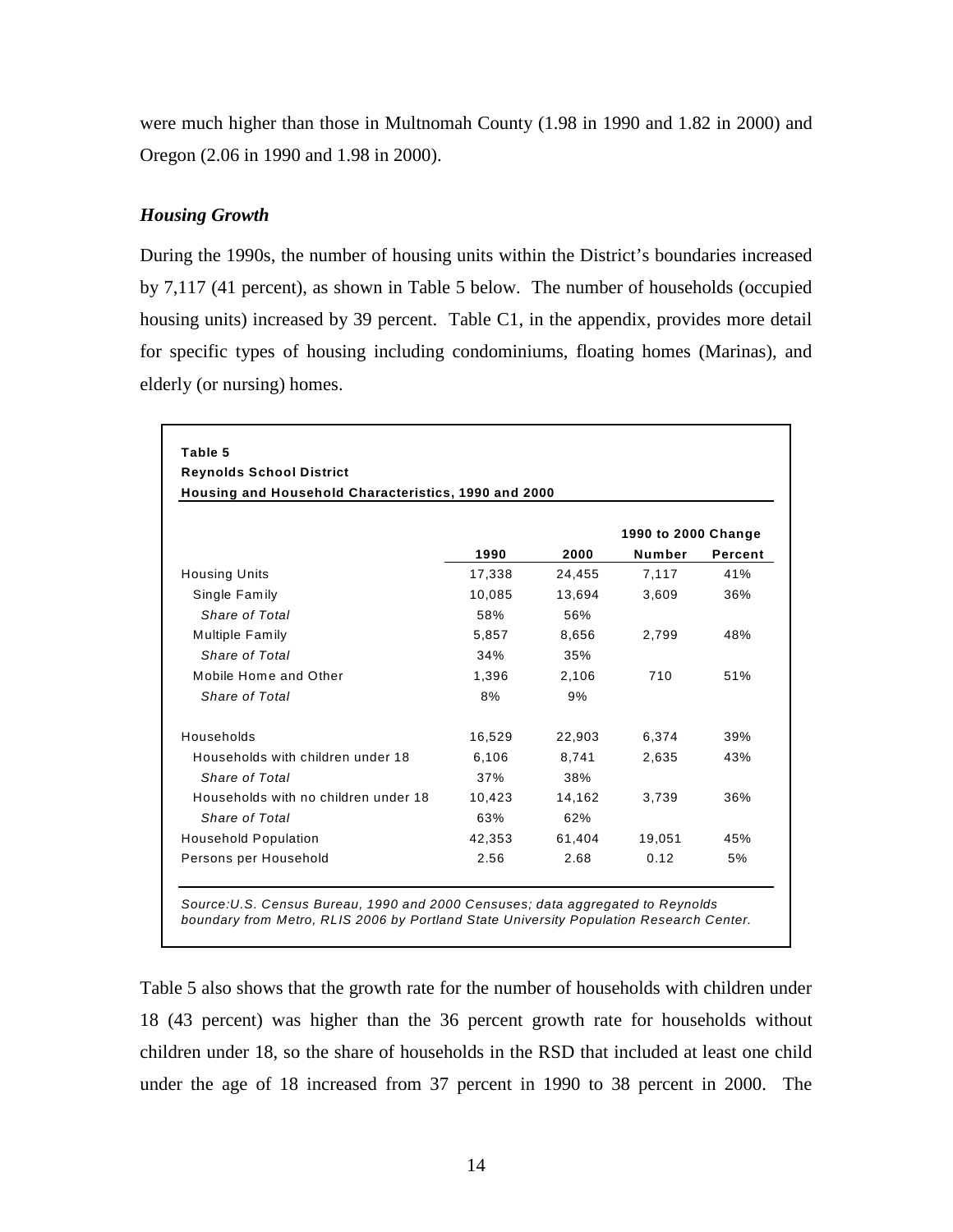average number of persons per household also increased, from 2.56 in 1990 to 2.68 in 2000.

Since 2000, the pace of residential development within the District has slowed somewhat. The slowdown has affected single family home construction most and a growing share of single-family homes has been attached rather than detached homes. Table C2, in the appendix, shows that new single family development is concentrated within the elementary school attendance areas (ESAAs) of Fairview, Margret Scott, Troutdale, and Woodland elementary schools, as these ESAAs accounted for about 75 percent of single family home development in the 2000s. New homes built in the 2000 to 2006 period are summarized in Table 6.

|                       |      |      |      | <b>Year Built</b> |      |      |      | 2000-06 |
|-----------------------|------|------|------|-------------------|------|------|------|---------|
| Unit Type             | 2000 | 2001 | 2002 | 2003              | 2004 | 2005 | 2006 | Total   |
| Single Family         | 250  | 224  | 244  | 221               | 187  | 196  | 347  | 1.669   |
| Multi Family          | 266  | 285  | 22   | 269               | 726  | 356  | 174  | 2.098   |
| <b>District Total</b> | 516  | 509  | 266  | 490               | 913  | 552  | 521  | 3,767   |

Table 6 shows that about 2,100 multiple family units were built between 2000 and 2006, for an average of 300 units per year. This is similar to the 1990-to-2000 annual average, but a growing number of multi-family units have been condominiums rather than rentals. Table C2 (see appendix) shows that recent multi-family development is concentrated in the ESAAs of Davis, Glenfair, Margret Scott, Troutdale, and Woodland elementary schools. However, Table 7 on the next page shows that the number of new multi-family units recently approved by building permits is not sufficient to ensure continued housing growth at or above recent levels.<sup>3</sup>

<sup>&</sup>lt;u>.</u> <sup>3</sup> U.S. Census Bureau, Residential Construction Branch. Data available for the U.S. and states at http://www.census.gov/const/www/C40/table2.html, and for counties and cities at http://censtats.census.gov/bldg/bldgprmt.shtml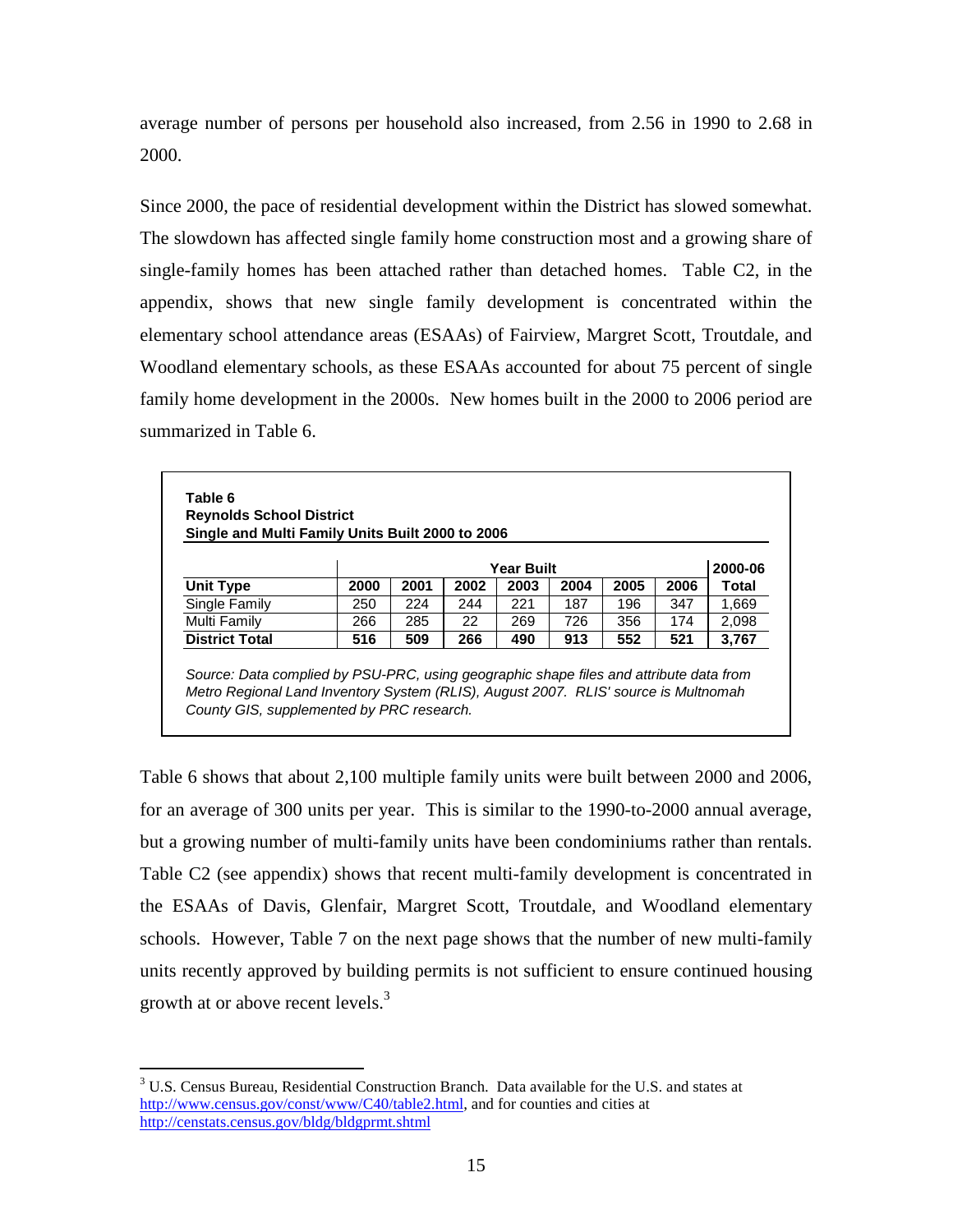|                    |      | <b>Fairview &amp; Wood Village</b> |          | Gresham* |      | Portland* |      | <b>Troutdale</b> |       | Total |
|--------------------|------|------------------------------------|----------|----------|------|-----------|------|------------------|-------|-------|
| <b>Permit Year</b> | S.F. | M.F.                               | S.F.     | M.F.     | S.F. | M.F.      | S.F. | M.F.             | S.F.  | M.F.  |
| 2000               | 186  | 0                                  | 48       | 60       | 4    | 21        | 20   | 55               | 258   | 136   |
| 2001               | 137  | $\Omega$                           | 5        | 33       | 47   | 12        | 23   | 228              | 212   | 273   |
| 2002               | 122  | $\Omega$                           | 63       | 79       | 102  | 65        | 23   | 4                | 310   | 148   |
| 2003               | 57   | 266                                | $\Omega$ | $\Omega$ | 51   | 160       | 20   | 82               | 128   | 508   |
| 2004               | 101  | 15                                 | $\Omega$ | 45       | 16   | 143       | 122  | 5                | 239   | 208   |
| 2005               | 94   | $\Omega$                           | 24       | 55       | 7    | $\Omega$  | 216  | 28               | 341   | 83    |
| 2006               | 114  | 2                                  | 56       | 33       | 44   |           | 122  | 0                | 336   | 36    |
| 2007               | 18   | $\Omega$                           | 22       | 22       | 41   | $\Omega$  | 27   | 0                | 108   | 22    |
| Total              | 829  | 283                                | 218      | 327      | 312  | 402       | 573  | 402              | 1,932 | 1,414 |

The area's growth is fueled by employment opportunities in the area and by the larger job markets of the metropolitan area, which in turn will determine demand for housing already approved and planned in the district. The experience of the recent past suggests that the demand for housing will continue at a moderate pace. But if there is a major economic slowdown causing regional demand for housing to drop severely, housing sales may slow within the District. Supply is also subject to fluctuate if the cost of raw materials and land continues to rise and housing prices stagnate. In this scenario it might not be profitable for property owners to develop their land, or they may prefer to wait for a more favorable development environment. The impact of future housing development on school enrollment will depend on the number of new homes and the share of those homes that are occupied by families with children.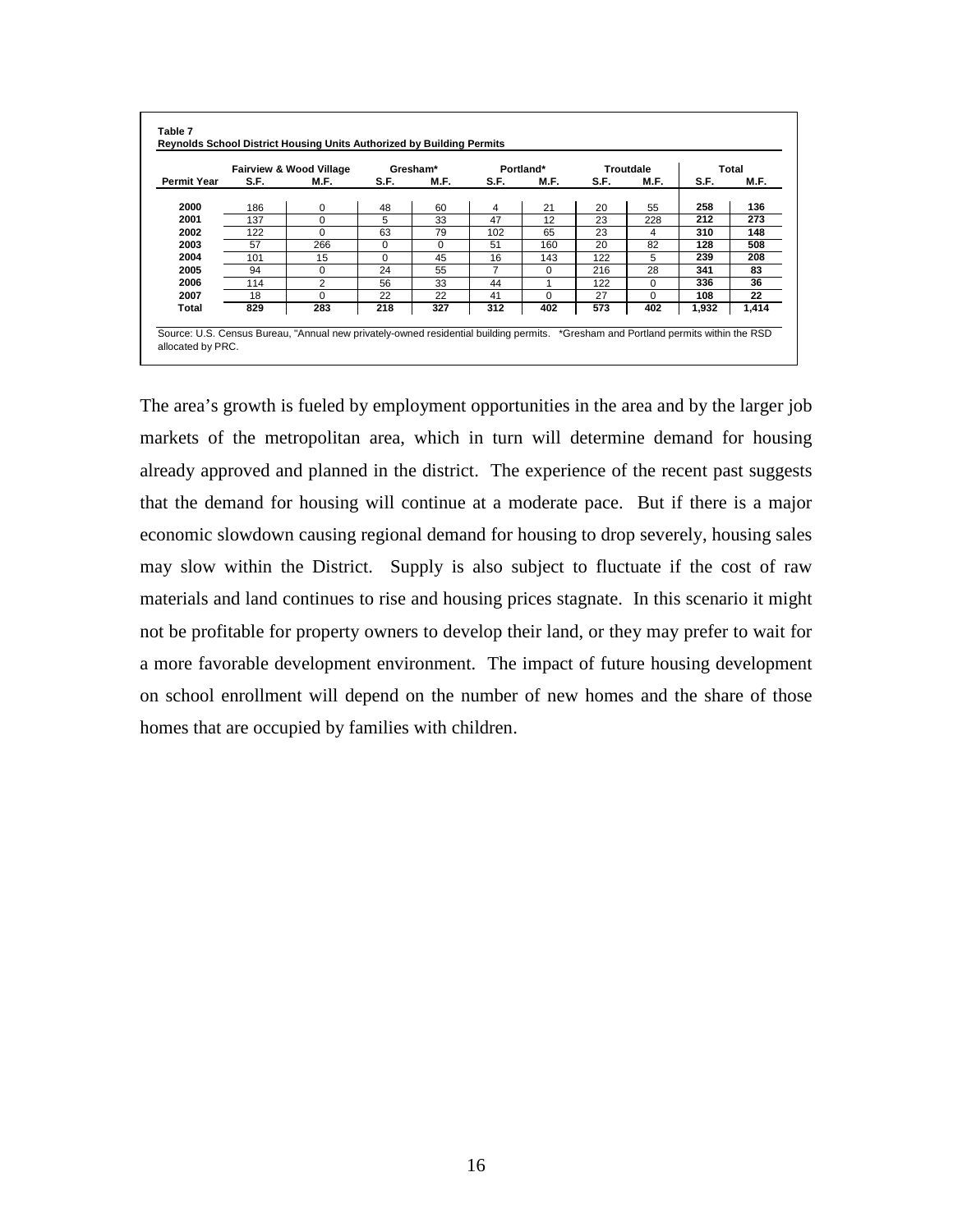### **ENROLLMENT TRENDS**

In the past 10 years, the Reynolds School District has added just over 2,360 students to its enrollment, growing from 8,452 students in the 1997-98 school year to 10,815 in the current year (2007-08). To accommodate growth since 1997-98, the district opened one new elementary school and one new middle school.

\_\_\_\_\_\_\_\_\_\_\_\_\_\_\_\_\_\_\_\_\_\_\_\_\_\_\_\_\_\_\_\_\_\_\_\_\_\_\_\_\_\_\_\_\_\_\_\_\_\_\_\_\_\_\_\_\_\_\_\_\_\_\_\_\_\_\_\_\_\_\_\_

Table 8 on page 19 summarizes October 1 enrollment history for the District by grade level. Ten years of enrollment data are shown in the table, providing symmetry with the PRC enrollment forecasts, which extend ten years into the future. Many of the historic and forecast comparisons included later in this report are shown in five year intervals. This time frame is particularly relevant for historic enrollment because the 1997-98 to 2002-03 enrollment trends differ from the 2002-03 to 2007-08 trends.

Total K-12 enrollment grew by just over 1,730 students in the 1997-98 to 2002-03 period, and just over 630 students in the 2002-03 to 2007-08 period. The average rate of growth in the first period (4 percent annually) was more than three times that in the second period (1.2 percent annually). But there were substantial differences between the two periods also at the elementary (K-5) and the middle school (6-8) levels. Enrollment in grades K-5 grew by more than 600 students between 1997-08 and 2002-03 but by only 100 students between 2002-03 and 2007-08. Similarly, enrollment in grades 6-8 grew by nearly 540 students between 1997-08 and 2002-03, but by only 70 students between 2002-03 and 2007-08. In contrast, high school enrollment continued to grow rapidly, adding about 560 students in the earlier period and 410 in the latter period. Migration of population to the district fueled much of elementary and middle school enrollment growth in the late 1990s. As Chart 1 on page 10 showed, the younger age groups were more likely to be part of the migration stream. As migration slowed in 2000, the elementary and middle school growth slowed, but momentum from previous growth moved into secondary grades.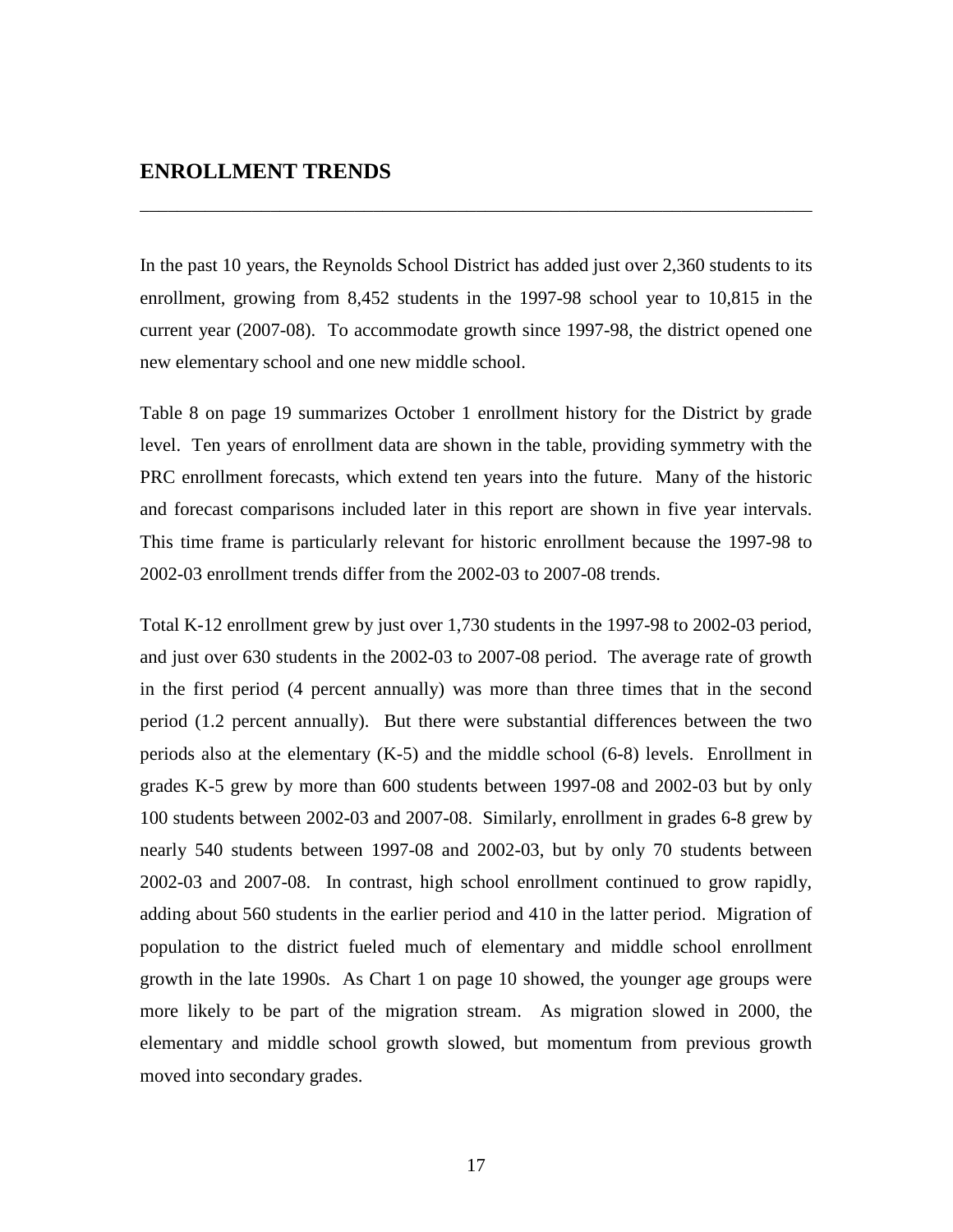Given the housing growth described in the previous section, it is understandable that enrollment has grown in recent years. Also, demographic trends such as the growth of the young adult population, increasing birth totals, and larger household sizes have enhanced the enrollment gains attributable to new housing. In Fall 2006 there were about 1,200 RSD students living in homes built since 2000. These students accounted for 11 percent of the District's enrollment in 2006-07.

Oregon districts that have added enrollment since 2000 have had either lots of housing growth, large increases in Latino enrollment, or both. The RSD has experienced a significant increase in Latino enrollment, from 15 percent in 2006-07 to 29 percent in 2006-07. Like the housing growth, Latino enrollment growth has offset other demographic influences that might have caused enrollment to decline.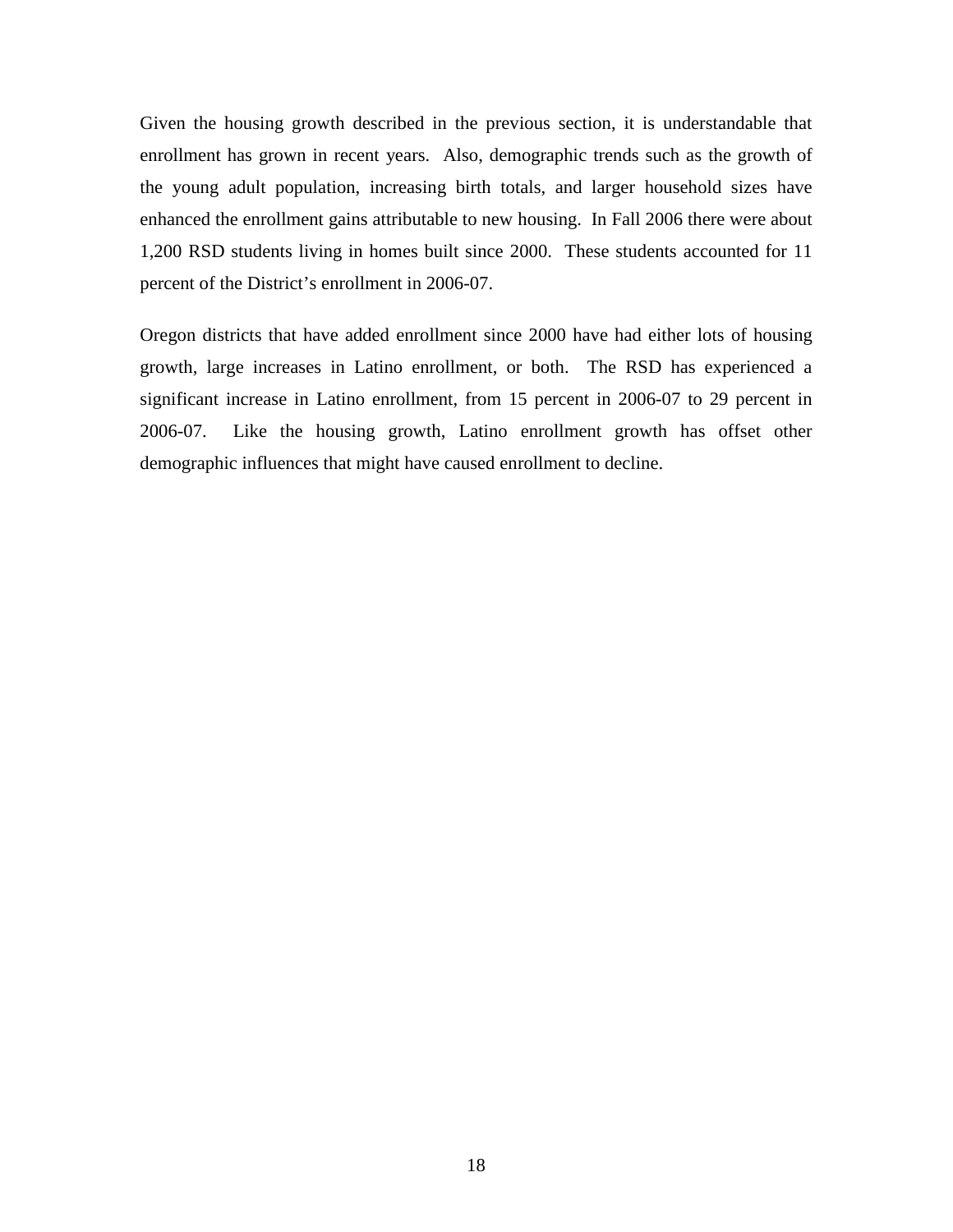| Grade                   | 1997-98  | 1998-99  | 1999-00            | 2000-01 | 2001-02 | 2002-03            | 2003-04 | 2004-05 | 2005-06            | 2006-07 | 2007-08 |
|-------------------------|----------|----------|--------------------|---------|---------|--------------------|---------|---------|--------------------|---------|---------|
| K                       | 806      | 749      | 786                | 785     | 808     | 872                | 890     | 837     | 818                | 824     | 854     |
| 1                       | 767      | 847      | 822                | 852     | 861     | 862                | 906     | 906     | 900                | 899     | 860     |
| $\overline{2}$          | 767      | 778      | 835                | 805     | 830     | 828                | 863     | 876     | 888                | 855     | 881     |
| $\overline{\mathbf{3}}$ | 746      | 797      | 817                | 826     | 820     | 848                | 811     | 822     | 874                | 877     | 851     |
| $\overline{\bf{4}}$     | 688      | 743      | 812                | 808     | 851     | 838                | 882     | 793     | 838                | 865     | 890     |
| $\overline{5}$          | 702      | 652      | 754                | 822     | 855     | 834                | 829     | 841     | 791                | 859     | 848     |
| $\bf 6$                 | 645      | 717      | 678                | 765     | 825     | 863                | 836     | 827     | 879                | 804     | 853     |
| $\overline{\mathbf{z}}$ | 691      | 692      | 726                | 687     | 795     | 832                | 861     | 850     | 832                | 877     | 813     |
| 8                       | 617      | 652      | 661                | 710     | 703     | 793                | 804     | 849     | 860                | 817     | 892     |
| 9                       | 644      | 724      | 764                | 837     | 878     | 777                | 932     | 881     | 1,012              | 896     | 870     |
| 10                      | 550      | 491      | 673                | 611     | 693     | 783                | 631     | 771     | 773                | 889     | 846     |
| 11                      | 416      | 417      | 449                | 477     | 528     | 534                | 573     | 542     | 653                | 666     | 764     |
| 12                      | 413      | 358      | 448                | 396     | 438     | 488                | 510     | 502     | 470                | 557     | 515     |
| <b>UN</b>               | $\Omega$ | $\Omega$ | 43                 | 39      | 38      | 32                 | 50      | 66      | 114                | 66      | 78      |
| <b>Total</b>            | 8,452    | 8,617    | 9,268              | 9,420   | 9,923   | 10,184             | 10,378  | 10,363  | 10,702             | 10,751  | 10,815  |
| One year change         |          | 165      | 651                | 152     | 503     | 261                | 194     | $-15$   | 339                | 49      | 64      |
|                         |          | 2.0%     | 7.6%               | 1.6%    | 5.3%    | 2.6%               | 1.9%    | $-0.1%$ | 3.3%               | 0.5%    | 0.6%    |
| $K-5$                   | 4,476    | 4,566    | 4,869              | 4,937   | 5,063   | 5,114              | 5,231   | 5,141   | 5,223              | 5,245   | 5,262   |
| $6-8$                   | 1,953    | 2,061    | 2,065              | 2,162   | 2,323   | 2,488              | 2,501   | 2,526   | 2,571              | 2,498   | 2,558   |
| $9 - 12$                | 2,023    | 1,990    | 2,334              | 2,321   | 2,537   | 2,582              | 2,646   | 2,696   | 2,908              | 3,008   | 2,995   |
|                         |          |          | 5 Year Change:     |         |         | 5 Year Change:     |         |         | 10 Year Change:    |         |         |
|                         |          |          | 1997-98 to 2002-03 |         |         | 2002-03 to 2007-08 |         |         | 1997-98 to 2007-08 |         |         |
|                         |          | Change   | Pct.               |         | Change  | Pct.               |         | Change  | Pct.               |         |         |
| $K-5$                   |          | 638      | 14%                |         | 148     | 3%                 |         | 786     | 18%                |         |         |
| $6-8$                   |          | 535      | 27%                |         | 70      | 3%                 |         | 605     | 31%                |         |         |
| $9 - 12$                |          | 559      | 28%                |         | 413     | 16%                |         | 972     | 48%                |         |         |
| <b>Total</b>            |          | 1,732    | 20%                |         | 631     | 6%                 |         | 2,363   | 28%                |         |         |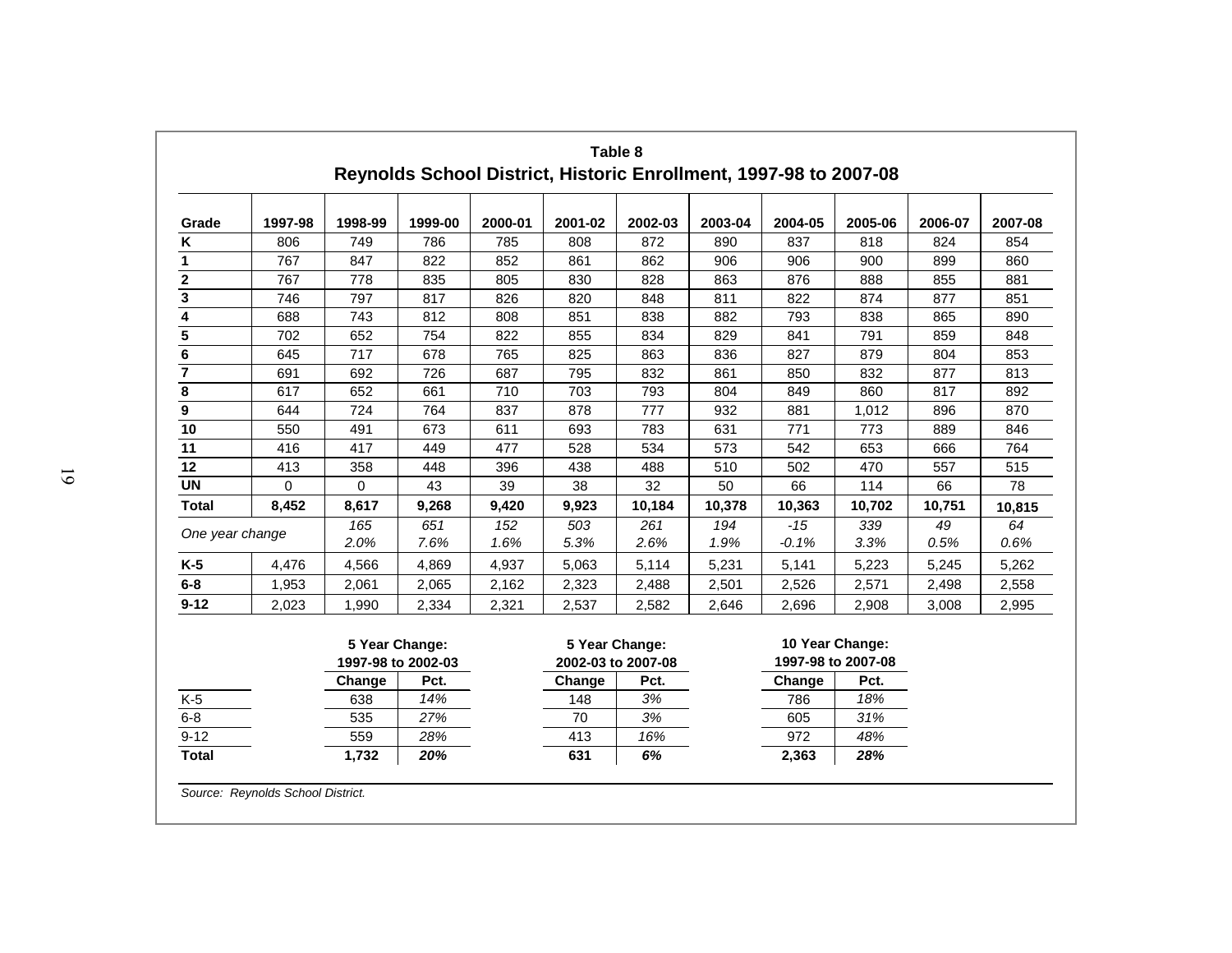#### *Enrollment Growth Due to Migration*

<u>.</u>

As total enrollment has grown, there is evidence that more school-age children move into the District than out of it. This is best shown by calculating grade progression rates (GPRs). The GPR is the ratio of enrollment in a specific grade to the enrollment in the preceding grade in the previous year. For example, the number of students enrolled in  $2<sup>nd</sup>$ grade this year divided by the number of students enrolled in  $1<sup>st</sup>$  grade last year. Rates for some grades may be consistently high, indicating that new students are entering the District from private schools. For this reason, it is common to see higher GPRs for the kindergarten to  $1<sup>st</sup>$  and the  $8<sup>th</sup>$  to  $9<sup>th</sup>$  grade transitions. After grade 9, low GPRs can indicate that students are leaving school before graduation. But for most elementary grades, if the population entering and leaving the District is in balance and students are not being retained at particular grades for academic reasons, one can expect GPRs very close to 1.00. Rates above 1.00 in the elementary grades usually indicate net migration into the District, while rates below 1.00 indicate net out-migration.

Table 9 shows the average GPRs observed in two periods, 1997-98 to 2002-03 and 2002- 03 to 2007-08. In both periods, rates are very high for students entering  $1<sup>st</sup>$  and 9<sup>th</sup> grade. indicating that some residents are opting out of private schools into the RSD's public school system at those grade levels. $4$  For students entering second grade, the rates are just under 1.0, indicating balance or minor attrition in both periods. For students entering third grade, the rates indicate gains due to migration in the first period and balance or minor attrition in the second period. The rates for students entering  $3<sup>rd</sup>$  through  $7<sup>th</sup>$  grade ranged from 1.00 to 1.03, indicating small enrollment gains due to migration.

<sup>&</sup>lt;sup>4</sup> Enrollment counts used in this study are from Fall, around September 30/October 1. Students who enroll in kindergarten after this date also contribute to the increases between kindergarten and first grade, since they are not included in the official Fall kindergarten enrollment.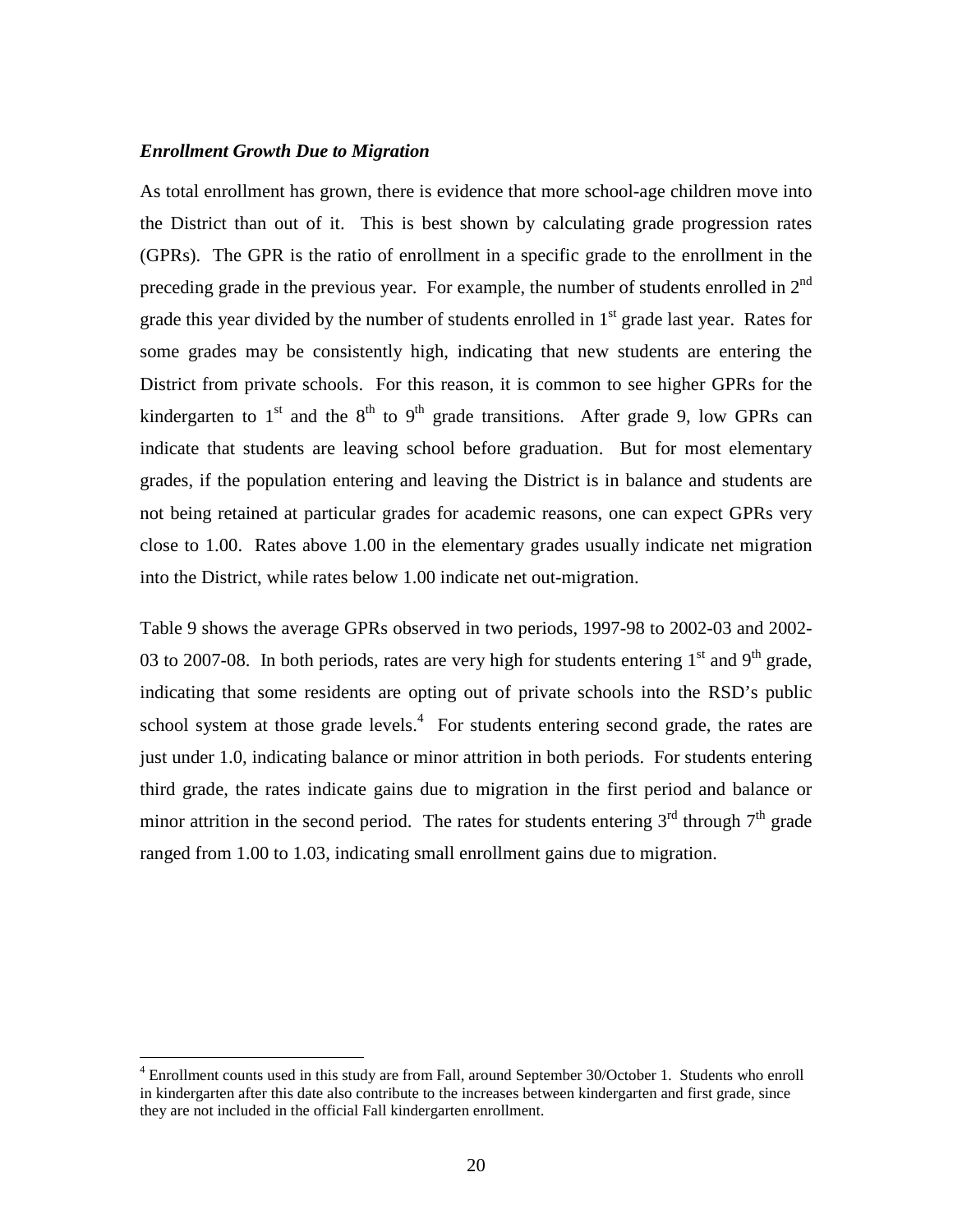| <b>Average Grade Progression Rates</b><br>RSD, 1997-98 to 2007-08 |                          |                          |  |  |  |  |  |
|-------------------------------------------------------------------|--------------------------|--------------------------|--|--|--|--|--|
| <b>Grade Transition</b>                                           | 1997-98<br>to<br>2002-03 | 2002-03<br>to<br>2007-08 |  |  |  |  |  |
| $K-1$                                                             | 1.08                     | 1.05                     |  |  |  |  |  |
| $1 - 2$                                                           | 0.98                     | 0.98                     |  |  |  |  |  |
| $2 - 3$                                                           | 1.02                     | 0.99                     |  |  |  |  |  |
| $3 - 4$                                                           | 1.01                     | 1.00                     |  |  |  |  |  |
| $4 - 5$                                                           | 1.00                     | 1.00                     |  |  |  |  |  |
| $5-6$                                                             | 1.02                     | 1.00                     |  |  |  |  |  |
| $6 - 7$                                                           | 1.03                     | 1.01                     |  |  |  |  |  |
| $7 - 8$                                                           | 0.98                     | 0.99                     |  |  |  |  |  |
| $8 - 9$                                                           | 1.19                     | 1.11                     |  |  |  |  |  |
| $9 - 10$                                                          | 0.84                     | 0.87                     |  |  |  |  |  |
| $10 - 11$                                                         | 0.80                     | 0.82                     |  |  |  |  |  |
| $11 - 12$                                                         | 0.93                     | 0.89                     |  |  |  |  |  |

in the previous grade the previous year. The figures are averages for each period.

#### *Private and Home School Enrollment*

In 2005-06, there were at least two private schools in the RSD offering grades above kindergarten. Open Door Christian Academy enrolled 239 K-8 students and 47 high school students, and Counter Point Day Treatment enrolled 20 students in grades 8-12. In addition to these two, there are a few preschools in the vicinity that also offer Kindergarten.<sup>5</sup>

Responses to the "long form" of the 1990 and 2000 Censuses indicate that there was a small increase in the number and share of RSD area students attending private schools between 1990 and 2000. The estimate for RSD residents based on the long form sample was that about 1005 students in grades 1-12, or about 10 percent of all residents, attended private schools in 2000, up from about 534, or 7 percent, in 1990.

In addition to public and private schools, the other option is home schooling. Home schooled students living in the District are required to register with the Multnomah

<sup>&</sup>lt;sup>5</sup> Private school data were obtained from the National Center for Educational Statistics' website at <sup>5</sup> http://nces.ed.gov/surveys/pss/privateschoolsearch/ .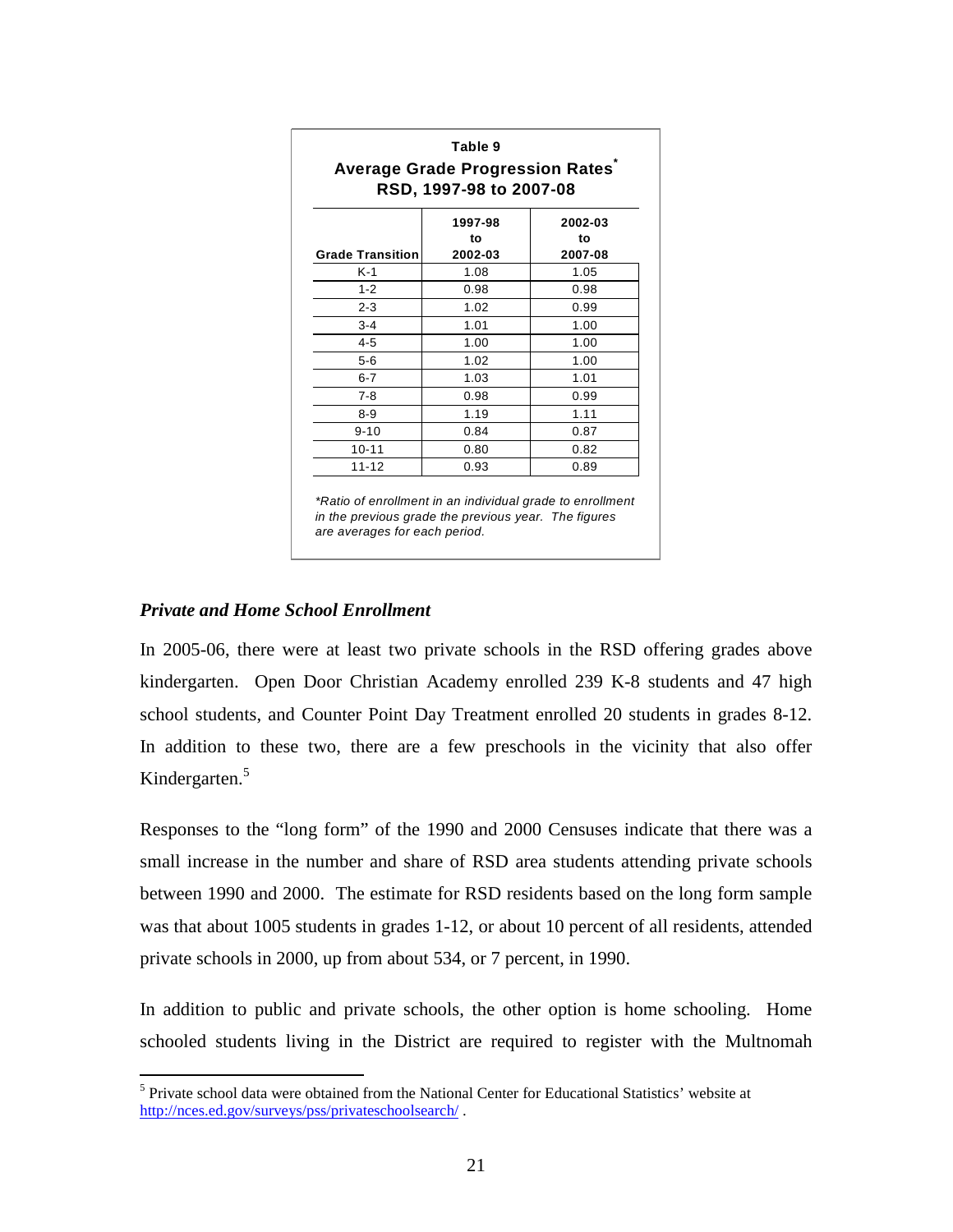Educational Service District (MESD), though the statistics kept by the MESD are not precise because students who move out of the area are not required to drop their registration. Students who enroll in public schools after being registered as home schooled are dropped from the home school registry. In April 2007 there were 195 RSD residents registered, including 85 high school age children. The current number of registered home school students represents about two percent of the RSD's resident school-age population.

#### *Enrollment Trends at Individual Schools*

Between 1997-98 and 2007-08, the RSD opened one elementary school and one middle school and, implemented several attendance area boundary changes. Walt Morey Middle School (WMMS) opened in 1998-99, with nearly 600 students and biggest impacts on the enrollment and attendance area of Reynolds Middle School (RMS). In that year, the RSD gained just under 80 students while RMS and HB Lee (LMS, the district's other middle school) together lost nearly 520 students. Overall, middle school enrollment grew from 1,970 in 1998-99 to 2,558 in 2007-08, for a total of 588 students, with gains of 341 students at RMS, 131 students at WMMS, and 116 students at LMS.

The biggest elementary school enrollment changes between 1997-98 and 2007-08 involved the opening of Salish Ponds elementary (SPES) in 2003-04 and related attendance area changes, for a total of eleven elementary schools in the RSD. In that school year, the RSD added 120 more students than in the previous year, with SPES enrollment at just over 500, drawing about 400 students from Alder, Davis, Glenfair, Hartley, Troutdale, and Woodland. Overall, RSD elementary enrollment grew from 4,500 in 1997-08 to 5,230 in 2007-08 for a total of 727, with enrollment at individual schools being affected by attendance area changes in 2006-07 and 2007-08.

In the same period, Reynolds High School enrollment grew by nearly 780 students, up from 1,976 students in 1997-98 to 2,755 students in 2007-08. Total enrollments at each of the District's schools annually from 1997-98 to 2007-08 are shown in Table 10 on the next page.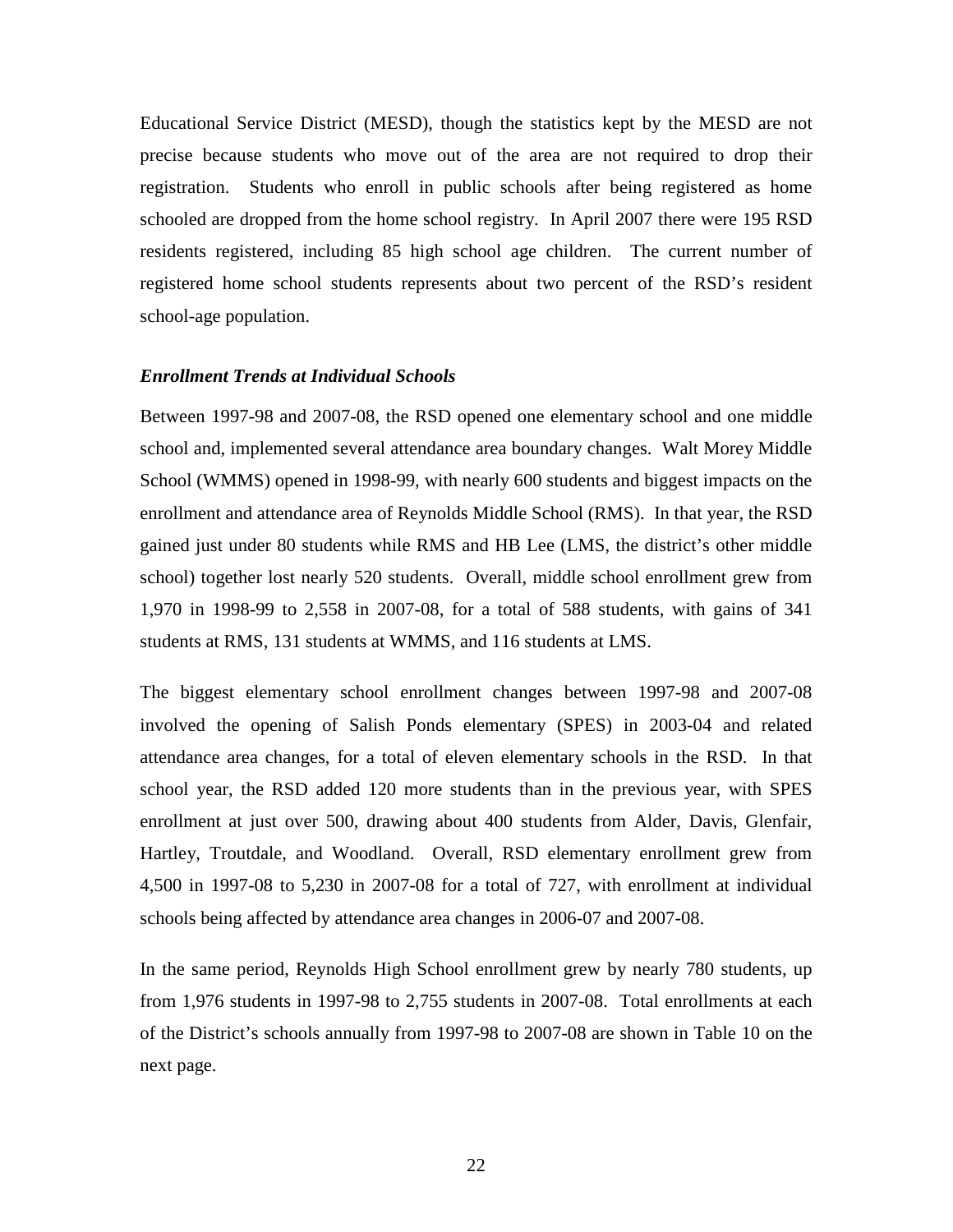| <b>School</b>          | 1997-<br>98 | 1998-<br>99 | 1999-<br>00 | 2000-<br>01 | $2001 -$<br>02 | 2002-<br>03 | 2003-<br>04 | 2004-<br>05 | 2005-<br>06 | 2006-<br>07 | 2007-<br>08 | 5 Year<br>Growth:<br>1997-98 -<br>2002-03 | 5 Year<br>Growth:<br>2002-03 -<br>2007-08 | 10 Year<br>Growth:<br>1997-98 -<br>2007-08 |
|------------------------|-------------|-------------|-------------|-------------|----------------|-------------|-------------|-------------|-------------|-------------|-------------|-------------------------------------------|-------------------------------------------|--------------------------------------------|
| Alder ES               | 623         | 602         | 658         | 681         | 726            | 714         | 621         | 571         | 526         | 552         | 559         | 91                                        | $-155$                                    | $-64$                                      |
| Davis ES               | 361         | 411         | 451         | 468         | 524            | 501         | 454         | 477         | 478         | 475         | 486         | 140                                       | $-15$                                     | 125                                        |
| <b>Fairview ES</b>     | 388         | 390         | 438         | 475         | 479            | 482         | 486         | 450         | 429         | 407         | 418         | 94                                        | $-64$                                     | 30                                         |
| <b>Glenfair ES</b>     | 491         | 495         | 530         | 532         | 620            | 566         | 512         | 489         | 530         | 492         | 496         | 75                                        | $-70$                                     | 5                                          |
| <b>Hartley ES</b>      | 453         | 462         | 494         | 452         | 469            | 463         | 417         | 409         | 401         | 439         | 476         | 10                                        | 13                                        | 23                                         |
| Salish Ponds ES        | $\Omega$    | $\Omega$    | $\Omega$    | $\Omega$    | $\Omega$       | $\Omega$    | 503         | 518         | 499         | 510         | 517         | $\Omega$                                  | 517                                       | 517                                        |
| M.Scott ES             | 323         | 336         | 314         | 340         | 327            | 343         | 351         | 346         | 347         | 331         | 378         | 20                                        | 35                                        | 55                                         |
| <b>Sweetbriar ES</b>   | 535         | 518         | 529         | 531         | 521            | 537         | 537         | 531         | 521         | 476         | 535         | 2                                         | $-2$                                      | $\Omega$                                   |
| <b>Troutdale ES</b>    | 442         | 469         | 488         | 498         | 494            | 516         | 440         | 434         | 479         | 497         | 445         | 74                                        | $-71$                                     | 3                                          |
| <b>Wilkes ES</b>       | 424         | 410         | 447         | 437         | 393            | 431         | 433         | 442         | 470         | 514         | 395         | $\overline{7}$                            | $-36$                                     | $-29$                                      |
| <b>Woodland ES</b>     | 467         | 509         | 520         | 523         | 510            | 561         | 477         | 474         | 501         | 552         | 525         | 94                                        | $-36$                                     | 58                                         |
| <b>Four Corners ES</b> | 0           | $\Omega$    | $\Omega$    | $\Omega$    | $\mathbf 0$    | $\mathbf 0$ | $\Omega$    | 0           | 42          | $\Omega$    | 32          | $\Omega$                                  | 32                                        | 32                                         |
| <b>ES Totals</b>       | 4,476       | 4,566       | 4,869       | 4,937       | 5,063          | 5,114       | 5,231       | 5,141       | 5,223       | 5,245       | 5,262       | 638                                       | 148                                       | 786                                        |
| HB Lee MS              | 687         | 673         | 633         | 723         | 818            | 873         | 827         | 810         | 829         | 773         | 800         | 186                                       | $-73$                                     | 113                                        |
| Reynolds MS            | 1,143       | 669         | 742         | 806         | 836            | 893         | 961         | 997         | 1,026       | 987         | 1,033       | $-250$                                    | 140                                       | $-110$                                     |
| Walt Morey MS          | $\Omega$    | 587         | 596         | 620         | 641            | 698         | 681         | 715         | 716         | 738         | 725         | 698                                       | 27                                        | 725                                        |
| Reynolds LA            | 92          | 96          | 94          | 13          | 28             | 26          | 34          | 4           | $\Omega$    | $\Omega$    | $\Omega$    | $-66$                                     | $-26$                                     | $-92$                                      |
| <b>MS Totals</b>       | 1,953       | 2,061       | 2,065       | 2,162       | 2,323          | 2,488       | 2,501       | 2,526       | 2,571       | 2,498       | 2,558       | 535                                       | 70                                        | 605                                        |
| <b>Reynolds HS</b>     | 1,822       | 1,791       | 2,107       | 2,132       | 2,357          | 2,410       | 2,489       | 2,538       | 2,771       | 2,835       | 2,832       | 588                                       | 422                                       | 1.010                                      |
| Reynolds LA            | 201         | 199         | 227         | 189         | 180            | 172         | 157         | 158         | 137         | 173         | 163         | $-29$                                     | -9                                        | $-38$                                      |
| <b>HS Totals</b>       | 2,023       | 1,990       | 2,334       | 2,321       | 2,537          | 2,582       | 2,646       | 2,696       | 2,908       | 3,008       | 2,995       | 559                                       | 413                                       | 972                                        |
| <b>District Totals</b> | 8.452       | 8.617       | 9.268       | 9,420       | 9,923          | 10.184      | 10.378      | 10.363      | 10.702      | 10.751      | 10.815      | 1.732                                     | 631                                       | 2.363                                      |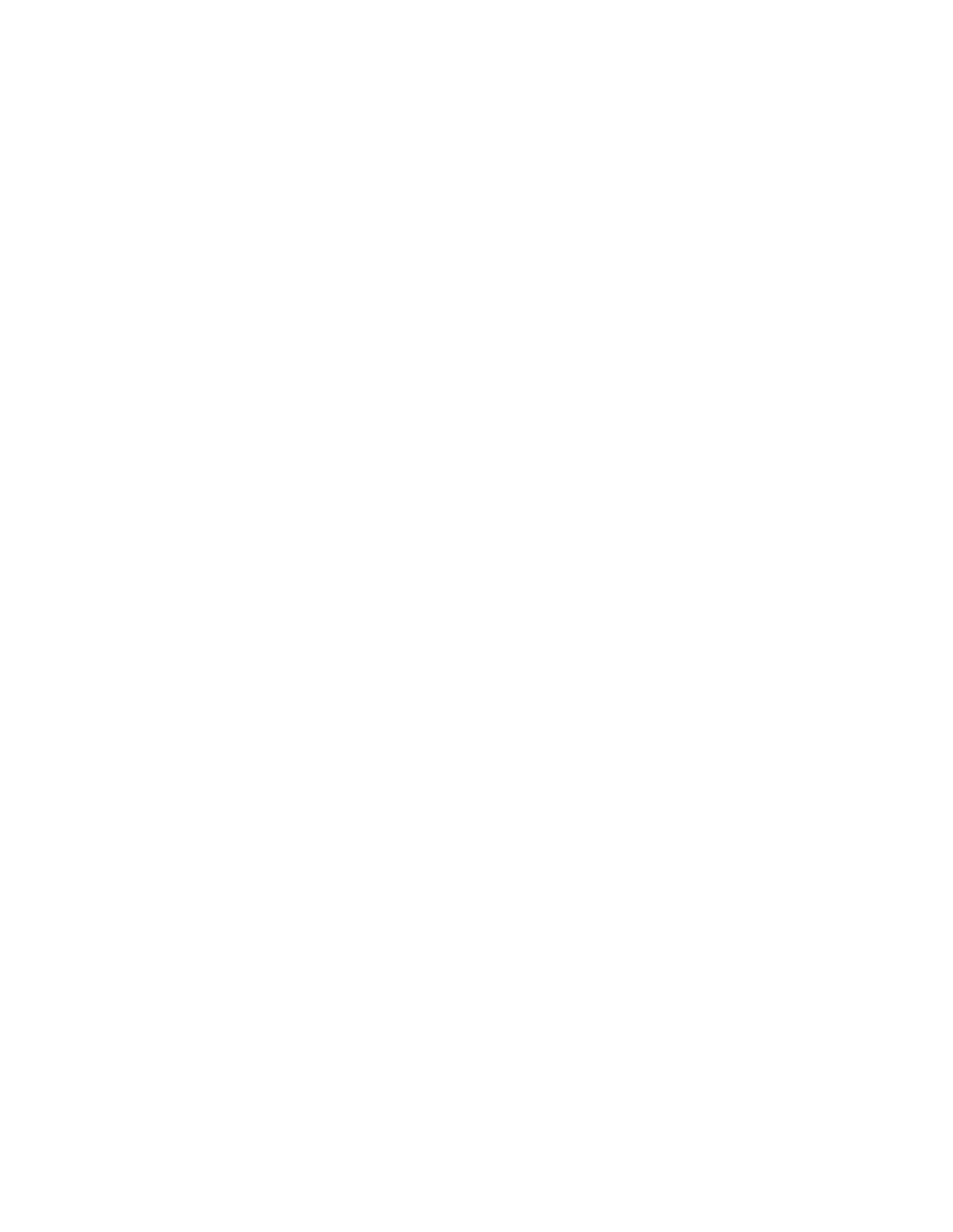### **ENROLLMENT FORECASTS**

#### *District-wide Population Forecast*

A demographic cohort-component model was used to forecast population for the District by age and sex. The components of population change are births, deaths, and migration (residential relocation). Using age-specific fertility rates, age-sex specific mortality rates, age-sex specific migration rates, estimates of recent net migration levels, and forecasts of future migration levels, each component is applied to the base year population in a manner that simulates the actual dynamics of population change.

\_\_\_\_\_\_\_\_\_\_\_\_\_\_\_\_\_\_\_\_\_\_\_\_\_\_\_\_\_\_\_\_\_\_\_\_\_\_\_\_\_\_\_\_\_\_\_\_\_\_\_\_\_\_\_\_\_\_\_\_\_\_\_\_\_\_\_\_\_\_\_\_

Many of the findings described in the earlier sections "Population and Housing Trends" and "Enrollment Trends" inform the assumptions used in the population forecast for the 2000 to 2020 period. In particular, lower migration levels since 2000, compared with the 1990s are consistent with the slowdown in enrollment growth, and may be associated with such factors as slower job growth, less Latino migration into the area, and a shift in the type of new housing being built in the district. Since 2000, fewer detached single family and subsidized multifamily units have been built, and more of the new housing has been condominiums and attached single family, housing fewer families with children. Fertility rates by age group, based on those observed in 2000, are expected to change very little, with small decreases for women under age 30. In this forecast, the District continues to be a place with slightly more adults in their 20s and 30s than in their 40s and 50s. The young adult population is expected to increase because of overall population growth and the larger baby boom "echo" cohort born in the 1980s and 1990s. This trend causes the number of births within RSD to increase throughout the forecast period.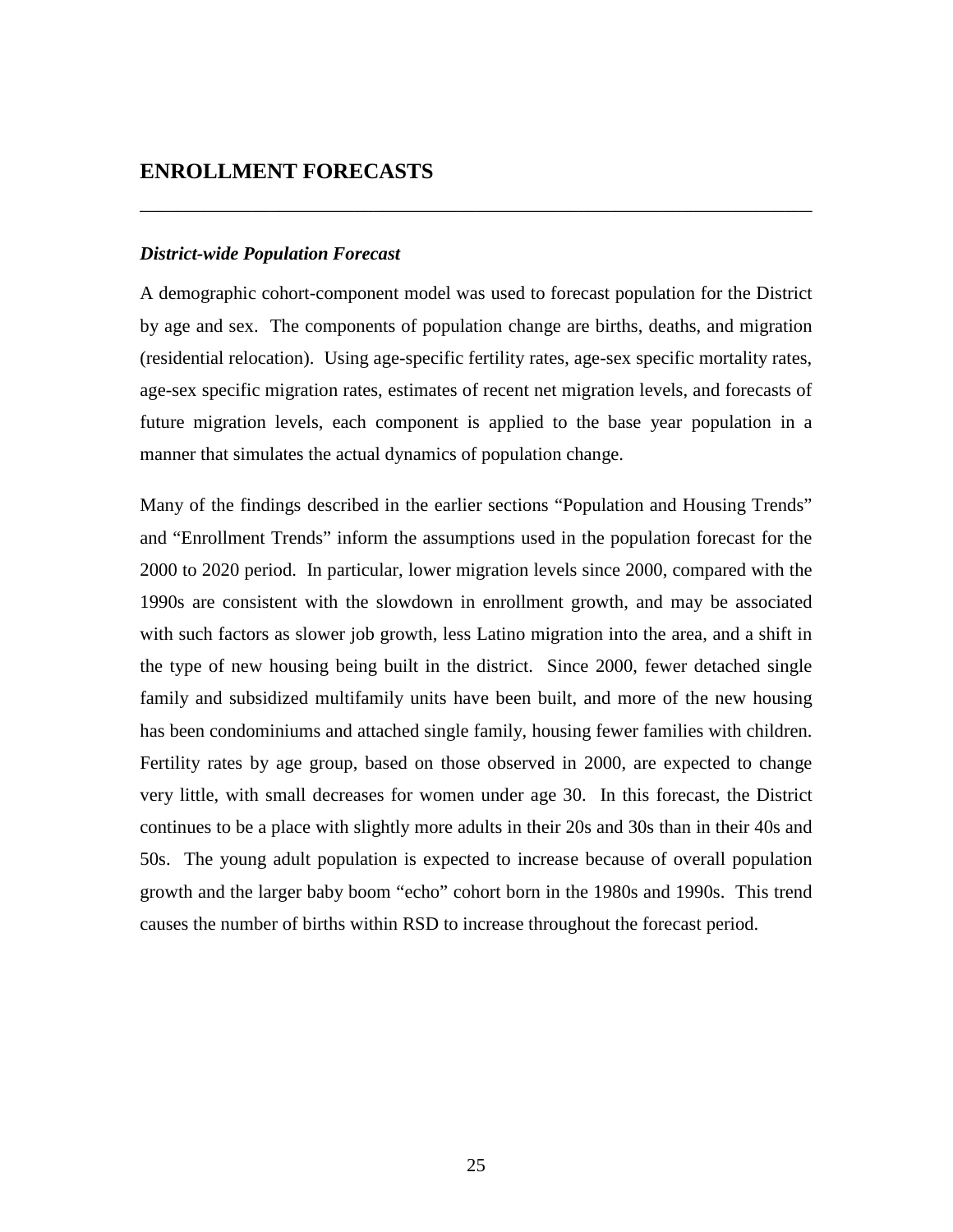We also consulted external population and employment forecasts prepared by state and local agencies:

- The Oregon Office of Economic Analysis forecasts that Multnomah County's population will grow by 13 percent (0.7 percent annually) between 2000 and 2020, from 662,400 in 2000 to 756,390 in 2020.<sup>6</sup>
- The Oregon Employment Department forecasts that employment in the region is forecast to grow by 14 percent in a ten year period  $(1.4$  percent annually).<sup>7</sup>

Our forecast for 2020 population in the RSD is 91,968, an increase of 30,711 persons from the 2000 Census (2.0 percent average annual growth). The District-wide population forecast by age group is presented in Table 11 on the next page. Total population is forecast to grow by 50 percent between 2000 and 2020. School-age population, ages 5 to 17, is expected to increase by 4,699 persons, or 41 percent.

Consistent with the 1990 to 2000 period, the 2000 to 2020 forecasts indicate high growth in population age 25 to 39. This growth will likely occur if housing of comparable quality continues to be more affordable in the RSD than in other areas closer to Portland. The increase in young adults causes the number of births to increase, so the population under age 5 grows by 33 percent over the forecast period.

Figure 2000 to 2040."<br>
Forecasts of Oregon's County Populations and Components of Change, 2000 to 2040." Oregon Department of Administrative Services, Office of Economic Analysis, April, 2004.

<sup>&</sup>lt;sup>7</sup> "Employment Projections by Industry, 2006-2016." Oregon Employment Department, Workforce Analysis, December, 2007. Employment in the Multnomah/Washington and Clackamas regions was 836,900 in 2006 and 957,200 in the 2016 forecast.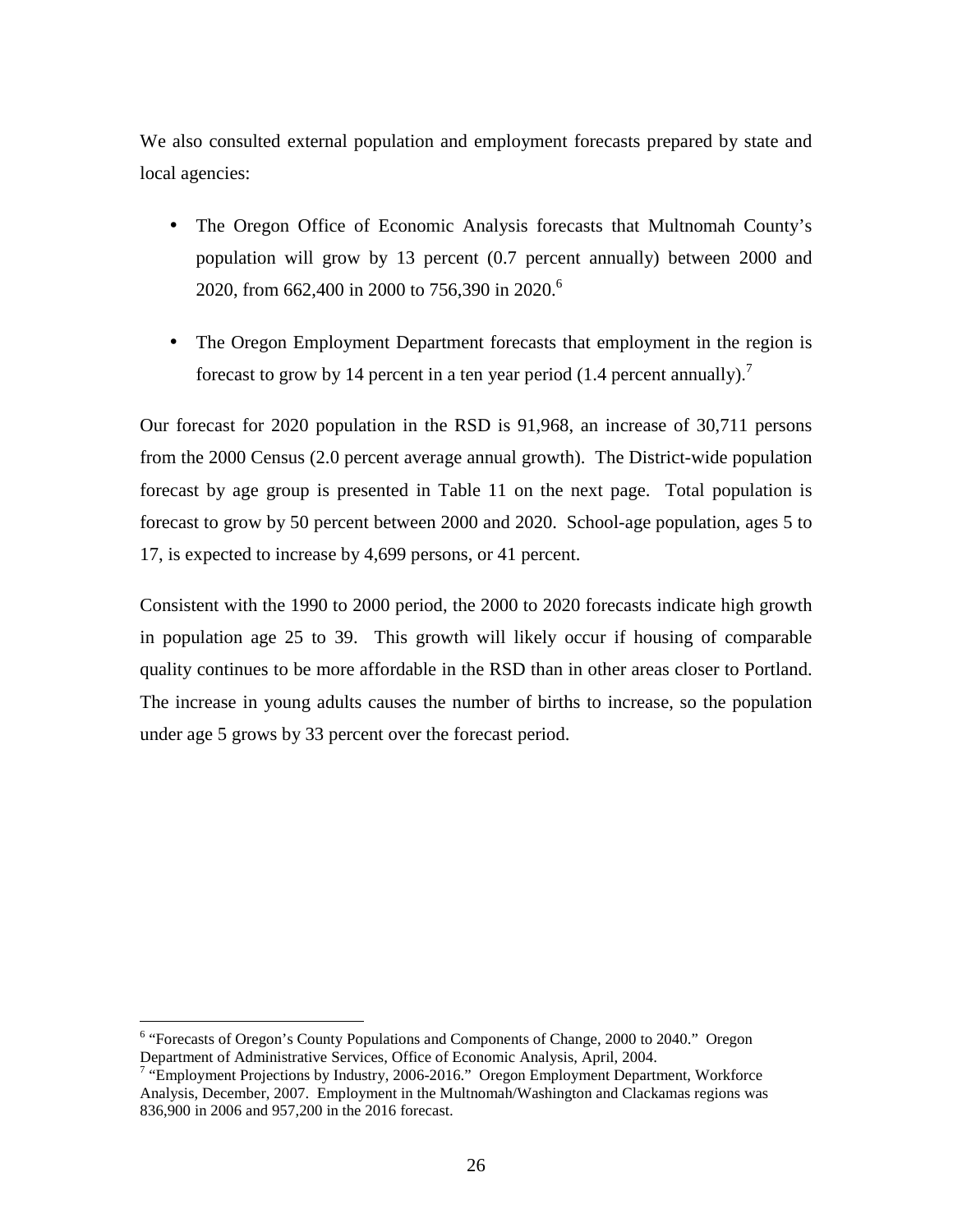|                          | 1990          | 2000          | 2010            | 2020            | 2000 to 2020 Change |                |  |
|--------------------------|---------------|---------------|-----------------|-----------------|---------------------|----------------|--|
|                          | <b>Census</b> | <b>Census</b> | <b>Forecast</b> | <b>Forecast</b> | <b>Number</b>       | <b>Percent</b> |  |
| Under Age 5              | 3,369         | 5,270         | 5,898           | 6,996           | 1,726               | 33%            |  |
| Age 5 to 9               | 3,227         | 4,775         | 5,468           | 6,641           | 1,866               | 39%            |  |
| Age 10 to 14             | 2,935         | 4,161         | 5,083           | 6,104           | 1,943               | 47%            |  |
| Age 15 to 17             | 1,647         | 2,460         | 2,868           | 3,350           | 890                 | 36%            |  |
| Age 18 to 19             | 1,161         | 1,756         | 1,970           | 2,233           | 477                 | 27%            |  |
| Age 20 to 24             | 3,383         | 4,799         | 5,478           | 6,643           | 1,844               | 38%            |  |
| Age 25 to 29             | 3,912         | 5,202         | 5,877           | 6,829           | 1,627               | 31%            |  |
| Age 30 to 34             | 4,037         | 4,754         | 5,629           | 6,412           | 1,658               | 35%            |  |
| Age 35 to 39             | 3,626         | 4,898         | 5,964           | 6,727           | 1,829               | 37%            |  |
| Age 40 to 44             | 3,272         | 4,596         | 5,187           | 6,053           | 1,457               | 32%            |  |
| Age 45 to 49             | 2,450         | 4,150         | 5,356           | 6,421           | 2,271               | 55%            |  |
| Age 50 to 54             | 1,926         | 3,607         | 4,886           | 5,447           | 1,840               | 51%            |  |
| Age 55 to 59             | 1,713         | 2,628         | 4,305           | 5,491           | 2,863               | 109%           |  |
| Age 60 to 64             | 1,713         | 1,899         | 3,488           | 4,693           | 2,794               | 147%           |  |
| Age 65 to 69             | 1,556         | 1,606         | 2,419           | 3,946           | 2,340               | 146%           |  |
| Age 70 to 74             | 1,226         | 1,667         | 1,769           | 3,189           | 1,522               | 91%            |  |
| Age 75 to 79             | 810           | 1,407         | 1,380           | 2,036           | 629                 | 45%            |  |
| Age 80 to 84             | 424           | 932           | 1,205           | 1,259           | 327                 | 35%            |  |
| Age 85 and over          | 280           | 689           | 1,251           | 1,498           | 809                 | 117%           |  |
| <b>Total Population</b>  | 42,666        | 61,257        | 75,480          | 91,968          | 30,711              | 50%            |  |
| Total age 5 to 17        | 7,809         | 11,396        | 13,419          | 16,095          | 4,699               | 41%            |  |
| share age 5 to 17        | 18.3%         | 18.6%         | 17.8%           | 17.5%           |                     |                |  |
|                          |               | 1990-2000     | 2000-2010       | 2010-2020       |                     |                |  |
| <b>Population Change</b> |               | 18,591        | 14,223          | 16,488          |                     |                |  |
| Percent                  |               | 43.6%         | 23.2%           | 21.8%           |                     |                |  |
| Average Annual           |               | 3.6%          | 2.1%            | 2.0%            |                     |                |  |

This forecast is characterized as a "middle series" forecast because it represents the most likely scenario for future growth. Although the housing market will not always be as heated as it was in recent years, the number of new homes in subdivisions already approved and the availability of land within Troutdale as well as infill development will cause the RSD to remain attractive to home builders and home buyers.

The middle series forecast falls between the "low series," in which housing growth slows to a level similar to the early 2000s, and fertility rates fall, and the "high series," in which more housing units are built each year and fertility rates rise. One possibility for the high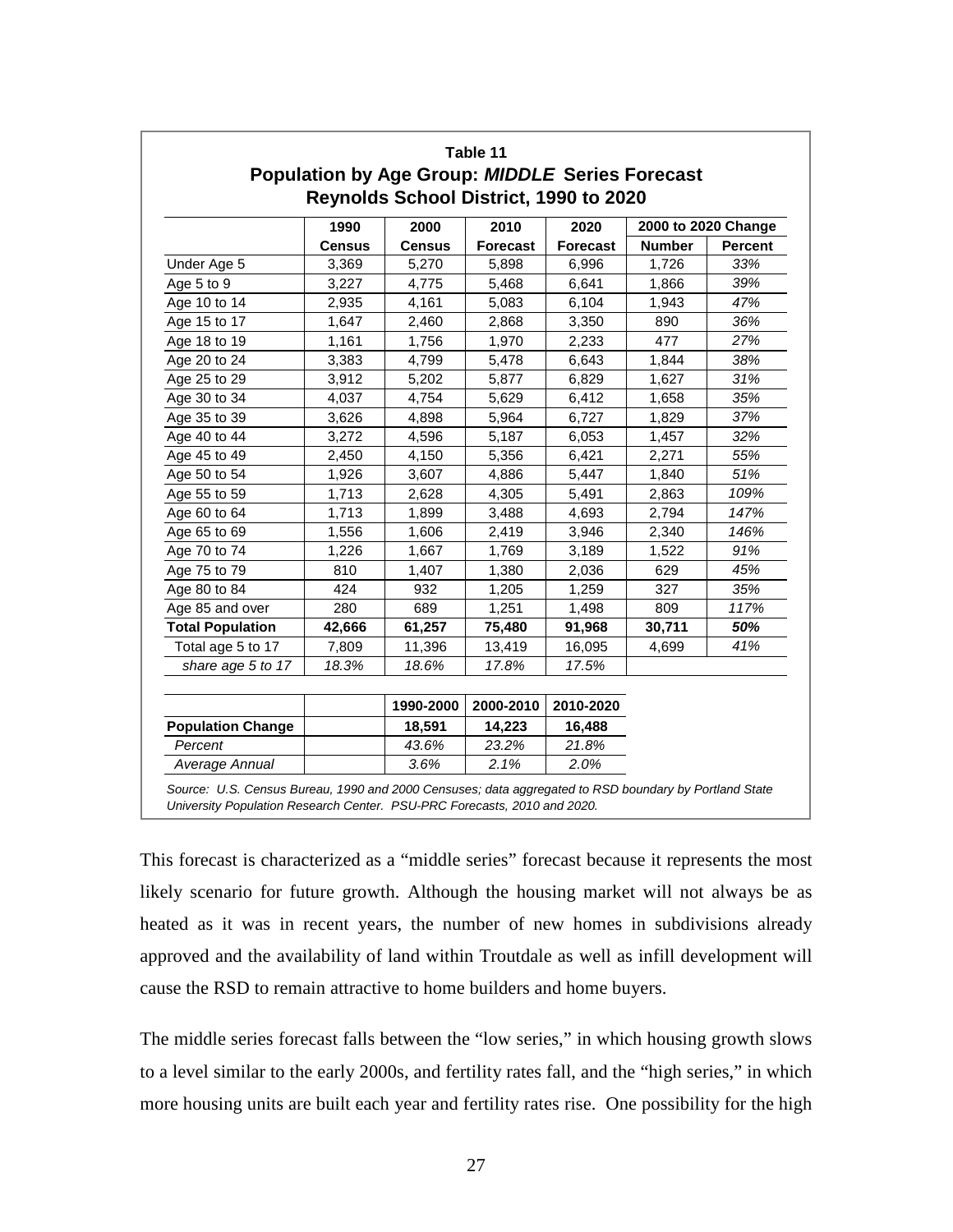series to unfold is if intensive infill development is allowed in some areas within the RSD boundary. The low and high series population forecasts are included in the Appendix as tables A1 and A2 and the total fertility rates implied in each forecast series are presented in Appendix Table A3.

Assumptions about the level of future migration are a major component of the population forecasts, and impact the enrollment forecasts. Forecasts of migration are guided by the estimates of past migration, as well as expectations of housing growth. The overall population increase attributable to net migration in the mid-range forecast is shown in Chart 4 below. In the forecast period net migration accounts for about 54 percent of overall population growth, with natural increase (births minus deaths) accounting for the balance. Similar charts for the low and high series forecasts are included in the Appendix as Chart A1 and Chart A2.

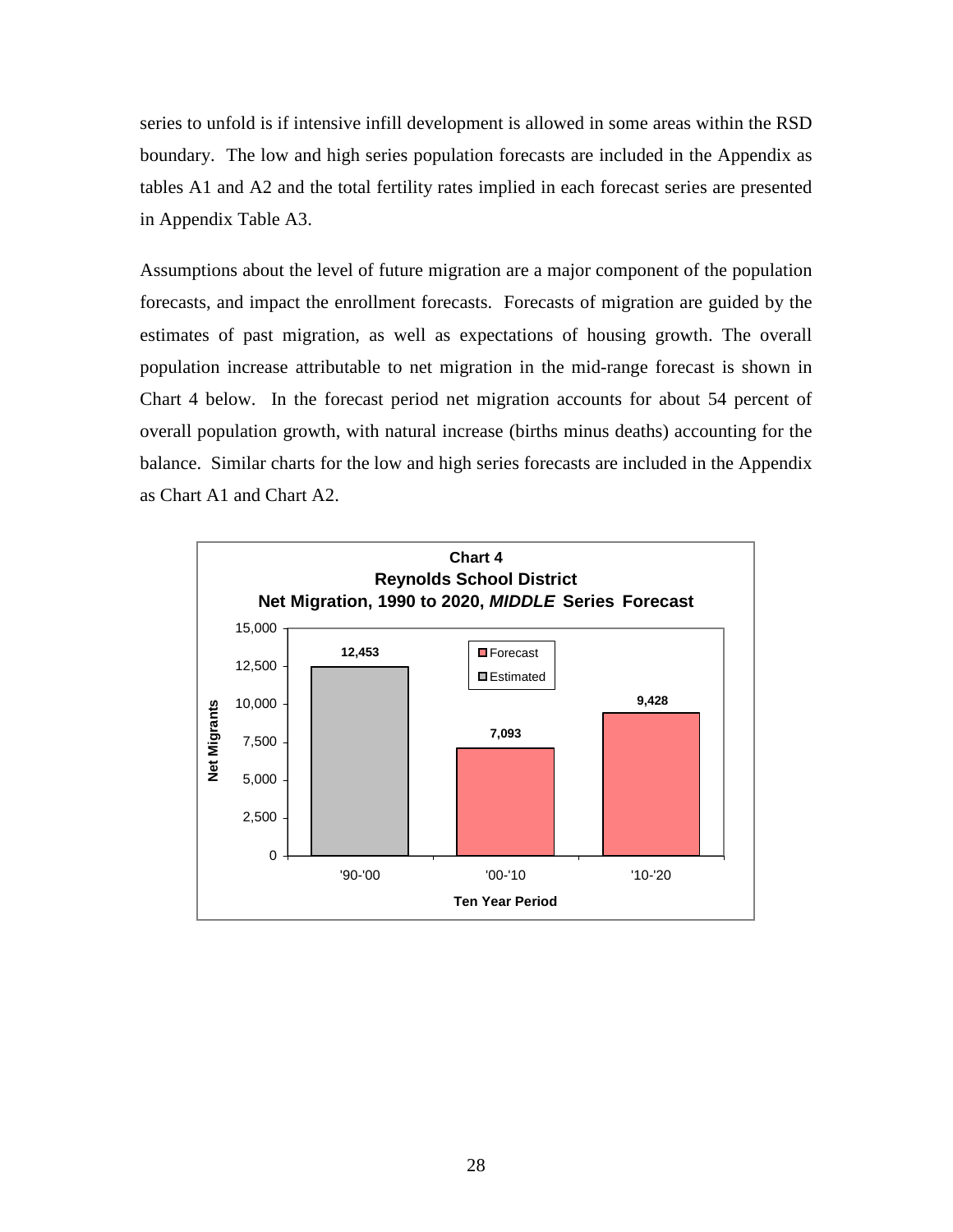#### *District-wide Enrollment Forecast*

Historic school enrollment is linked to the population forecast in two ways. First, the kindergarten and first grade enrollments at the time of the most recent census (the school year 1999-2000) are compared to the population at the appropriate ages counted in the census. The "capture rate," or ratio of enrollment to population, is an estimate of the share of area children who are enrolled in RSD schools. Assumptions for capture rates based on census data are used to bring new kindergarten and first grade students into the District's enrollment. If there is evidence that capture rates have changed since the time of the census, they may be adjusted in the forecast. Capture rates of 0.78 for Kindergarten and 0.83 for first grade are used for most years in the forecast.

The other way that historic population and enrollment are linked is through migration. Annual changes in school enrollment by cohort closely follow trends in the net migration of children in the District's population. The way that migration is integrated in the forecast is described below.

Once the students are in first grade, a set of baseline grade progression rates (GPRs) are used to move students from one grade to the next. These baseline GPRs, usually 1.00 for elementary grades, represent a scenario under which there is no change due to migration. Enrollment change beyond the baseline is added (or subtracted, if appropriate) at each grade level depending on the migration levels of the overall population by single years of age. Table 12 on the next page shows the average GPRs for the ten years of observed historic transitions (beginning with 1997-98 to 1998-99 until 2006-07 to 2007-08), the baseline GPRs used in the model, and the average GPRs calculated from the enrollment forecasts between 2007-08 and 2017-18.

The base year data for the population forecast is 1990 Census data. From the 1990 base, the model is calibrated to actual change using 2000 Census results and annual school enrollment data beginning with 1989-90 (corresponding to the 1990 census) and extending to the most recent year (2007-08). Forecast births in this historic period are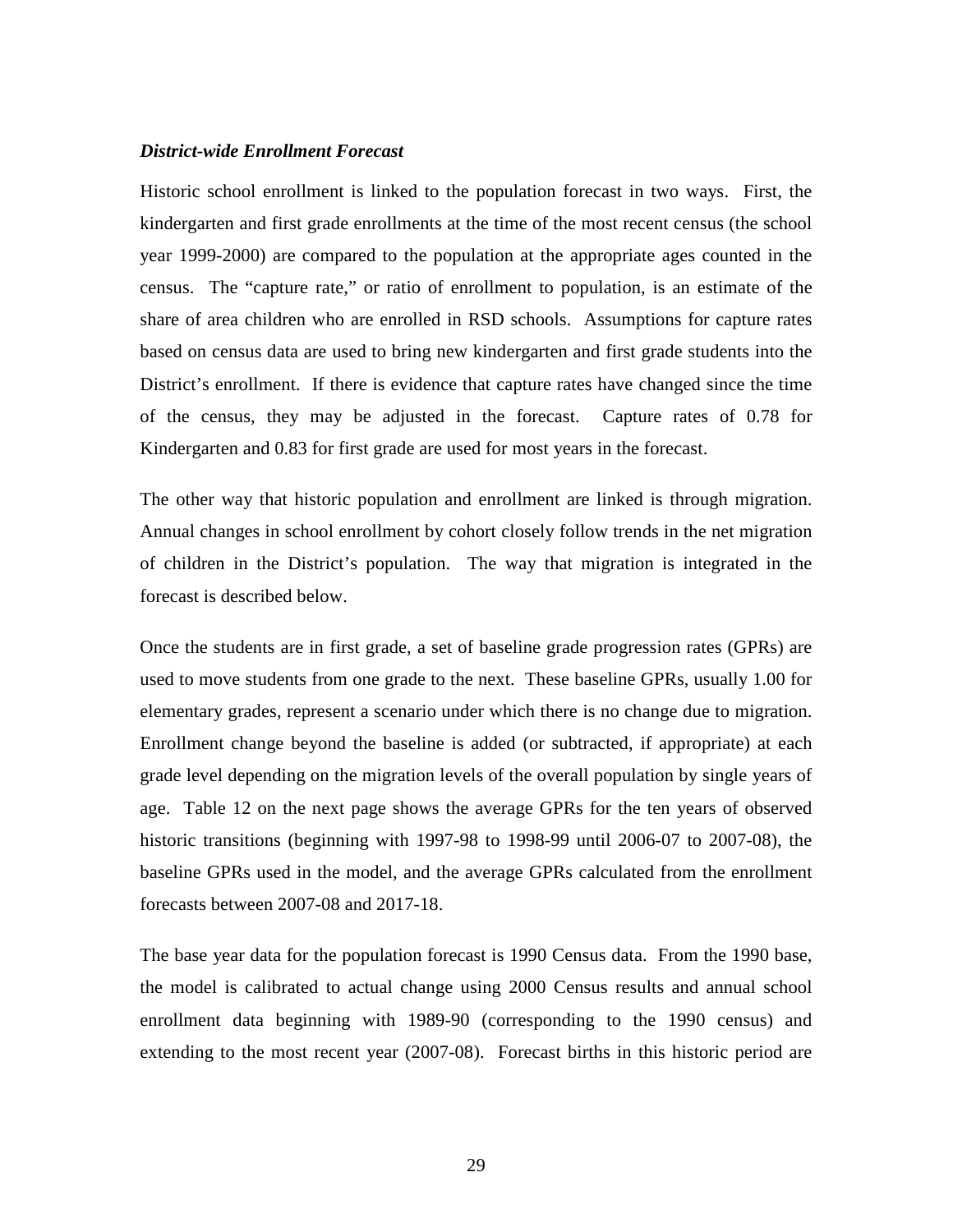calibrated to actual births that occurred within the District, and net migration levels are calibrated to the net migration that was estimated between the 1990 and 2000 censuses.

| Table 12<br><b>Grade Progression Rates1</b><br><b>RSD, MIDDLE Series Forecast</b>                                                                                                             |      |                |      |  |  |  |  |  |  |  |
|-----------------------------------------------------------------------------------------------------------------------------------------------------------------------------------------------|------|----------------|------|--|--|--|--|--|--|--|
| <b>Baseline</b><br><b>Historic</b><br>Forecast<br>(without the<br>Average:<br>Average:<br>influence of<br>Grade<br>1997-98 to<br>2007-08 to<br>Transition<br>2007-08<br>migration)<br>2017-18 |      |                |      |  |  |  |  |  |  |  |
| K-1                                                                                                                                                                                           | 1.07 | $\overline{2}$ | 1.06 |  |  |  |  |  |  |  |
| $1 - 2$                                                                                                                                                                                       | 0.98 | 0.99           | 0.99 |  |  |  |  |  |  |  |
| $2 - 3$                                                                                                                                                                                       | 1.00 | 1.00           | 1.00 |  |  |  |  |  |  |  |
| $3 - 4$                                                                                                                                                                                       | 1.01 | 1.00           | 1.01 |  |  |  |  |  |  |  |
| $4 - 5$                                                                                                                                                                                       | 1.00 | 1.00           | 1.00 |  |  |  |  |  |  |  |
| $5-6$                                                                                                                                                                                         | 1.01 | 1.00           | 1.01 |  |  |  |  |  |  |  |
| $6 - 7$                                                                                                                                                                                       | 1.02 | 1.00           | 1.01 |  |  |  |  |  |  |  |
| $7 - 8$                                                                                                                                                                                       | 0.99 | 1.00           | 1.00 |  |  |  |  |  |  |  |
| $8-9$                                                                                                                                                                                         | 1.15 | 1.06           | 1.06 |  |  |  |  |  |  |  |
| $9 - 10$                                                                                                                                                                                      | 0.86 | 0.88           | 0.88 |  |  |  |  |  |  |  |
| $10 - 11$                                                                                                                                                                                     | 0.82 | 0.84           | 0.84 |  |  |  |  |  |  |  |
| $11 - 12$                                                                                                                                                                                     | 0.90 | 0.90           | 0.91 |  |  |  |  |  |  |  |

1. Ratio of enrollment in an individual grade to enrollment in the previous grade the previous year.

2. The enrollment forecast model uses capture rates for first grade; K-1 baseline GPRs are not used.

Table 13 on the next page contains grade level forecasts for the Reynolds School District for each year from 2008-09 to 2017-18. The forecasts are also summarized by grade level groups (K-5, 6-8, and 9-12). Overall K-12 enrollment is forecast to change by 5 percent through 2012-13, and then grow by 9 percent between 2012-13 and 2017-18.

Elementary enrollment grows slowly for the first few years of the forecast and accelerates after 2011-12. Middle school enrollment bottoms out in 2008-09 and dips again in 2012- 13, adding about 90 students by 2012-13, then remains in relatively stable growth, adding another 237 students through 2017-18. High school enrollment, however, grows sharply next year, declines for two years, and returns to a slow growth trend after 2010-11. All grade levels gain from population growth and net migration to the District, but elementary enrollment is also influenced by birth trends, whereas secondary enrollment depends on fluctuating sizes of classes moving up from lower grades.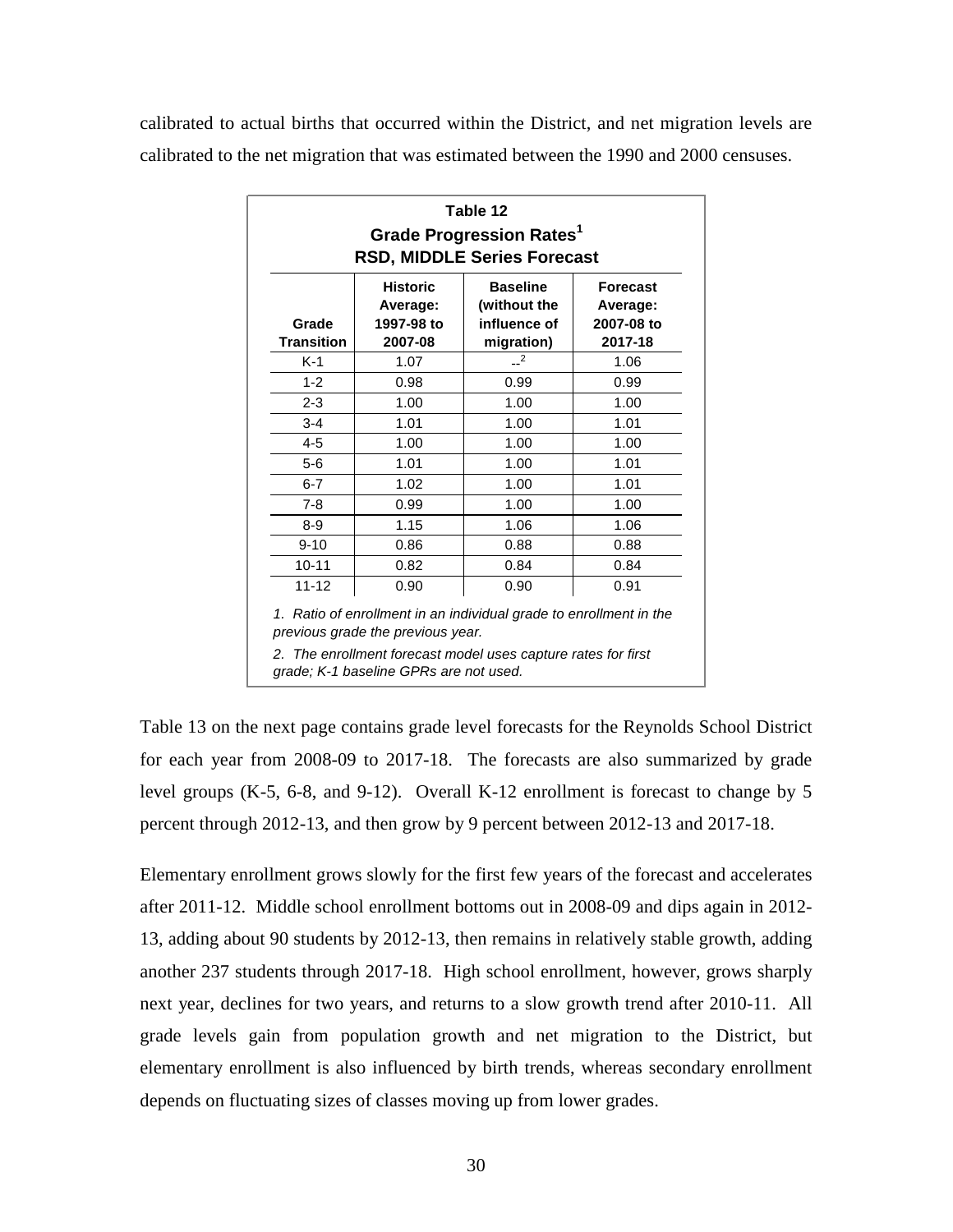|                  | <b>Actual</b>                        |         | <b>Forecast</b> |                                      |         |         |         |                                       |         |         |         |  |  |
|------------------|--------------------------------------|---------|-----------------|--------------------------------------|---------|---------|---------|---------------------------------------|---------|---------|---------|--|--|
| Grade            | 2007-08                              | 2008-09 | 2009-10         | 2010-11                              | 2011-12 | 2012-13 | 2013-14 | 2014-15                               | 2015-16 | 2016-17 | 2017-18 |  |  |
| Κ                | 854                                  | 875     | 869             | 875                                  | 906     | 929     | 957     | 982                                   | 998     | 1,010   | 1,027   |  |  |
| 1                | 860                                  | 905     | 927             | 923                                  | 930     | 963     | 988     | 1,018                                 | 1,044   | 1,061   | 1,074   |  |  |
| $\mathbf{2}$     | 881                                  | 850     | 895             | 920                                  | 916     | 923     | 956     | 980                                   | 1,010   | 1,036   | 1,053   |  |  |
| 3                | 851                                  | 880     | 849             | 897                                  | 922     | 918     | 925     | 958                                   | 982     | 1,012   | 1,038   |  |  |
| 4                | 890                                  | 858     | 887             | 859                                  | 908     | 933     | 929     | 936                                   | 970     | 994     | 1,024   |  |  |
| 5                | 848                                  | 889     | 857             | 889                                  | 861     | 910     | 935     | 931                                   | 938     | 972     | 996     |  |  |
| 6                | 853                                  | 856     | 898             | 866                                  | 899     | 870     | 920     | 945                                   | 941     | 948     | 983     |  |  |
| $\overline{7}$   | 813                                  | 861     | 864             | 905                                  | 873     | 907     | 877     | 928                                   | 953     | 949     | 956     |  |  |
| 8                | 892                                  | 811     | 859             | 862                                  | 903     | 871     | 905     | 875                                   | 925     | 950     | 946     |  |  |
| $\boldsymbol{9}$ | 870                                  | 946     | 860             | 910                                  | 913     | 957     | 923     | 959                                   | 927     | 980     | 1,007   |  |  |
| 10               | 846                                  | 763     | 829             | 756                                  | 799     | 802     | 841     | 811                                   | 843     | 814     | 861     |  |  |
| 11               | 764                                  | 712     | 642             | 697                                  | 635     | 672     | 674     | 707                                   | 682     | 709     | 684     |  |  |
| 12               | 515                                  | 701     | 653             | 586                                  | 636     | 579     | 613     | 615                                   | 645     | 622     | 647     |  |  |
| <b>UN</b>        | 78                                   | 78      | 78              | 78                                   | 78      | 78      | 78      | 78                                    | 78      | 78      | 78      |  |  |
| <b>Total</b>     | 10,815                               | 10,985  | 10,967          | 11,023                               | 11,179  | 11,312  | 11,521  | 11,723                                | 11,936  | 12,135  | 12,374  |  |  |
| $K-5$            | 5,262                                | 5,335   | 5.362           | 5,441                                | 5.521   | 5.654   | 5.768   | 5,883                                 | 6,020   | 6,163   | 6,290   |  |  |
| $6 - 8$          | 2,558                                | 2,528   | 2,621           | 2,633                                | 2,675   | 2,648   | 2,702   | 2,748                                 | 2,819   | 2,847   | 2,885   |  |  |
| $9 - 12$         | 2,995                                | 3,122   | 2,984           | 2,949                                | 2,983   | 3,010   | 3,051   | 3,092                                 | 3,097   | 3,125   | 3,199   |  |  |
|                  | 5 Year Growth:<br>2007-08 to 2012-13 |         |                 | 5 Year Growth:<br>2012-13 to 2017-18 |         |         |         | 10 Year Growth:<br>2007-08 to 2017-18 |         |         |         |  |  |
|                  |                                      | Growth  | Pct.            |                                      |         | Growth  | Pct.    |                                       |         | Growth  | Pct.    |  |  |
| $K-5$            |                                      | 392     | 7%              |                                      |         | 636     | 11%     |                                       |         | 1,028   | 20%     |  |  |
| $6 - 8$          |                                      | 90      | 4%              |                                      |         | 237     | 9%      |                                       |         | 327     | 13%     |  |  |
| $9 - 12$         |                                      | 15      | 1%              |                                      |         | 189     | 6%      |                                       |         | 204     | 7%      |  |  |
| $K-12$           |                                      | 497     | 5%              |                                      |         | 1,062   | 9%      |                                       |         | 1,559   | 14%     |  |  |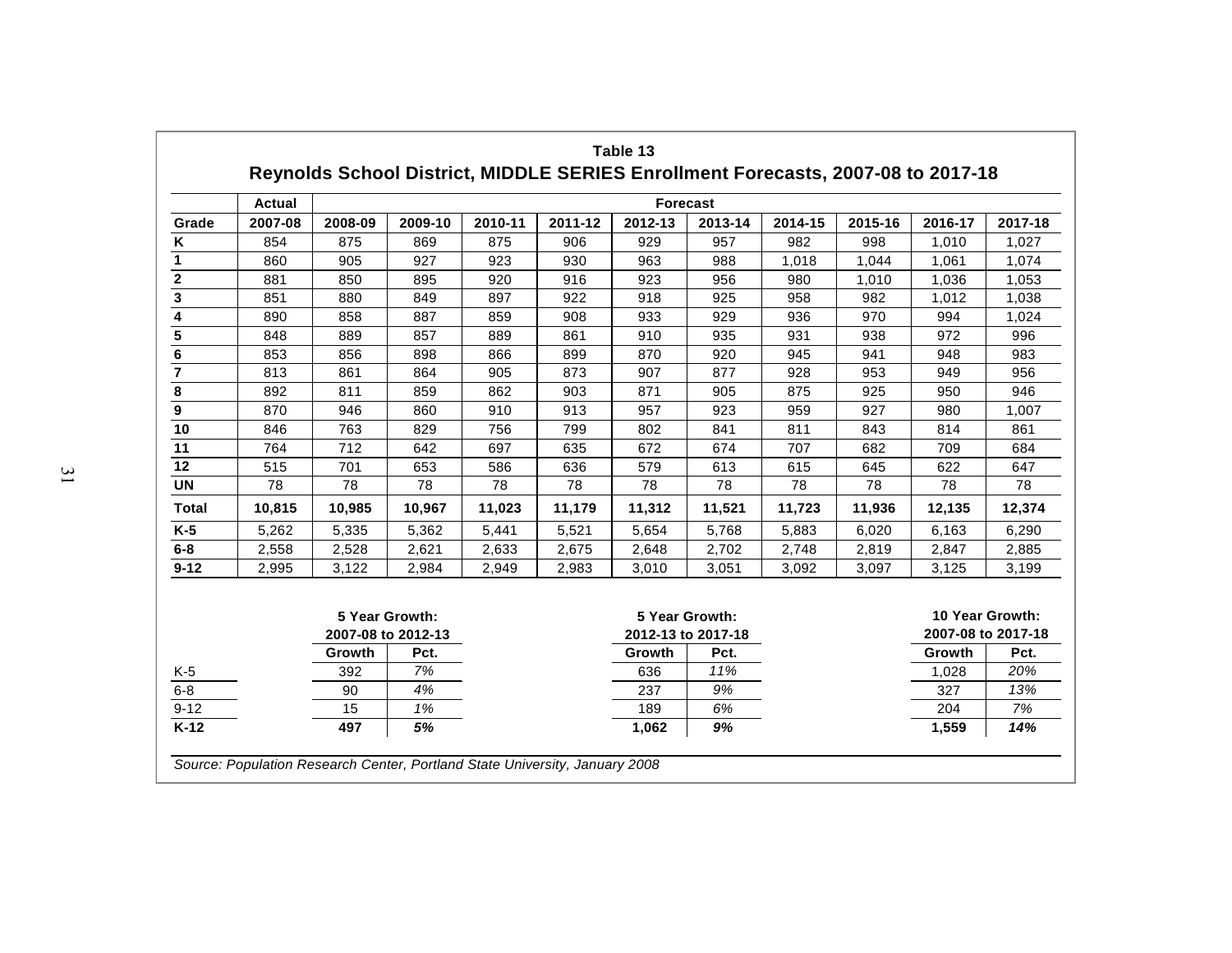Recent increases in the number of births in the RSD means that incoming kindergarten and first grade classes are likely to continue to be relatively large for the next few years; the forecast increase in births impacts kindergarten and first grade enrollments several years from now. The size of individual grades causes year-to-year fluctuation in secondary enrollment. For example, when the current large  $8<sup>th</sup>$  grade class enters high school in Fall 2008-09, middle school enrollment will likely drop, and high school enrollment will increase.

#### *Individual School Forecasts*

In addition to the district-wide enrollment forecasts, we have also prepared forecasts for individual schools under a scenario in which current boundaries and grade configurations remain constant. Of course, school districts typically respond to enrollment change in various ways including attendance area boundary changes, grade reconfiguration, opening or closing facilities, transporting students to schools outside their community, or other permanent or stopgap measures. However, the individual school forecasts depict what future enrollments might be if today's facilities and programs were unchanged.

The methodology for the individual school forecasts relies on grade progression rates observed for each of the schools in the past four years, and the ratio of kindergarten and first grade enrollment to lagged births within the school's attendance area. New kindergarten and first grade classes were forecast each year based on recent trends and historic and forecast births. Subsequent grades were forecast using the GPRs, which were reviewed to take expected future housing growth into account. The final forecasts for individual schools are controlled to match the district-wide forecasts.

Eleven elementary schools serve residents of the RSD's current school boundaries. In rank order of forecast growth, they are Woodland, Fairview, Wilkes, Salish Ponds, Davis, Margret Scott, Alder, Hartley, Troutdale, Glenfair, and Sweetbriar. With the exception of Sweetbriar, each of these schools is forecast to grow over the forecast period, due to new housing, increased births, or both. The largest numeric growth and the largest percentage growth are forecast at Woodland, which adds 183 students (35 percent) in the 10 year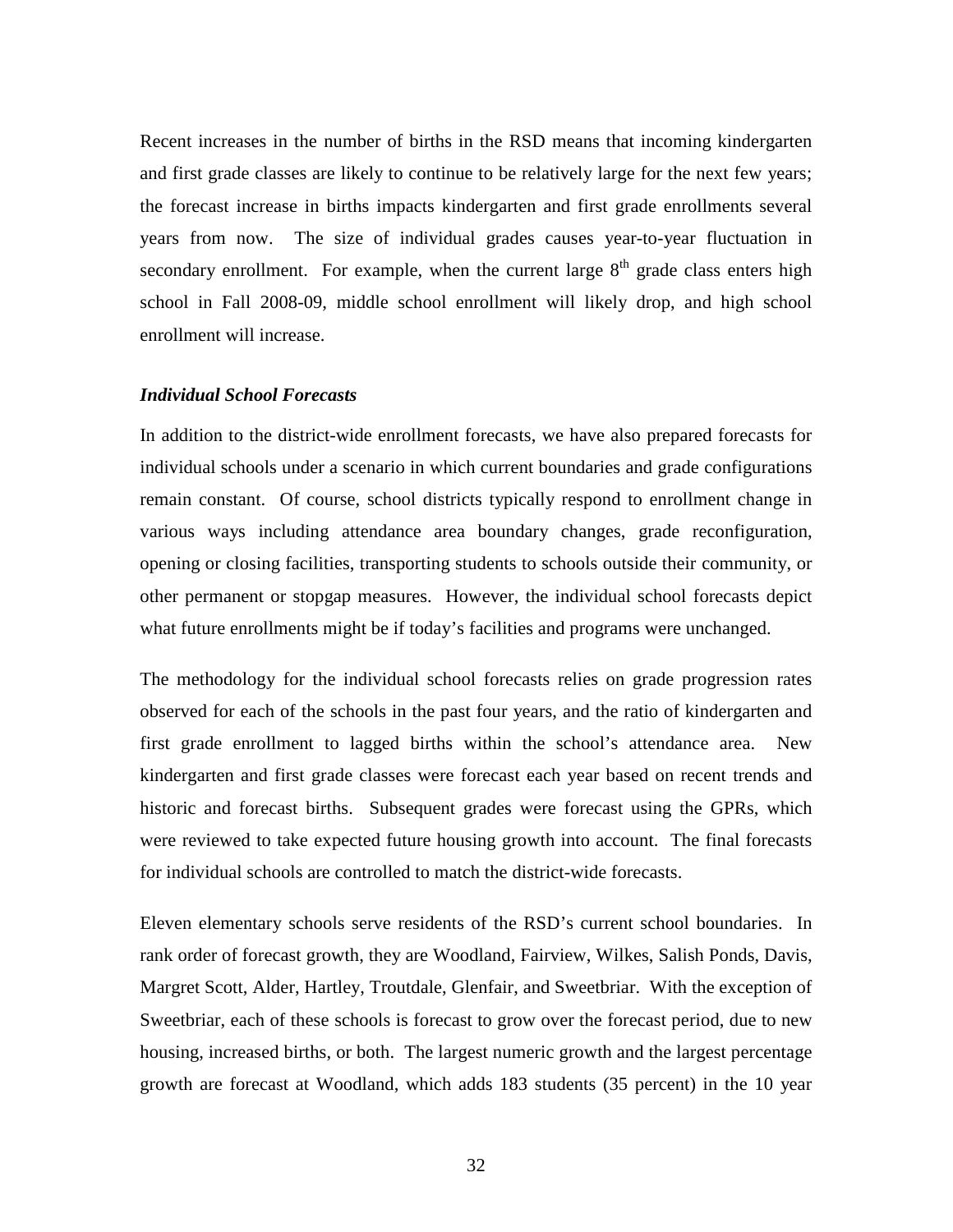period. Enrollment at Sweetbriar is forecast to decline by one percent. Overall, elementary school enrollment is forecast to grow by 20 percent, adding about 1,030 students.

The RSD's three middle schools each grow in the forecast, adding 192 students at students at Reynolds MS, 102 students at HB Lee MS, and 33 students at Walt Morey MS. Most of this growth is in the second five years, particularly at RMS which adds only 55 students between now and 2012-13 but gains 137 between 2012-13 and 2017-18. Overall, middle school enrollment is forecast to grow by 13 percent, adding close to 330 students.

Enrollment at Reynolds High School now stands at 2,832 students, but is forecast to grow by 127 students next year (2008-09) and decline in the next two years before returning in 2011-12 to steady growth. Overall, high school enrollment is forecast to grow by 15 percent, adding 204 students during the forecast period.

Table 14 on the next page presents the enrollment forecasts for each school. School profiles in Appendix B integrate the enrollment forecasts with information for the school's attendance area including births, 1990 and 2000 census data, and housing development.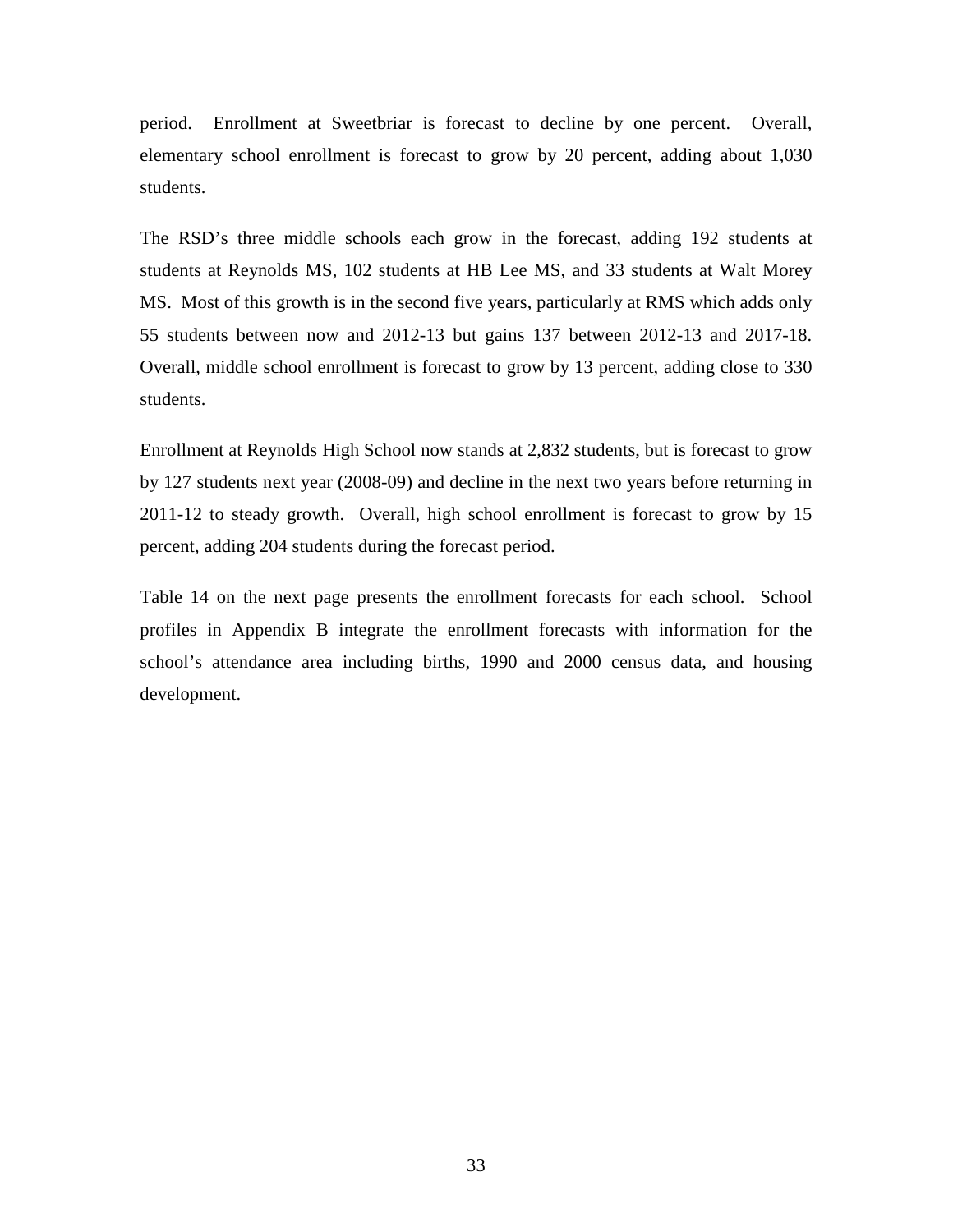|                        | <b>Actual</b> |       |       |       |       |       | Forecast |       |                                                                                         |       |       | 5 Year              | 5 Year              | 10 Year             |
|------------------------|---------------|-------|-------|-------|-------|-------|----------|-------|-----------------------------------------------------------------------------------------|-------|-------|---------------------|---------------------|---------------------|
|                        |               |       |       |       |       |       |          |       |                                                                                         |       |       | Change              | Change              | Change              |
| <b>School</b>          |               |       |       |       |       |       |          |       | 2007-08 2008-09 2009-10 2010-11 2011-12 2012-13 2013-14 2014-15 2015-16 2016-17 2017-18 |       |       | 2007-08-<br>2012-13 | 2012-13-<br>2017-18 | 2007-08-<br>2017-18 |
| Alder ES               | 559           | 581   | 555   | 580   | 581   | 585   | 594      | 602   | 618                                                                                     | 634   | 648   | 26                  | 63                  | 89                  |
| Davis ES               | 486           | 489   | 496   | 510   | 530   | 539   | 548      | 565   | 571                                                                                     | 580   | 594   | 53                  | 55                  | 108                 |
| <b>Fairview ES</b>     | 418           | 419   | 425   | 444   | 472   | 487   | 500      | 513   | 527                                                                                     | 537   | 551   | 69                  | 64                  | 133                 |
| <b>Glenfair ES</b>     | 496           | 489   | 485   | 483   | 469   | 484   | 490      | 493   | 504                                                                                     | 517   | 527   | $-12$               | 43                  | 31                  |
| <b>Hartley ES</b>      | 476           | 505   | 511   | 527   | 517   | 518   | 513      | 520   | 531                                                                                     | 544   | 555   | 42                  | 37                  | 79                  |
| Salish Ponds ES        | 517           | 544   | 552   | 553   | 562   | 578   | 591      | 595   | 605                                                                                     | 618   | 632   | 61                  | 54                  | 115                 |
| <b>M.Scott ES</b>      | 378           | 388   | 383   | 384   | 401   | 422   | 433      | 455   | 465                                                                                     | 473   | 483   | 44                  | 61                  | 105                 |
| Sweetbriar ES          | 535           | 513   | 489   | 466   | 476   | 485   | 484      | 494   | 511                                                                                     | 523   | 531   | $-50$               | 46                  | $-4$                |
| <b>Troutdale ES</b>    | 445           | 446   | 464   | 468   | 467   | 478   | 489      | 483   | 491                                                                                     | 509   | 515   | 33                  | 37                  | 70                  |
| <b>Wilkes ES</b>       | 395           | 400   | 406   | 421   | 426   | 446   | 466      | 474   | 486                                                                                     | 502   | 514   | 51                  | 68                  | 119                 |
| <b>Woodland ES</b>     | 525           | 529   | 564   | 573   | 588   | 600   | 628      | 657   | 679                                                                                     | 694   | 708   | 75                  | 108                 | 183                 |
| <b>Four Corners ES</b> | 32            | 32    | 32    | 32    | 32    | 32    | 32       | 32    | 32                                                                                      | 32    | 32    | $\Omega$            | 0                   | $\Omega$            |
| <b>ES Totals</b>       | 5,262         | 5,335 | 5,362 | 5,441 | 5,521 | 5.654 | 5,768    | 5,883 | 6,020                                                                                   | 6,163 | 6,290 | 392                 | 636                 | 1,028               |
| <b>HB Lee MS</b>       | 800           | 794   | 854   | 838   | 871   | 825   | 840      | 836   | 874                                                                                     | 890   | 902   | 25                  | 77                  | 102                 |
| <b>Reynolds MS</b>     | 1,033         | 987   | 1,036 | 1,042 | 1,079 | 1,088 | 1,137    | 1,165 | 1,200                                                                                   | 1,208 | 1,225 | 55                  | 137                 | 192                 |
| Walt Morey MS          | 725           | 747   | 731   | 753   | 725   | 735   | 725      | 747   | 745                                                                                     | 749   | 758   | 10                  | 23                  | 33                  |
| <b>MS Totals</b>       | 2,558         | 2,528 | 2,621 | 2,633 | 2.675 | 2,648 | 2,702    | 2,748 | 2,819                                                                                   | 2,847 | 2,885 | 90                  | 237                 | 327                 |
| Reynolds LA            | 163           | 163   | 163   | 163   | 163   | 163   | 163      | 163   | 163                                                                                     | 163   | 163   | $\Omega$            | $\Omega$            | $\Omega$            |
| <b>Reynolds HS</b>     | 2,832         | 2,959 | 2,821 | 2,786 | 2,820 | 2,847 | 2.888    | 2,929 | 2,934                                                                                   | 2,962 | 3,036 | 15                  | 189                 | 204                 |
| <b>HS Totals</b>       | 2,995         | 3,122 | 2,984 | 2,949 | 2,983 | 3,010 | 3,051    | 3,092 | 3,097                                                                                   | 3,125 | 3,199 | 15                  | 189                 | 204                 |

Population Research Center, Portland State University, January 2008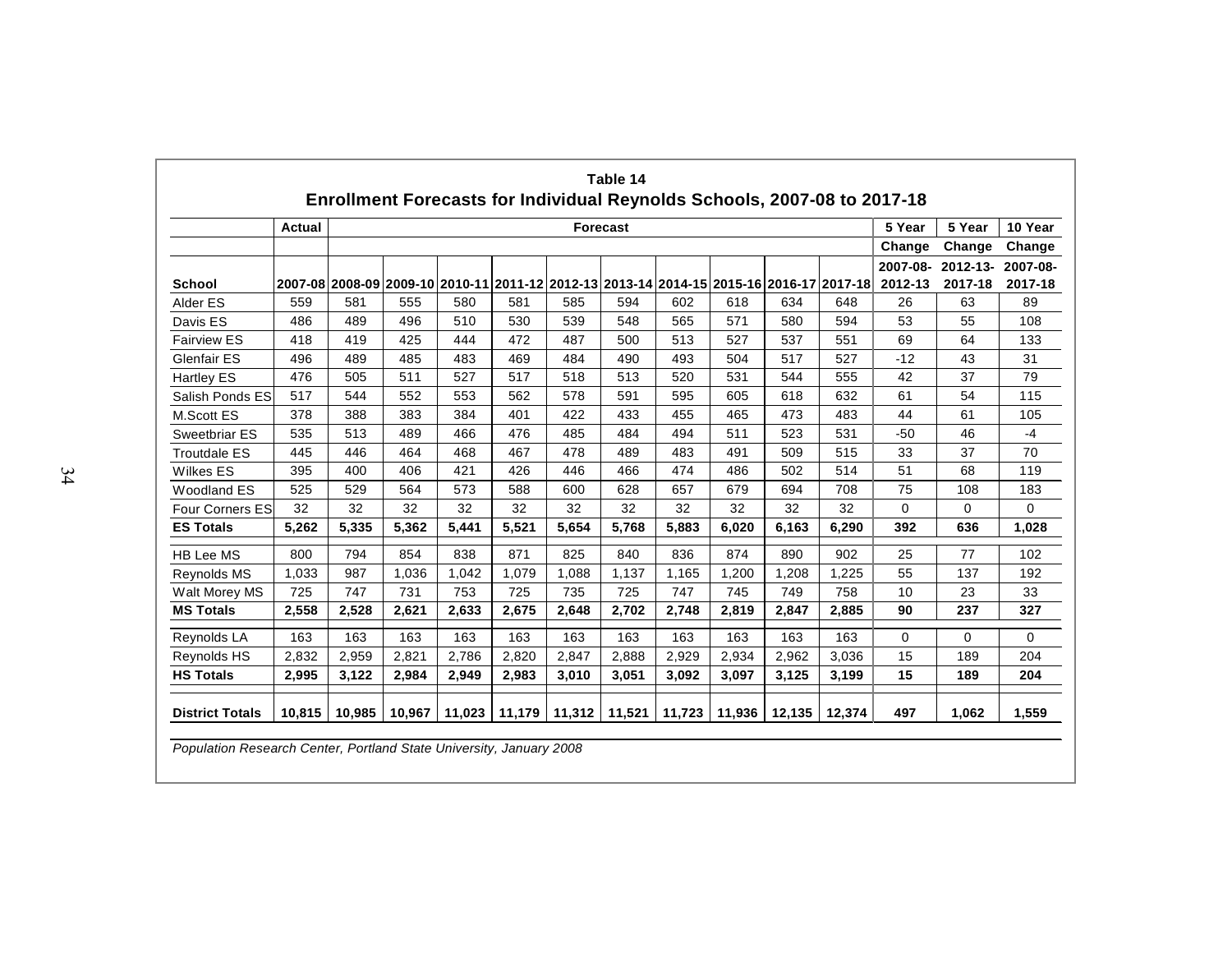## **FORECAST RELIABILITY AND ERROR**

By exploring recent population, housing, and enrollment trends in the Reynolds School District, linking population and enrollment forecasts in the demographic model, and producing district-wide enrollment forecasts by grade level, we have completed a study that we believe will be useful for a variety of long-range planning needs of the District.

\_\_\_\_\_\_\_\_\_\_\_\_\_\_\_\_\_\_\_\_\_\_\_\_\_\_\_\_\_\_\_\_\_\_\_\_\_\_\_\_\_\_\_\_\_\_\_\_\_\_\_\_\_\_\_\_\_\_\_\_\_\_\_\_\_\_\_\_\_\_\_\_

The District's recent experience of increasing enrollment is expected to continue in the forecast years as the growth due to new housing construction is enhanced by demographic trends including more births and a relatively large population of young adults.

We caution the users of this report on the nature of forecasting in general. Fertility and mortality rates are relatively stable, but migration can vary greatly in an uncertain future. The migration assumptions involve judgment and the expectation that future trends will fall neatly into place in alignment with current trends and external forecasts produced by other agencies. We know from past history that unforeseen events can affect these expectations.

Another uncertainty in the forecast involves the entry grades, kindergarten and  $1<sup>st</sup>$  grade. The relationship between births and subsequent kindergarten and  $1<sup>st</sup>$  grade enrollment five to six years later is affected by two factors — the migration of children during the years prior to enrolling in school, and the capture rate. The current kindergarten enrollment of 854 is the highest since 2003-04. On the other hand, the current first grade enrollment of 860 is the lowest since 2000-01. They are both closely related to the number of births several years earlier, but migration into and out of the District and the public school capture rates also play a role in fluctuating class size, making it difficult to pin down a trend. If there are sustained increases in kindergarten and  $1<sup>st</sup>$  grade, they will influence District enrollment totals for years to come, since students have 13 years to progress through the system. Conversely, if future kindergarten classes do not increase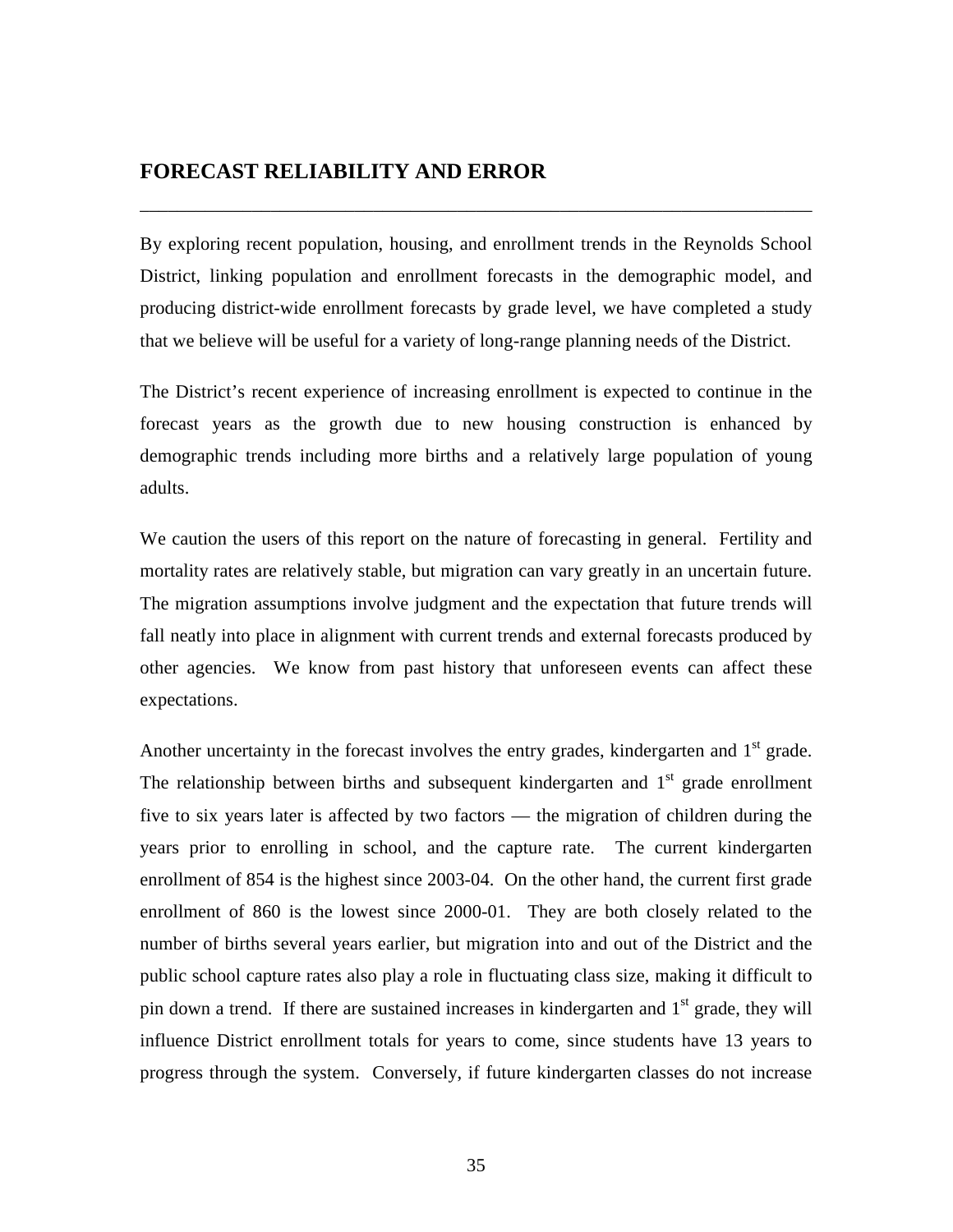as forecast, overall K-12 enrollments will be lower than the middle series forecast predicts.

Chart 5 compares the historic and forecast number of births in the District with the historic and forecast number of RSD kindergarten students.This year's kindergarten class is 37 percent smaller than the number of births five years earlier, while the 2005-06 and 2006-07 kindergarten classes were 40 and 35 percent smaller than corresponding birth totals.The fact that recent kindergarten enrollments have been much less than the lagged birth total indicates that the District loses children due to migration between birth and age five, since the gap exceeds the share of kindergarten age residents who do not enroll in RSD kindergartens. The recent growth in births gives us confidence in the kindergarten forecasts through 2011-12, which are related to births that have already occurred. Chart 5 also illustrates how the forecast increase in births influences kindergarten enrollments after 2012.



Because of the uncertainties of forecasts described in this section, it is important to monitor the results and update the forecast as needed. In general, forecast error varies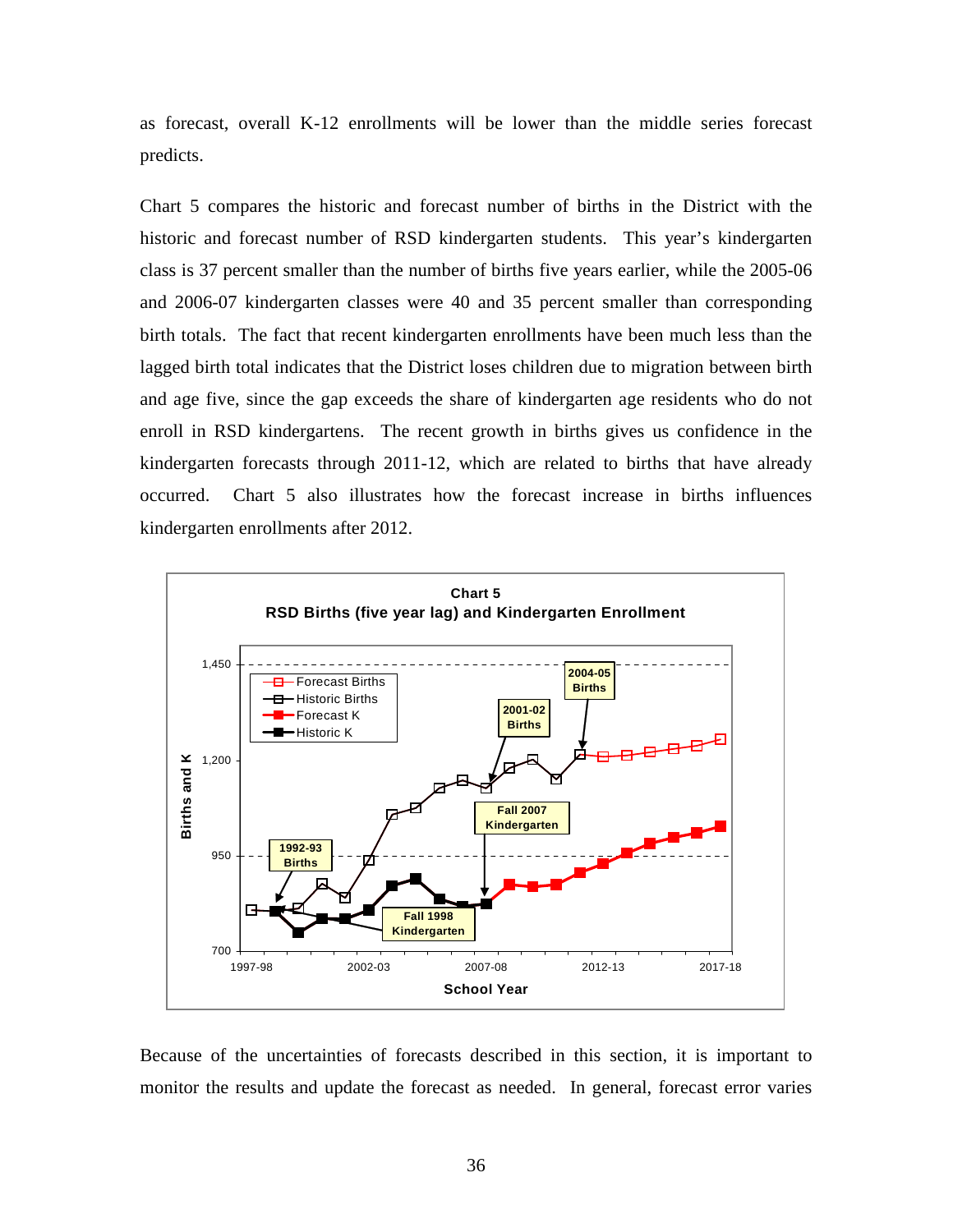according to the size of the population being forecast and the length of the forecast horizon. The smaller the population and the longer the forecast period, the larger the error is likely to be. The Reynolds School District currently has a population of more than 62,000, but is economically interdependent with the greater region of over two million people in the Portland area.

A 2005 study by Judith Barmack, Ph.D., forecast RSD enrollment through 2010, using enrollment history provided by the district. Chart 6 compares that forecast with the current forecast and with actual K-12 enrollment through 2007-08. Obviously, the 2005 forecast predicts enrollment that is slightly higher than actual K-12 enrollment in 2006-07 and 2007-08. However, the first three years of this new forecast and the last three years of the 2005 forecast are tracking much closer at the K-12 level.



In Chart A4, Chart A5, and Chart A6 in the appendix, the two forecasts also are compared at the grade levels. At the elementary and middle school levels, the forecasts are very close. At the high school level, enrollments in this forecast are slightly lower than enrollments in the 2005 forecast by about four to seven percent.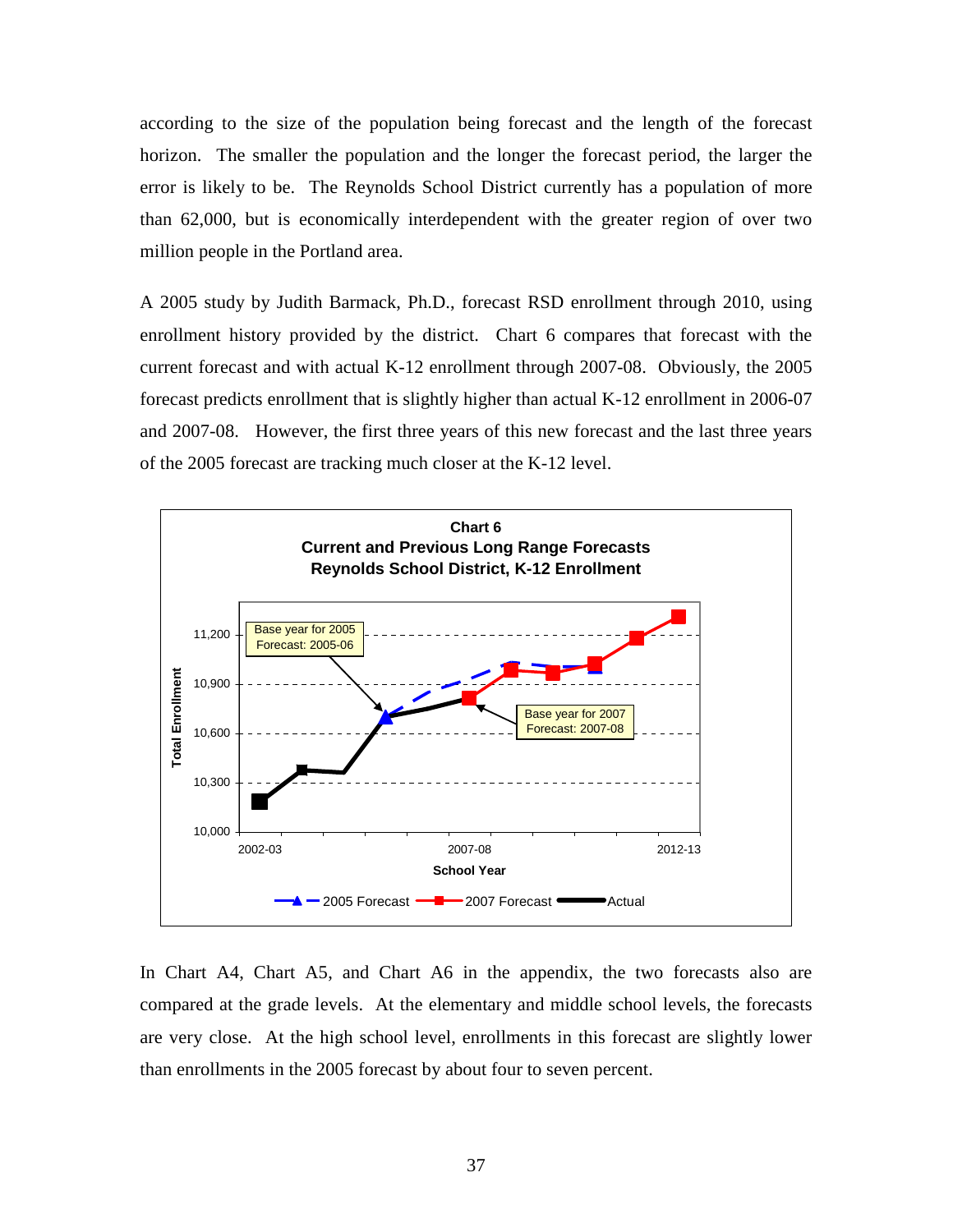Regardless of the accuracy of this forecast in the first few years, it is advisable to update the forecast as new information becomes available. New information may be school enrollment data, new census data, proposals for major new housing development, or land use changes that may result in housing or economic growth that differs significantly from recent and current trends.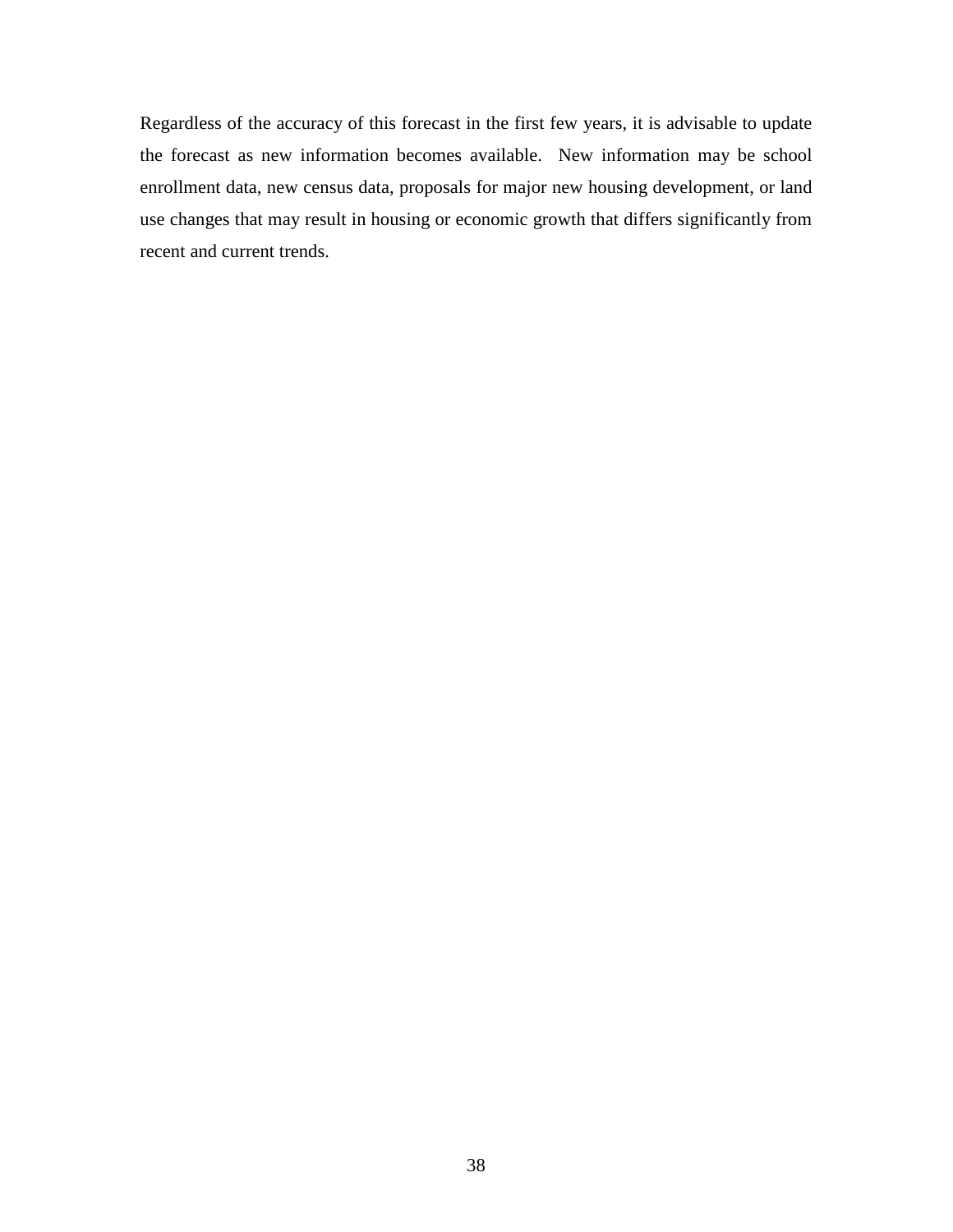## **APPENDIX A**

# **LOW AND HIGH SERIES ALTERNATE FORECASTS**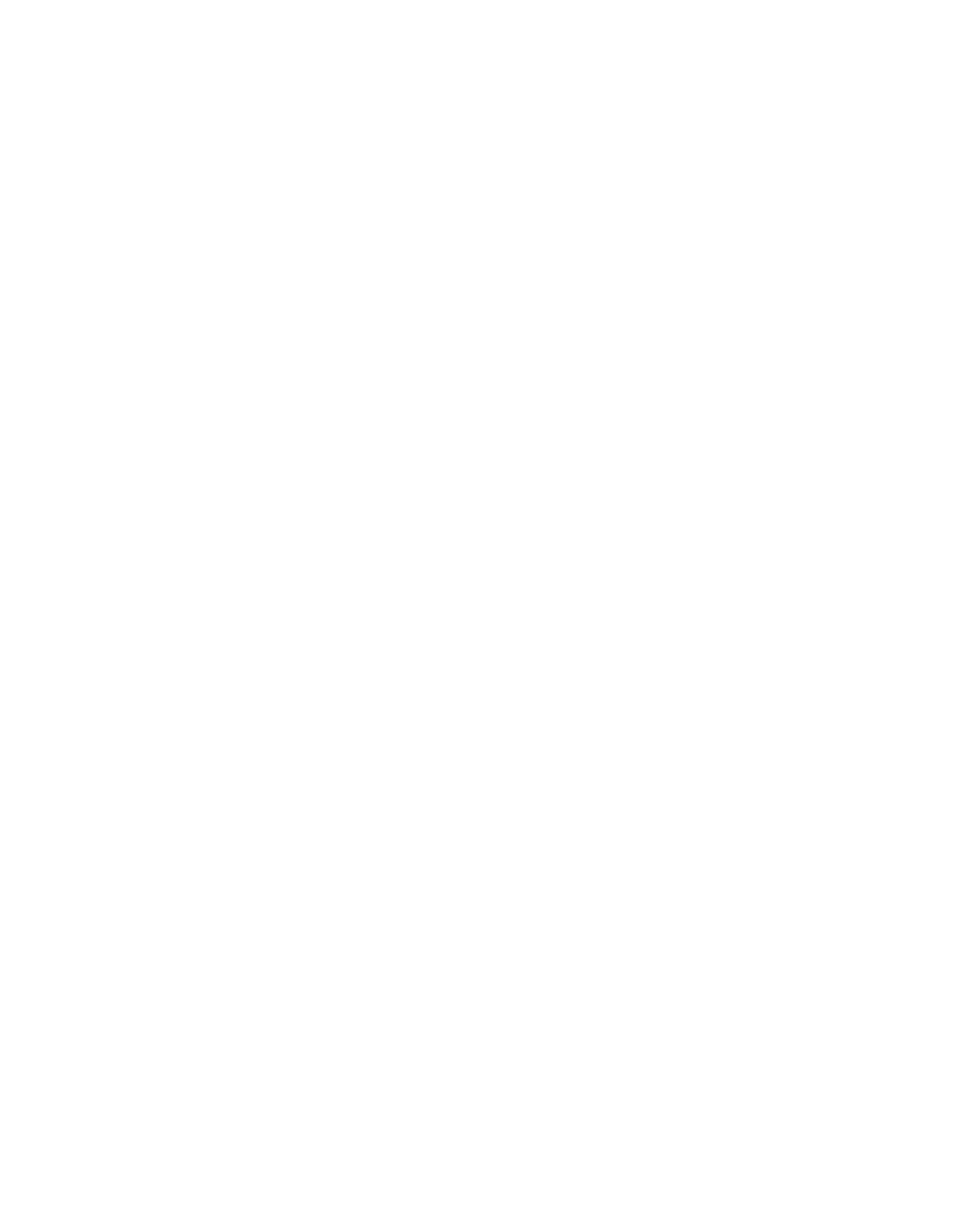|                         | 1990          | 2000          | 2010            | 2020            | 2000 to 2020 Change |                |
|-------------------------|---------------|---------------|-----------------|-----------------|---------------------|----------------|
|                         | <b>Census</b> | <b>Census</b> | <b>Forecast</b> | <b>Forecast</b> | <b>Number</b>       | <b>Percent</b> |
| Under Age 5             | 3,369         | 5,270         | 5,649           | 6,331           | 1,061               | 20%            |
| Age 5 to 9              | 3,227         | 4,775         | 5,360           | 6,078           | 1,303               | 27%            |
| Age 10 to 14            | 2,935         | 4,161         | 4,974           | 5,680           | 1,519               | 37%            |
| Age 15 to 17            | 1,647         | 2,460         | 2,834           | 3,235           | 774                 | 31%            |
| Age 18 to 19            | 1,161         | 1,756         | 1,917           | 2,108           | 352                 | 20%            |
| Age 20 to 24            | 3,383         | 4,799         | 5,078           | 5,862           | 1,063               | 22%            |
| Age 25 to 29            | 3,912         | 5,202         | 5,332           | 5,886           | 684                 | 13%            |
| Age 30 to 34            | 4,037         | 4,754         | 5,324           | 5,515           | 761                 | 16%            |
| Age 35 to 39            | 3,626         | 4,898         | 5,753           | 5,817           | 919                 | 19%            |
| Age 40 to 44            | 3,272         | 4,596         | 5,074           | 5,555           | 959                 | 21%            |
| Age 45 to 49            | 2,450         | 4,150         | 5,233           | 6,002           | 1,852               | 45%            |
| Age 50 to 54            | 1,926         | 3,607         | 4,794           | 5,191           | 1,584               | 44%            |
| Age 55 to 59            | 1,713         | 2,628         | 4,231           | 5,241           | 2,613               | 99%            |
| Age 60 to 64            | 1,713         | 1,899         | 3,456           | 4,548           | 2,649               | 139%           |
| Age 65 to 69            | 1,556         | 1,606         | 2,399           | 3,834           | 2,228               | 139%           |
| Age 70 to 74            | 1,226         | 1,667         | 1,728           | 3,061           | 1,394               | 84%            |
| Age 75 to 79            | 810           | 1,407         | 1,343           | 1,944           | 537                 | 38%            |
| Age 80 to 84            | 424           | 932           | 1,173           | 1,184           | 252                 | 27%            |
| Age 85 and over         | 280           | 689           | 1,198           | 1,363           | 674                 | 98%            |
| <b>Total Population</b> | 42,666        | 61,257        | 72,850          | 84,435          | 23,178              | 38%            |
| Total age 5 to 17       | 7,809         | 11,396        | 13,168          | 14,993          | 3,597               | 32%            |
| share age 5 to 17       | 18.3%         | 18.6%         | 18.1%           | 17.8%           |                     |                |

|                          | 1990-2000 | 2000-2010 | 2010-2020 |
|--------------------------|-----------|-----------|-----------|
| <b>Population Change</b> | 18.591    | 11.593    | 11.585    |
| Percent                  | 43.6%     | 18.9%     | 15.9%     |
| Average Annual           | 3.6%      | 1.7%      | 1.5%      |

Source: U.S. Census Bureau, 1990 and 2000 Censuses; data aggregated to RSD boundary by Portland State University Population Research Center. PSU-PRC Forecasts, 2010 and 2020.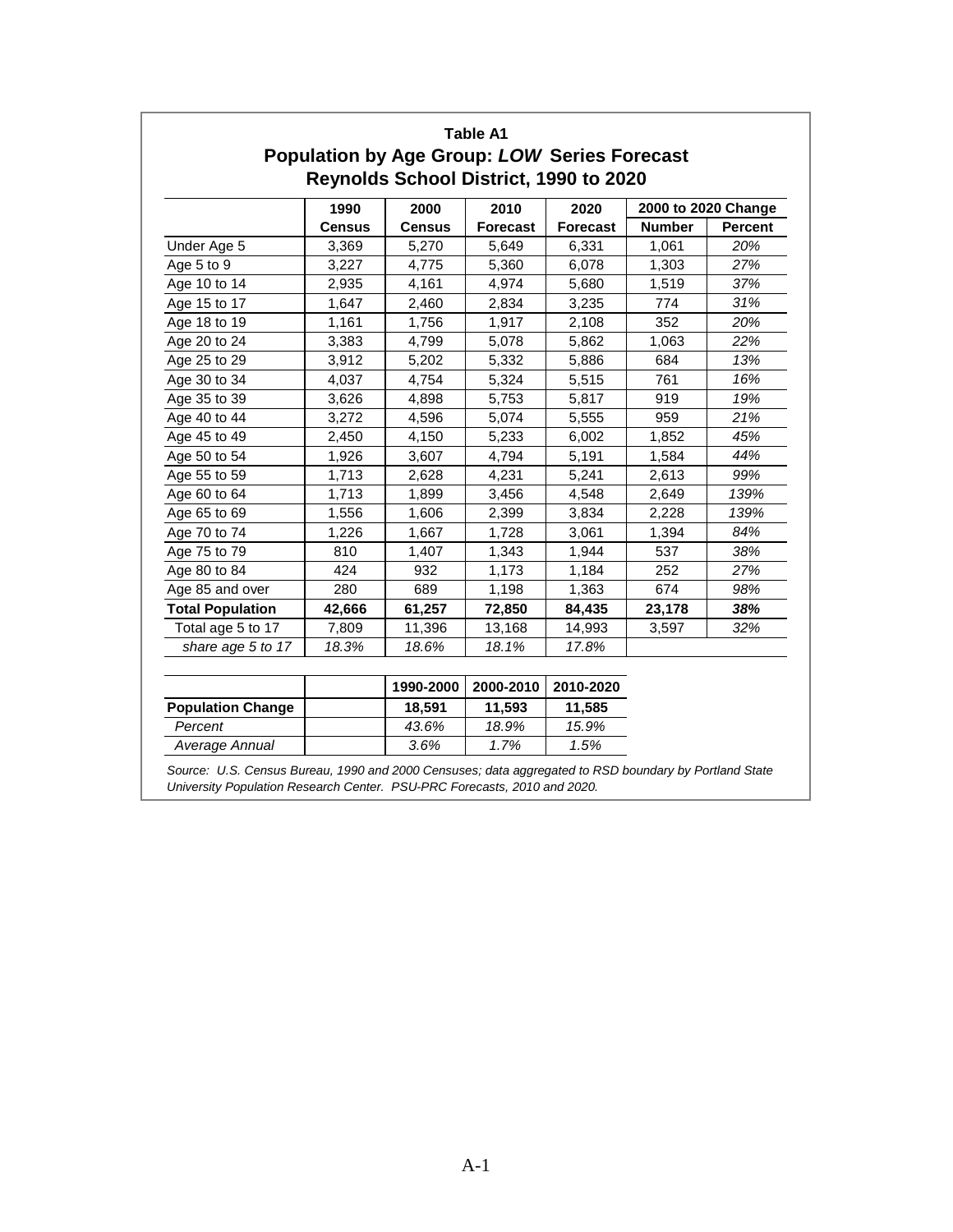|                         | 1990          | 2000          | 2010            | 2020            | 2000 to 2020 Change |                |
|-------------------------|---------------|---------------|-----------------|-----------------|---------------------|----------------|
|                         | <b>Census</b> | <b>Census</b> | <b>Forecast</b> | <b>Forecast</b> | <b>Number</b>       | <b>Percent</b> |
| Under Age 5             | 3,369         | 5,270         | 6,371           | 8,794           | 3,524               | 67%            |
| Age 5 to 9              | 3,227         | 4,775         | 5,961           | 8,011           | 3,236               | 68%            |
| Age 10 to 14            | 2,935         | 4,161         | 5,332           | 6,795           | 2,634               | 63%            |
| Age 15 to 17            | 1,647         | 2,460         | 2,885           | 3,718           | 1,258               | 51%            |
| Age 18 to 19            | 1,161         | 1,756         | 2,345           | 2,523           | 767                 | 44%            |
| Age 20 to 24            | 3,383         | 4,799         | 5,879           | 8,167           | 3,368               | 70%            |
| Age 25 to 29            | 3,912         | 5,202         | 6,422           | 8,967           | 3,765               | 72%            |
| Age 30 to 34            | 4,037         | 4,754         | 5,934           | 7,748           | 2,994               | 63%            |
| Age 35 to 39            | 3,626         | 4,898         | 6,175           | 7,955           | 3,057               | 62%            |
| Age 40 to 44            | 3,272         | 4,596         | 5,301           | 6,716           | 2,120               | 46%            |
| Age 45 to 49            | 2,450         | 4,150         | 5,479           | 7,009           | 2,859               | 69%            |
| Age 50 to 54            | 1,926         | 3,607         | 4,978           | 5,817           | 2,210               | 61%            |
| Age 55 to 59            | 1,713         | 2,628         | 4,379           | 5,844           | 3,216               | 122%           |
| Age 60 to 64            | 1,713         | 1,899         | 3,520           | 4,883           | 2,984               | 157%           |
| Age 65 to 69            | 1,556         | 1,606         | 2,440           | 4,095           | 2,489               | 155%           |
| Age 70 to 74            | 1,226         | 1,667         | 1,811           | 3,393           | 1,726               | 104%           |
| Age 75 to 79            | 810           | 1,407         | 1,417           | 2,186           | 779                 | 55%            |
| Age 80 to 84            | 424           | 932           | 1,237           | 1,371           | 439                 | 47%            |
| Age 85 and over         | 280           | 689           | 1,304           | 1,709           | 1,020               | 148%           |
| <b>Total Population</b> | 42,666        | 61,257        | 79,170          | 105,701         | 44,444              | 73%            |
| Total age 5 to 17       | 7,809         | 11,396        | 14,178          | 18,524          | 7,128               | 63%            |
| share age 5 to 17       | 18.3%         | 18.6%         | 17.9%           | 17.5%           |                     |                |

|                          | 1990-2000 | 2000-2010 | 2010-2020 |
|--------------------------|-----------|-----------|-----------|
| <b>Population Change</b> | 18.591    | 17.913    | 26.532    |
| Percent                  | 43.6%     | 29.2%     | 33.5%     |
| Average Annual           | 3.6%      | 2.6%      | 2.9%      |

Source: U.S. Census Bureau, 1990 and 2000 Censuses; data aggregated to RSD boundary by Portland State University Population Research Center. PSU-PRC Forecasts, 2010 and 2020.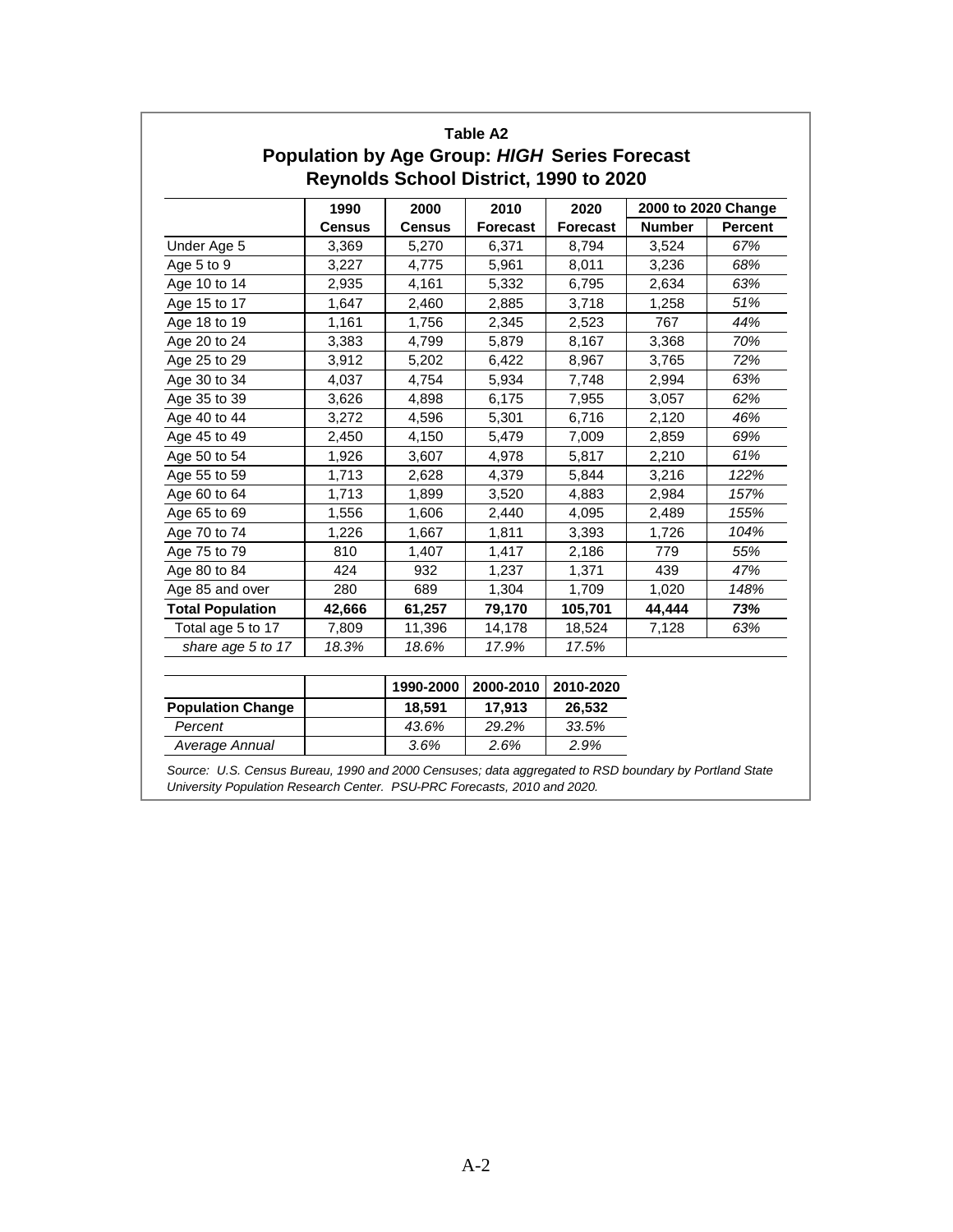

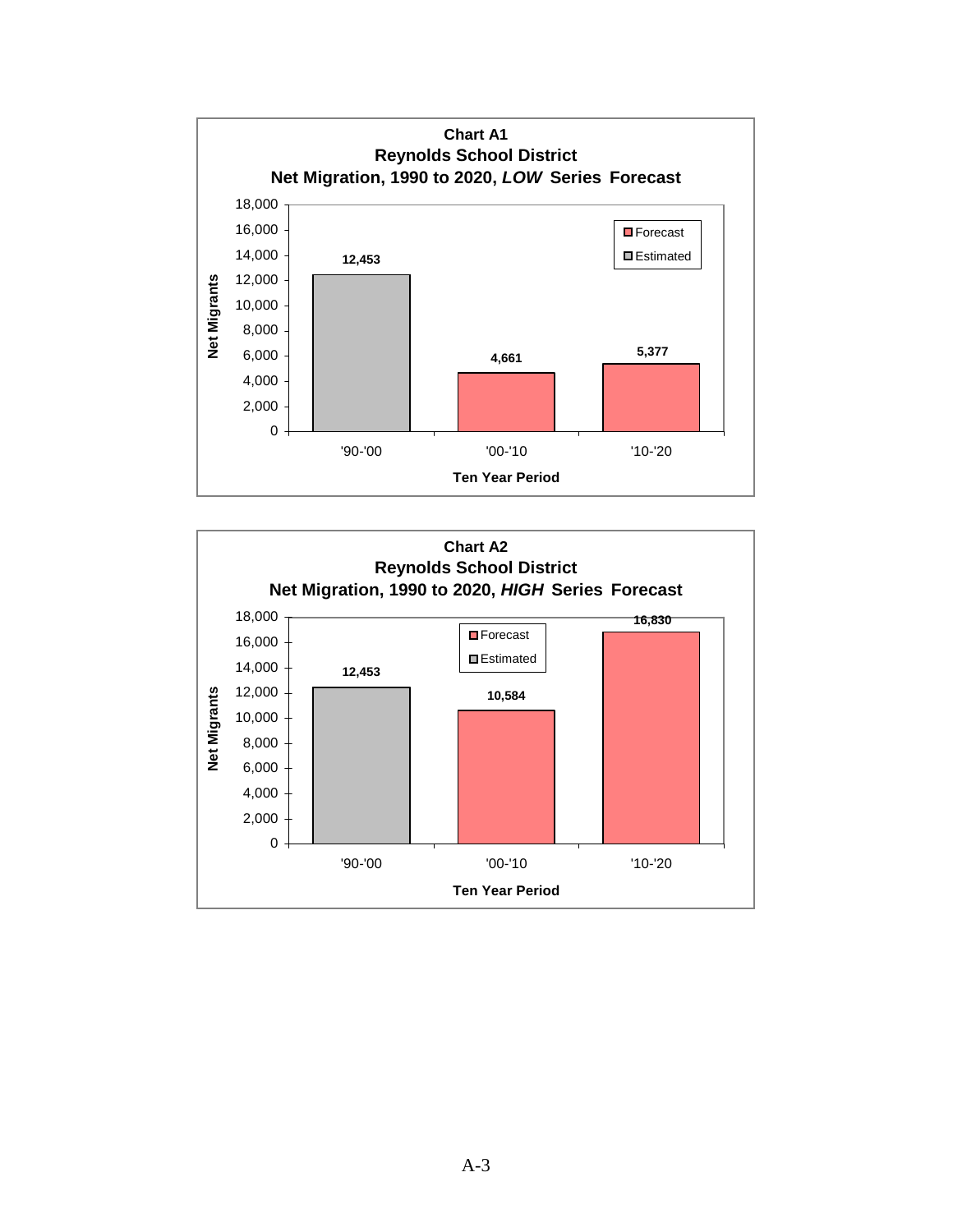| Table A3<br><b>Total Fertility Rate Assumptions</b><br><b>RSD Population Forecasts</b> |      |      |      |  |  |  |  |  |  |
|----------------------------------------------------------------------------------------|------|------|------|--|--|--|--|--|--|
| LOW<br>MID<br>HIGH<br><b>SERIES</b><br><b>SERIES</b><br><b>SERIES</b><br>Year          |      |      |      |  |  |  |  |  |  |
| 1990 estimate                                                                          | 2.15 | 2.15 | 2.15 |  |  |  |  |  |  |
| 2000 estimate                                                                          | 2.49 | 2.49 | 2.49 |  |  |  |  |  |  |
| 2010 forecast<br>2.31<br>2.31<br>2.46                                                  |      |      |      |  |  |  |  |  |  |
| 2020 forecast                                                                          | 2.31 | 2.31 | 2.45 |  |  |  |  |  |  |

\*The number of children that would be born to the average woman during her child-bearing years, based on age-specific fertility rates observed at a given time.

| Table A4<br>Average Grade Progression Rates<br>RSD Forecasts, 2008-09 to 2017-18 |                             |                             |                       |  |  |  |  |  |
|----------------------------------------------------------------------------------|-----------------------------|-----------------------------|-----------------------|--|--|--|--|--|
| Grade<br><b>Transition</b>                                                       | <b>LOW</b><br><b>SERIES</b> | <b>MID</b><br><b>SERIES</b> | HIGH<br><b>SERIES</b> |  |  |  |  |  |
| $K-1$                                                                            | 0.989                       | 0.992                       | 0.994                 |  |  |  |  |  |
| $1 - 2$                                                                          | 0.999                       | 1.001                       | 1.004                 |  |  |  |  |  |
| $2 - 3$                                                                          | 1.009                       | 1.011                       | 1.014                 |  |  |  |  |  |
| $3 - 4$                                                                          | 0.999                       | 1.002                       | 1.004                 |  |  |  |  |  |
| $4 - 5$                                                                          | 1.009                       | 1.011                       | 1.013                 |  |  |  |  |  |
| 5-6                                                                              | 1.007                       | 1.009                       | 1.009                 |  |  |  |  |  |
| $6 - 7$                                                                          | 0.997                       | 0.997                       | 0.997                 |  |  |  |  |  |
| $7 - 8$                                                                          | 1.058                       | 1.060                       | 1.062                 |  |  |  |  |  |
| 8-9                                                                              | 0.881                       | 0.878                       | 0.871                 |  |  |  |  |  |
| $9 - 10$                                                                         | 0.839                       | 0.841                       | 0.843                 |  |  |  |  |  |
| $10 - 11$                                                                        | 0.904                       | 0.913                       | 0.940                 |  |  |  |  |  |
| $11 - 12$                                                                        | 1.001                       | 1.003                       | 1.005                 |  |  |  |  |  |

\*Ratio of enrollment in an individual grade to enrollment in the previous grade the previous year. The figures are averages for the 10 year period calculated from the enrollment forecasts.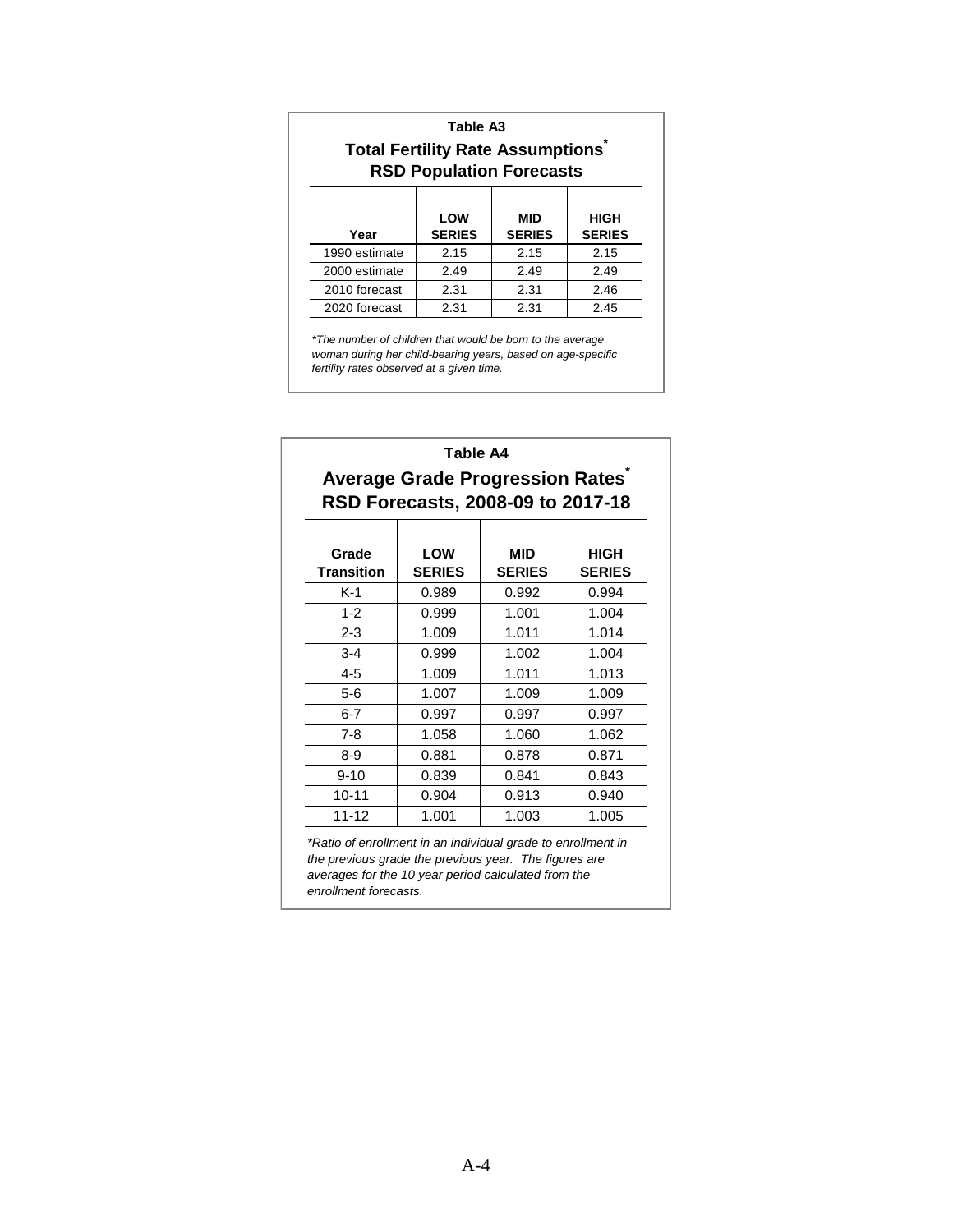

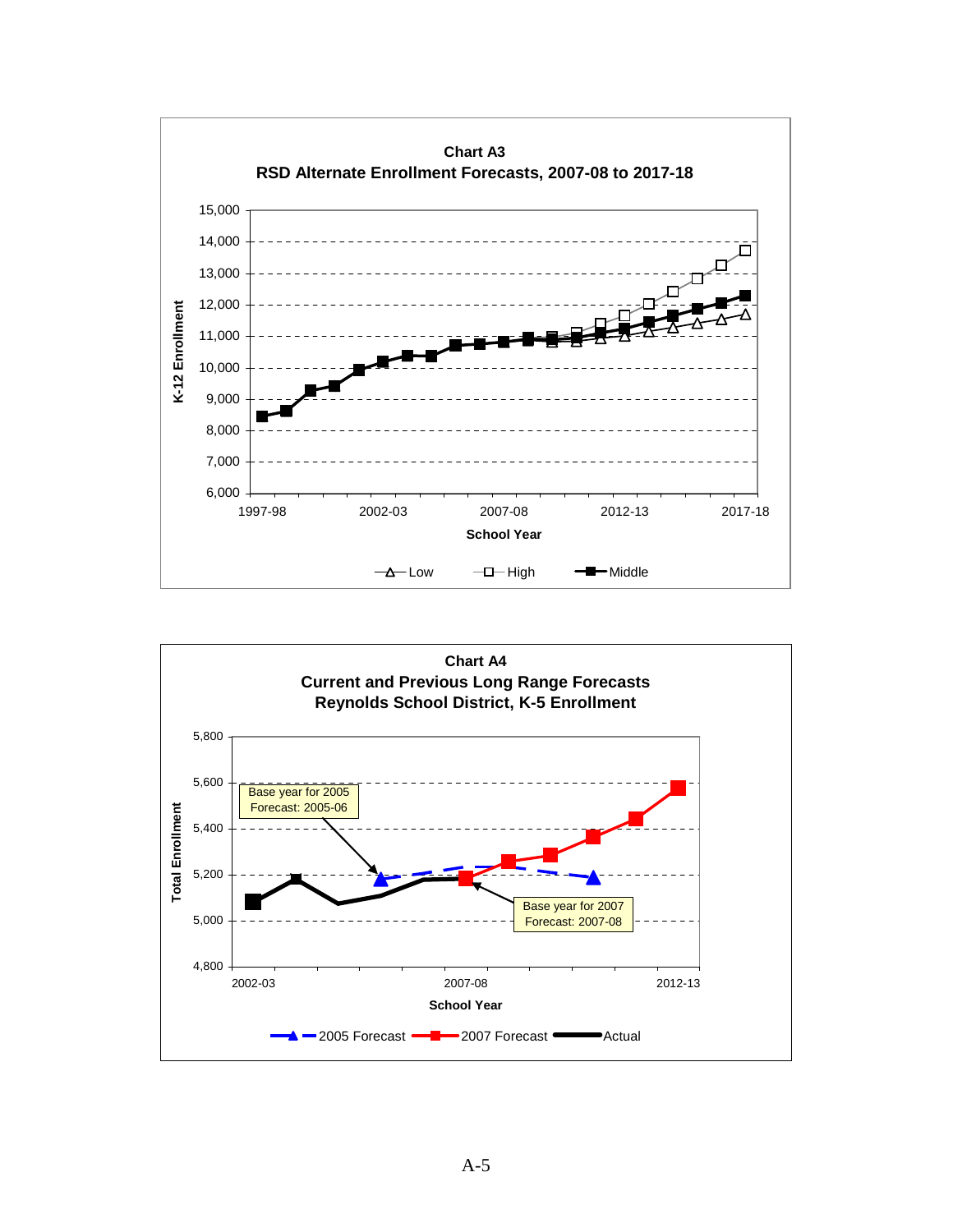

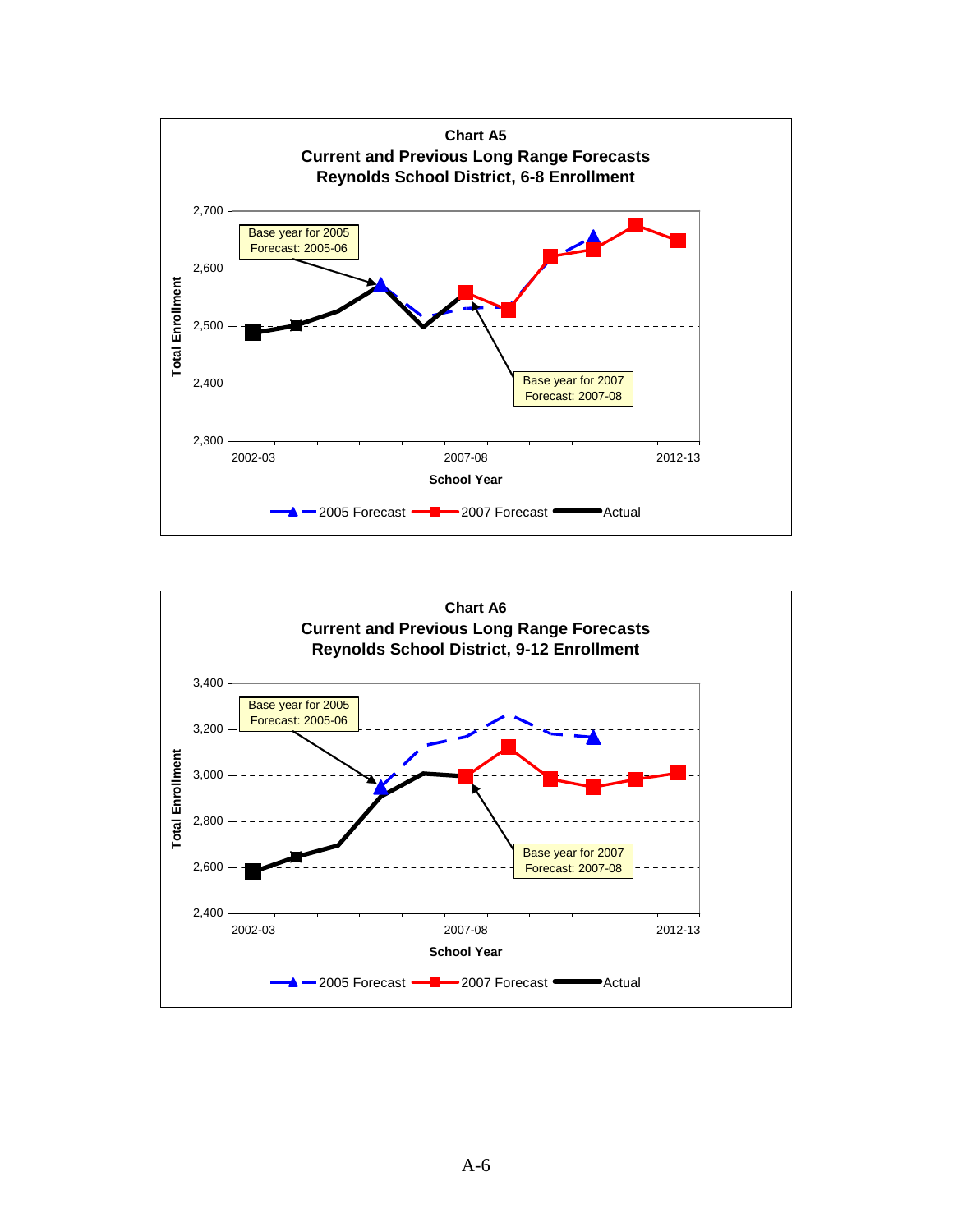|                | Actual         |         |                            |         |         | <b>Forecast</b>                      |         |         |                                       |         |         |
|----------------|----------------|---------|----------------------------|---------|---------|--------------------------------------|---------|---------|---------------------------------------|---------|---------|
| Grade          | 2007-08        | 2008-09 | 2009-10                    | 2010-11 | 2011-12 | 2012-13                              | 2013-14 | 2014-15 | 2015-16                               | 2016-17 | 2017-18 |
| Κ              | 854            | 862     | 852                        | 847     | 865     | 883                                  | 906     | 925     | 936                                   | 944     | 956     |
| 1              | 860            | 889     | 911                        | 904     | 899     | 918                                  | 937     | 961     | 981                                   | 993     | 1,001   |
| $\mathbf 2$    | 881            | 849     | 877                        | 902     | 895     | 890                                  | 909     | 928     | 952                                   | 972     | 983     |
| 3              | 851            | 878     | 846                        | 877     | 902     | 895                                  | 890     | 909     | 928                                   | 952     | 972     |
| 4              | 890            | 857     | 884                        | 855     | 886     | 911                                  | 904     | 899     | 918                                   | 938     | 962     |
| 5              | 848            | 887     | 854                        | 884     | 855     | 886                                  | 911     | 904     | 899                                   | 918     | 938     |
| $\bf 6$        | 853            | 855     | 894                        | 862     | 892     | 863                                  | 894     | 919     | 912                                   | 907     | 927     |
| $\overline{7}$ | 813            | 860     | 862                        | 901     | 868     | 899                                  | 869     | 901     | 926                                   | 919     | 914     |
| 8              | 892            | 811     | 857                        | 859     | 898     | 865                                  | 896     | 866     | 898                                   | 923     | 916     |
| 9              | 870            | 945     | 859                        | 907     | 909     | 950                                  | 915     | 948     | 916                                   | 950     | 977     |
| 10             | 846            | 765     | 831                        | 757     | 799     | 801                                  | 837     | 806     | 835                                   | 807     | 837     |
| 11             | 764            | 711     | 643                        | 698     | 636     | 671                                  | 673     | 703     | 677                                   | 701     | 678     |
| 12             | 515            | 701     | 653                        | 586     | 636     | 579                                  | 613     | 615     | 645                                   | 622     | 647     |
| <b>UN</b>      | 78             | 78      | 78                         | 78      | 78      | 78                                   | 78      | 78      | 78                                    | 78      | 78      |
| <b>Total</b>   | 10,815         | 10,948  | 10,901                     | 10,917  | 11,018  | 11,089                               | 11,232  | 11,362  | 11,501                                | 11,624  | 11,786  |
| $K-5$          | 5,262          | 5,300   | 5,302                      | 5,347   | 5,380   | 5,461                                | 5,535   | 5,604   | 5,692                                 | 5,795   | 5,890   |
| $6 - 8$        | 2,558          | 2,526   | 2,613                      | 2,622   | 2,658   | 2,627                                | 2,659   | 2,686   | 2,736                                 | 2,749   | 2,757   |
| $9 - 12$       | 2,995          | 3,122   | 2,986                      | 2,948   | 2,980   | 3,001                                | 3,038   | 3,072   | 3,073                                 | 3,080   | 3,139   |
|                | 5 Year Growth: |         |                            |         |         | 5 Year Growth:<br>2012-13 to 2017-18 |         |         | 10 Year Growth:<br>2007-08 to 2017-18 |         |         |
|                |                | Growth  | 2007-08 to 2012-13<br>Pct. |         | Growth  | Pct.                                 |         | Growth  | Pct.                                  |         |         |
| $K-5$          |                | 199     | 4%                         |         | 429     | 8%                                   |         | 628     | 12%                                   |         |         |
| $6 - 8$        |                | 69      | 3%                         |         | 130     | 5%                                   |         | 199     | 8%                                    |         |         |
| $9 - 12$       |                | 6       | 0%                         |         | 138     | 5%                                   |         | 144     | 5%                                    |         |         |
| <b>Total</b>   |                | 274     | 3%                         |         | 697     | 6%                                   |         | 971     | 9%                                    |         |         |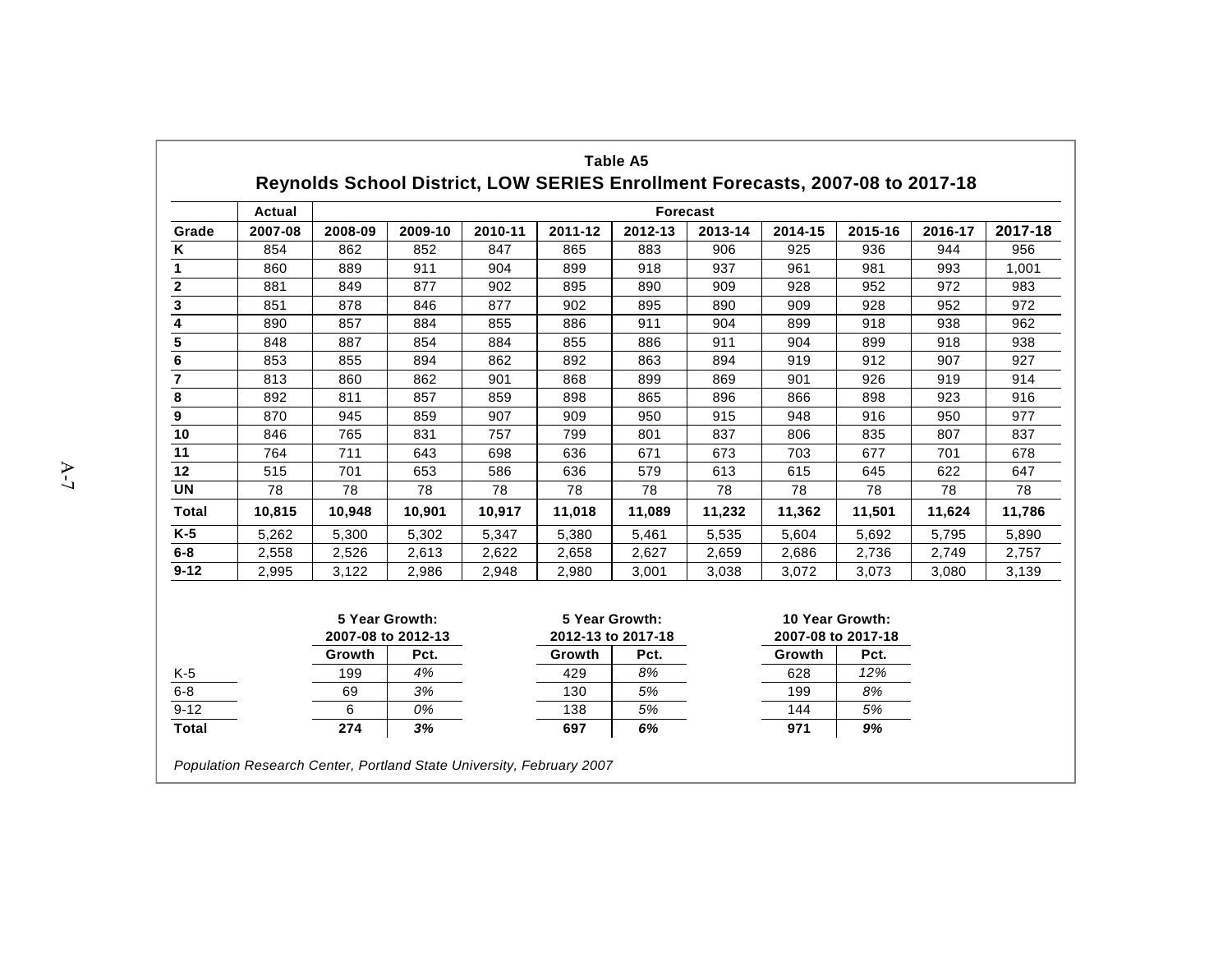|                  | <b>Actual</b>  |         |                            |         |         | <b>Forecast</b>            |         |                 |                            |         |         |
|------------------|----------------|---------|----------------------------|---------|---------|----------------------------|---------|-----------------|----------------------------|---------|---------|
| Grade            | 2007-08        | 2008-09 | 2009-10                    | 2010-11 | 2011-12 | 2012-13                    | 2013-14 | 2014-15         | 2015-16                    | 2016-17 | 2017-18 |
| Κ                | 854            | 889     | 888                        | 926     | 994     | 1,035                      | 1,084   | 1,129           | 1,162                      | 1,190   | 1,224   |
| 1                | 860            | 922     | 944                        | 950     | 990     | 1,063                      | 1,106   | 1,159           | 1,207                      | 1,242   | 1,272   |
| $\boldsymbol{2}$ | 881            | 852     | 913                        | 941     | 947     | 987                        | 1,059   | 1,102           | 1,155                      | 1,203   | 1,238   |
| $\mathbf 3$      | 851            | 881     | 852                        | 919     | 947     | 953                        | 994     | 1,066           | 1,109                      | 1,163   | 1,211   |
| 4                | 890            | 860     | 890                        | 866     | 934     | 963                        | 969     | 1,011           | 1,084                      | 1,127   | 1,182   |
| 5                | 848            | 890     | 860                        | 896     | 872     | 940                        | 969     | 975             | 1,018                      | 1,091   | 1,134   |
| 6                | 853            | 857     | 900                        | 872     | 909     | 884                        | 953     | 983             | 989                        | 1,033   | 1,107   |
| $\overline{7}$   | 813            | 861     | 865                        | 909     | 881     | 919                        | 893     | 963             | 993                        | 999     | 1,044   |
| 8                | 892            | 812     | 860                        | 864     | 908     | 880                        | 918     | 892             | 962                        | 992     | 998     |
| $\boldsymbol{9}$ | 870            | 947     | 862                        | 914     | 918     | 965                        | 935     | 975             | 948                        | 1,022   | 1,054   |
| 10               | 846            | 761     | 828                        | 753     | 798     | 802                        | 842     | 816             | 851                        | 828     | 892     |
| 11               | 764            | 712     | 641                        | 698     | 634     | 672                        | 676     | 710             | 688                        | 717     | 698     |
| 12               | 515            | 707     | 659                        | 596     | 650     | 590                        | 625     | 629             | 661                        | 640     | 667     |
| <b>UN</b>        | 78             | 78      | 78                         | 78      | 78      | 78                         | 78      | 78              | 78                         | 78      | 78      |
| <b>Total</b>     | 10,815         | 11,029  | 11,040                     | 11,182  | 11,460  | 11,731                     | 12,101  | 12,488          | 12,905                     | 13,325  | 13,799  |
| $K-5$            | 5,262          | 5,372   | 5,425                      | 5,576   | 5.762   | 6.019                      | 6,259   | 6,520           | 6,813                      | 7,094   | 7,339   |
| $6-8$            | 2,558          | 2,530   | 2,625                      | 2,645   | 2,698   | 2,683                      | 2,764   | 2,838           | 2,944                      | 3,024   | 3,149   |
| $9 - 12$         | 2,995          | 3,127   | 2,990                      | 2,961   | 3,000   | 3,029                      | 3,078   | 3,130           | 3,148                      | 3,207   | 3,311   |
|                  | 5 Year Growth: |         |                            |         |         | 5 Year Growth:             |         | 10 Year Growth: |                            |         |         |
|                  |                | Growth  | 2007-08 to 2012-13<br>Pct. |         | Growth  | 2012-13 to 2017-18<br>Pct. |         | Growth          | 2007-08 to 2017-18<br>Pct. |         |         |
| $K-5$            |                | 757     | 14%                        |         | 1,320   | 22%                        |         | 2,077           | 39%                        |         |         |
| $6 - 8$          |                | 125     | 5%                         |         | 466     | 17%                        |         | 591             | 23%                        |         |         |
| $9 - 12$         |                | 34      | 1%                         |         | 282     | 9%                         |         | 316             | 11%                        |         |         |
| <b>Total</b>     |                | 916     | 8%                         |         | 2,068   | 18%                        |         | 2,984           | 28%                        |         |         |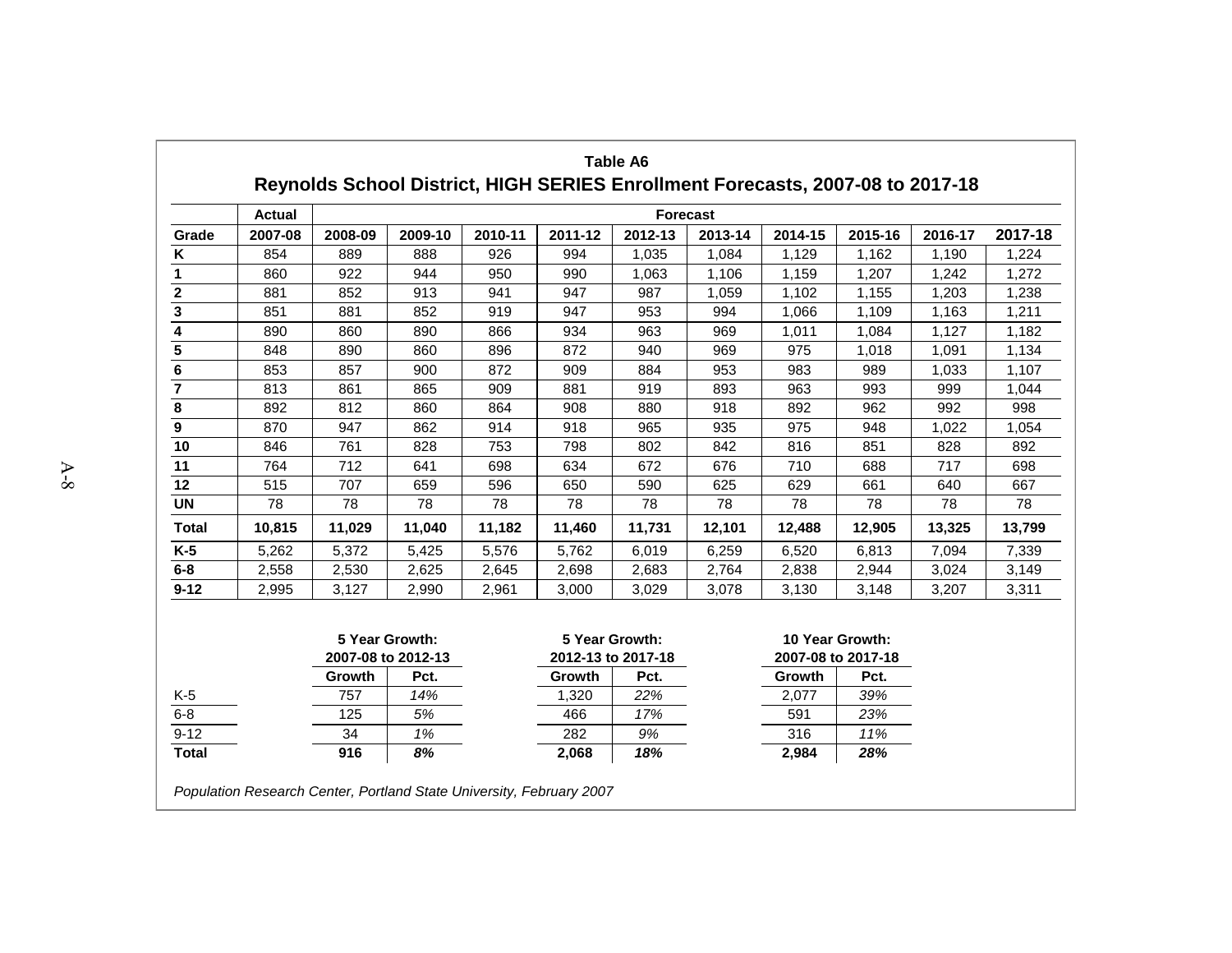## **APPENDIX B**

## **POPULATION, HOUSING, AND ENROLLMENT PROFILES FOR INDIVIDUAL SCHOOLS**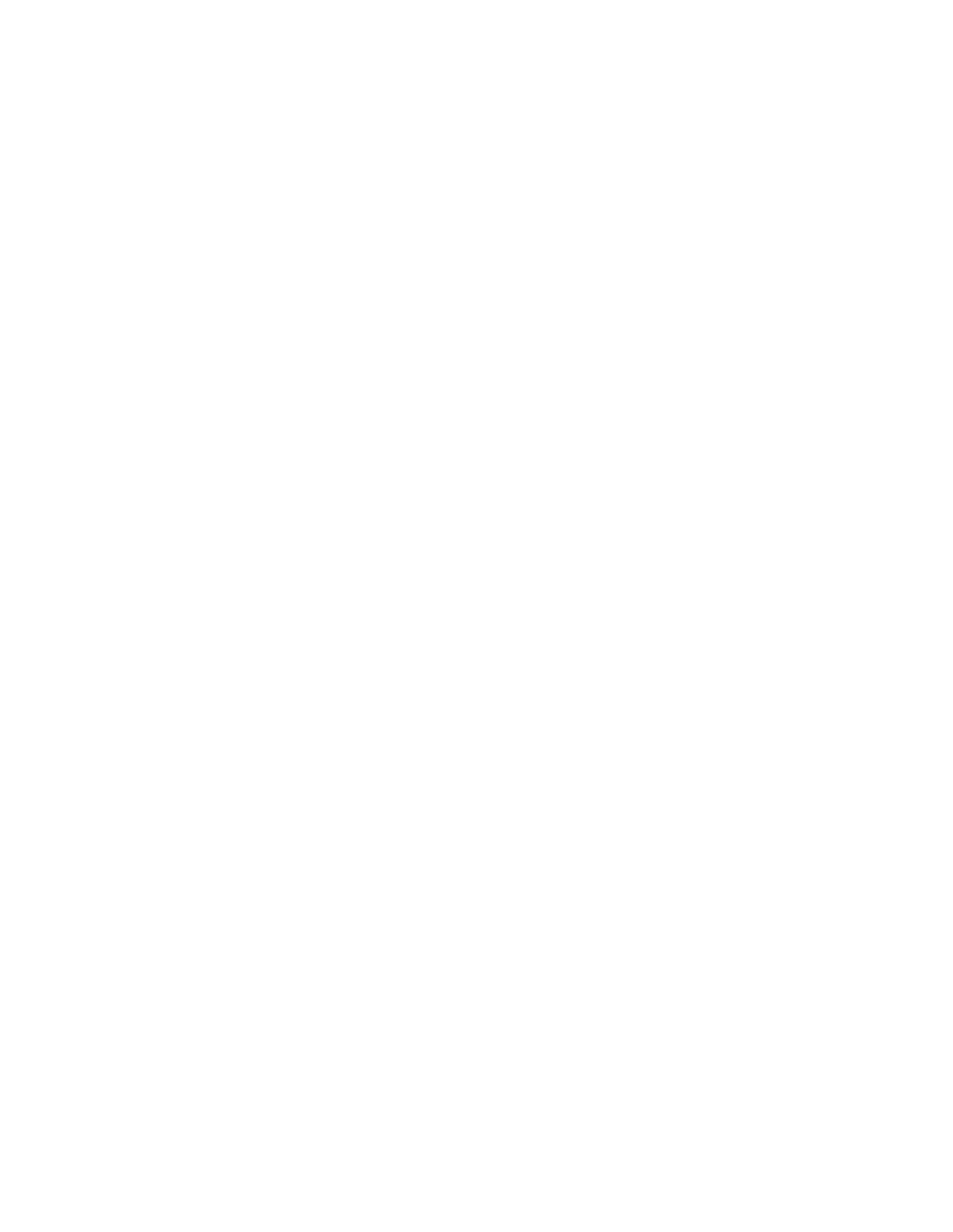

# **Alder Elementary School -- Population, Housing, and Enrollment Profile**



#### **Enrollment History and Forecast**

| <u>je</u> |                  |         | <b>History</b> |         |         | <b>Forecast</b> |
|-----------|------------------|---------|----------------|---------|---------|-----------------|
| :ent      |                  | 1997-98 | 2002-03        | 2007-08 | 2012-13 | 2017-18         |
| %         | Total enrollment | 623     | 714            | 559     | 585     | 648             |
| %         | Change           |         | 91             | -155    | 26      | 63              |
| $\sim$    |                  |         |                |         |         |                 |

#### **New Housing Development**

| Number of single family homes built 2000 to 2006:   | 40  |
|-----------------------------------------------------|-----|
| Number of multiple family units built 2000 to 2006: | 105 |

Source: Multnomah County GIS, supplemented by PRC research.

#### **1990 and 2000 Census Data**

2006-07 attendance area boundaries

|                         |       |       |               | '90-'00 Change |
|-------------------------|-------|-------|---------------|----------------|
|                         | 1990  | 2000  | <b>Number</b> | <b>Percent</b> |
| <b>Total Population</b> | 3.642 | 4.951 | 1,309         | 36%            |
| Population Under Age 5  | 336   | 563   | 227           | 68%            |
| Population Age 5 to 17  | 706   | 1.024 | 318           | 45%            |
| <b>Housing Units</b>    | 1.439 | 1.719 | 280           | 19%            |
| Households              | 1.391 | 1.613 | 222           | 16%            |
| with children under 18  | 561   | 760   | 198           | 35%            |
|                         |       |       |               |                |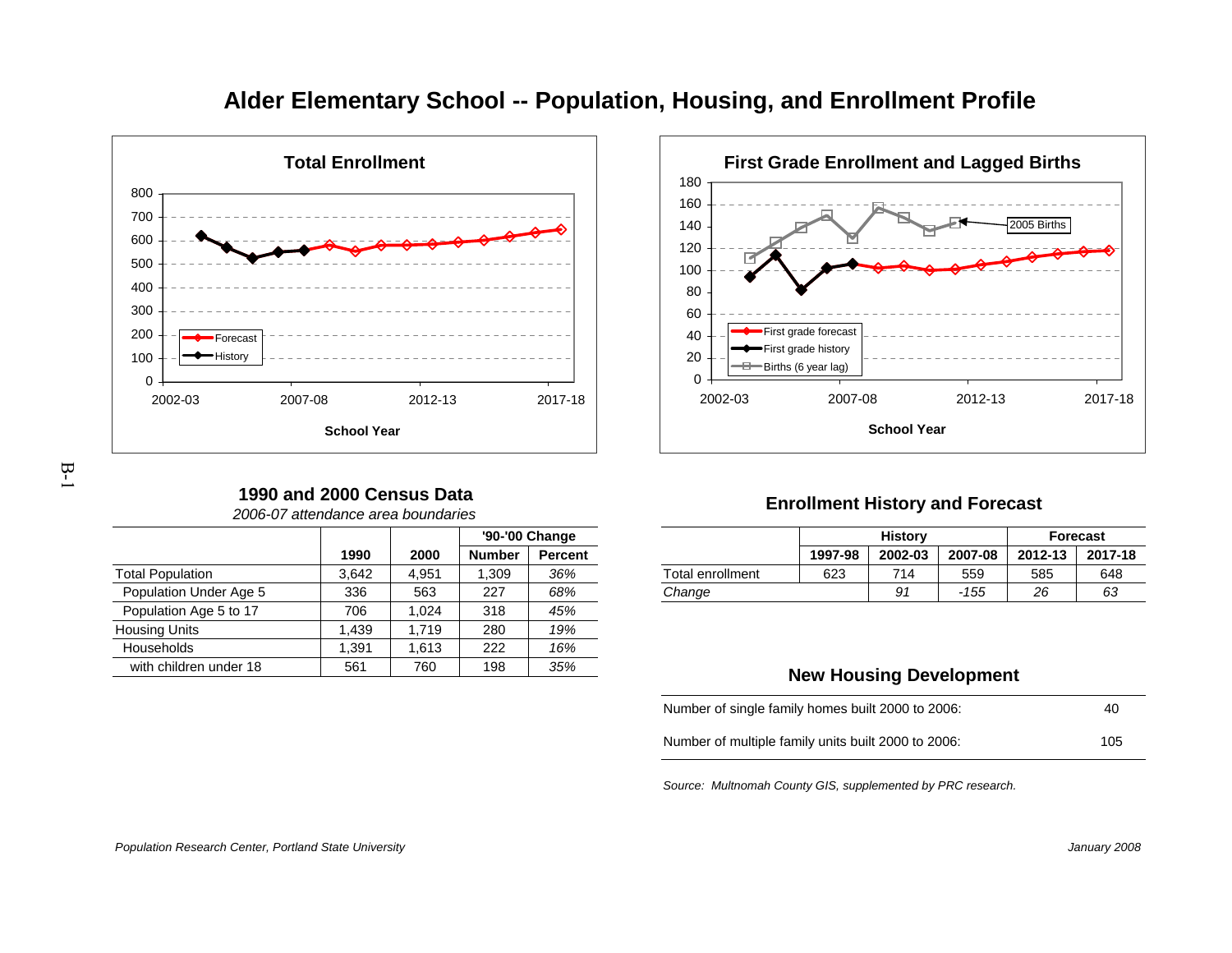

# **Davis Elementary School -- Population, Housing, and Enrollment Profile**

# 2002-03 2007-08 2012-13 2017-18 **School Year**

First grade forecastFirst grade historyBirths (6 year lag)

# B-2

## **1990 and 2000 Census Data**

|  | 2006-07 attendance area boundaries |  |  |
|--|------------------------------------|--|--|
|--|------------------------------------|--|--|

|                         |       |       |               | '90-'00 Change |  |
|-------------------------|-------|-------|---------------|----------------|--|
|                         | 1990  | 2000  | <b>Number</b> | <b>Percent</b> |  |
| <b>Total Population</b> | 3,796 | 5,371 | 1,575         | 41%            |  |
| Population Under Age 5  | 361   | 568   | 206           | 57%            |  |
| Population Age 5 to 17  | 654   | 995   | 341           | 52%            |  |
| <b>Housing Units</b>    | 1.599 | 1.915 | 316           | 20%            |  |
| Households              | 1.492 | 1.787 | 294           | 20%            |  |
| with children under 18  | 553   | 764   | 211           | 38%            |  |
|                         |       |       |               |                |  |

## **Enrollment History and Forecast**

**First Grade Enrollment and Lagged Births**

2005 Births

|       |                   | '90-'00 Change |                |                  |         | <b>History</b> |         | <b>Forecast</b> |         |  |
|-------|-------------------|----------------|----------------|------------------|---------|----------------|---------|-----------------|---------|--|
| 1990  | 2000              | <b>Number</b>  | <b>Percent</b> |                  | 1997-98 | 2002-03        | 2007-08 | 2012-13         | 2017-18 |  |
| 3.796 | 5.37 <sup>4</sup> | .575           | 41%            | Total enrollment | 361     | 501            | 486     | 539             | 594     |  |
| 361   | 568               | 206            | 57%            | Change           |         | 140            | -15     | 53              | 55      |  |
|       |                   |                |                |                  |         |                |         |                 |         |  |

## **New Housing Development**

| Number of single family homes built 2000 to 2006:   | 61   |
|-----------------------------------------------------|------|
| Number of multiple family units built 2000 to 2006: | -322 |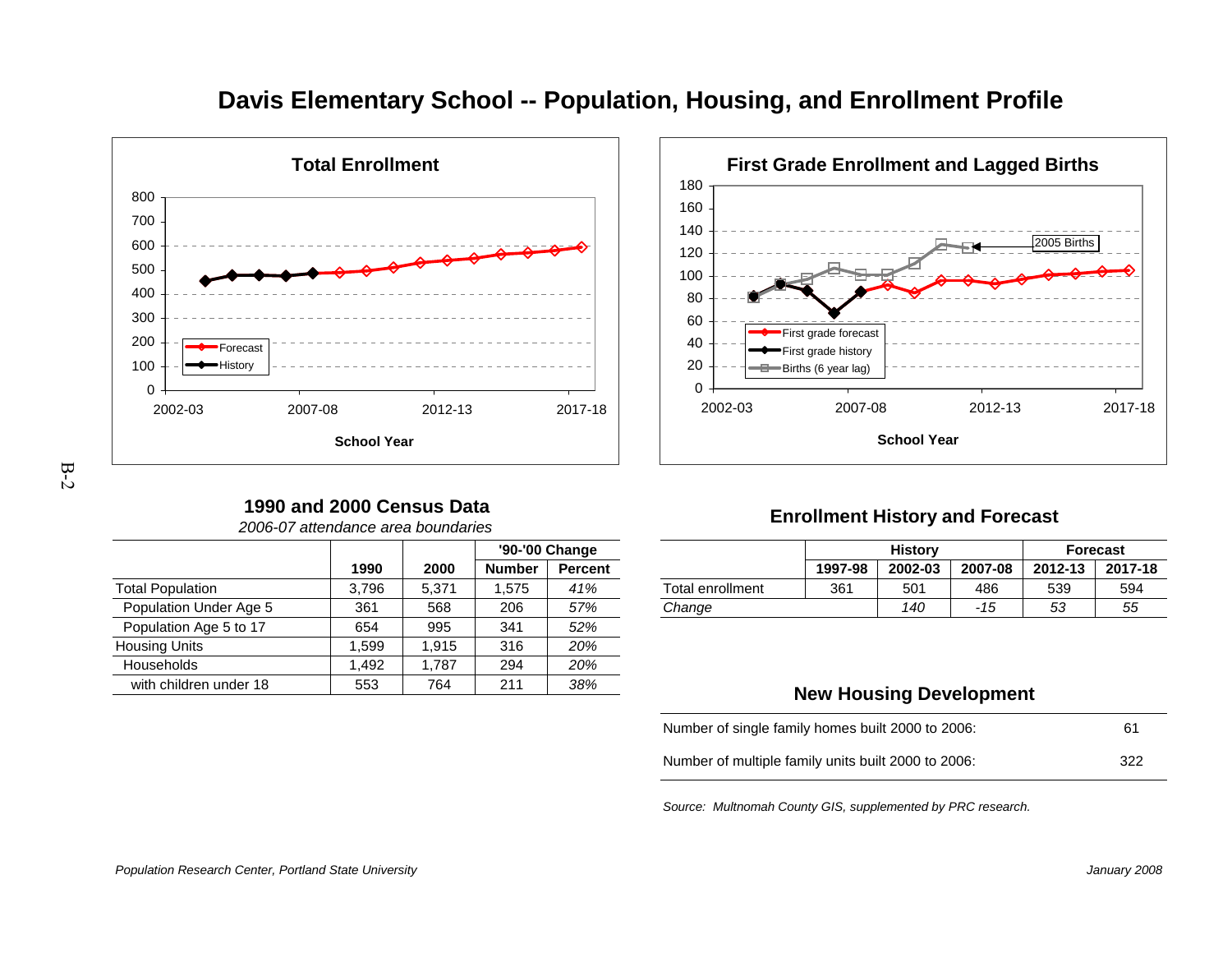

# **Fairview Elementary School -- Population, Housing, and Enrollment Profile**



# B-3

## **1990 and 2000 Census Data**

|  | 2006-07 attendance area boundaries |  |  |
|--|------------------------------------|--|--|
|--|------------------------------------|--|--|

|                         |       |       |               | '90-'00 Change |  |
|-------------------------|-------|-------|---------------|----------------|--|
|                         | 1990  | 2000  | <b>Number</b> | <b>Percent</b> |  |
| <b>Total Population</b> | 2,745 | 5,725 | 2,980         | 109%           |  |
| Population Under Age 5  | 201   | 490   | 290           | 144%           |  |
| Population Age 5 to 17  | 506   | 1.057 | 551           | 109%           |  |
| <b>Housing Units</b>    | 1,076 | 2,366 | 1.290         | 120%           |  |
| Households              | 1.029 | 2.125 | 1.095         | 106%           |  |
| with children under 18  | 383   | 825   | 442           | 115%           |  |
|                         |       |       |               |                |  |

## **Enrollment History and Forecast**

|       |       | '90-'00 Change |                |                  | <b>History</b> |         |         | <b>Forecast</b> |         |
|-------|-------|----------------|----------------|------------------|----------------|---------|---------|-----------------|---------|
| 1990  | 2000  | <b>Number</b>  | <b>Percent</b> |                  | 1997-98        | 2002-03 | 2007-08 | 2012-13         | 2017-18 |
| 2.745 | 5.725 | 2.980          | 109%           | Total enrollment | 388            | 482     | 418     | 487             | 551     |
| 201   | 490   | 290            | 144%           | Change           |                | 94      | -64     | 69              | 64      |
|       |       |                |                |                  |                |         |         |                 |         |

## **New Housing Development**

| Number of single family homes built 2000 to 2006:   | 578 |
|-----------------------------------------------------|-----|
| Number of multiple family units built 2000 to 2006: |     |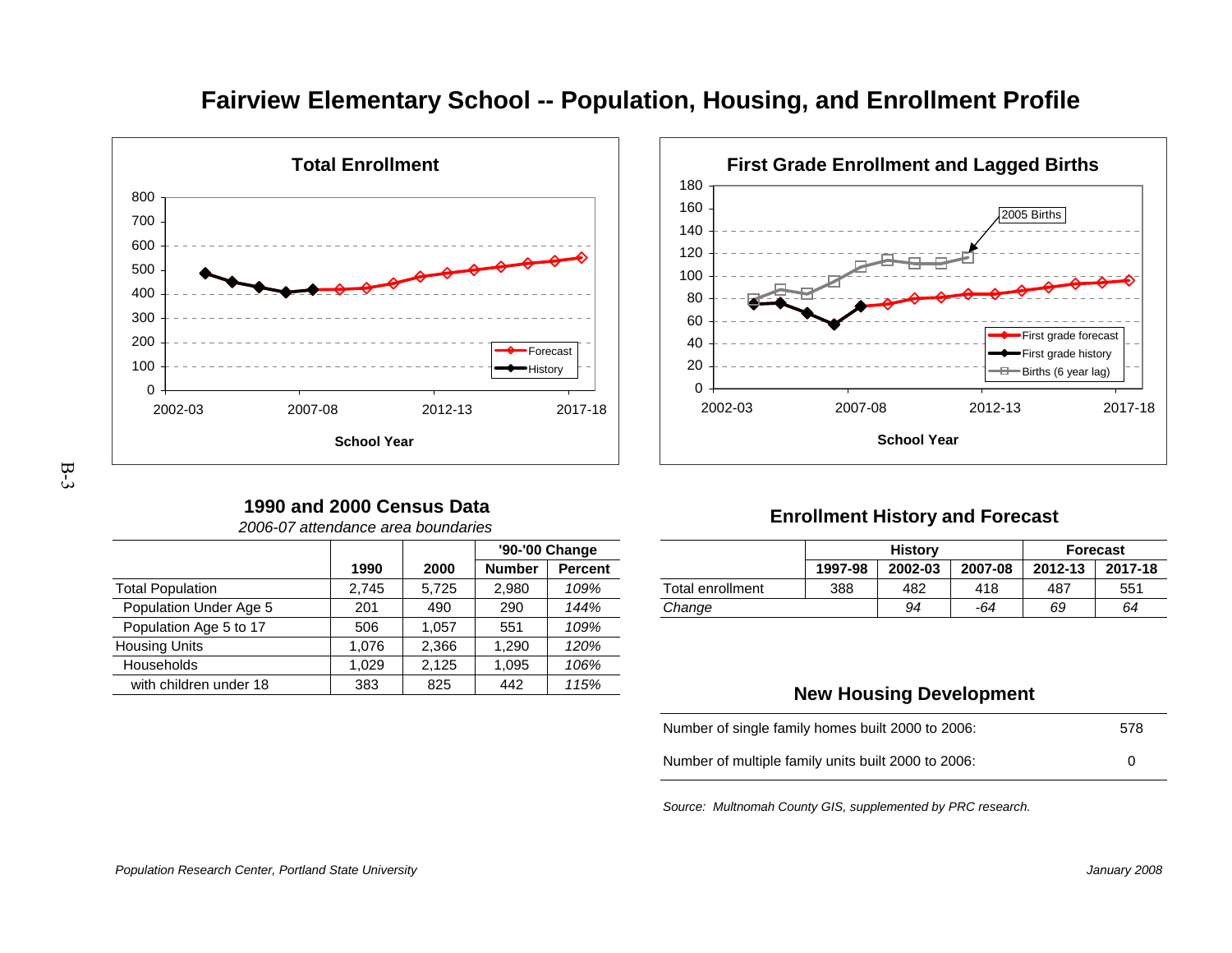

# **Glenfair Elementary School -- Population, Housing, and Enrollment Profile**

32%



# B-4

## **1990 and 2000 Census Data**

|                         |       |       | '90-'00 Change |                |  |  |  |  |
|-------------------------|-------|-------|----------------|----------------|--|--|--|--|
|                         | 1990  | 2000  | <b>Number</b>  | <b>Percent</b> |  |  |  |  |
| <b>Total Population</b> | 4,419 | 5.849 | 1,430          | 32%            |  |  |  |  |
| Population Under Age 5  | 375   | 562   | 187            | 50%            |  |  |  |  |
| Population Age 5 to 17  | 706   | 990   | 284            | 40%            |  |  |  |  |
| Housing Units           | 1,882 | 2,366 | 484            | 26%            |  |  |  |  |
| Households              | 1,810 | 2,205 | 396            | 22%            |  |  |  |  |
|                         |       |       |                |                |  |  |  |  |

8 | 615 | 813 | 198 | 32*%* 

2006-07 attendance area boundaries

## **Enrollment History and Forecast**

|       |       | '90-'00 Change |                |                  | <b>History</b> |         | <b>Forecast</b> |                  |         |
|-------|-------|----------------|----------------|------------------|----------------|---------|-----------------|------------------|---------|
| 1990  | 2000  | <b>Number</b>  | <b>Percent</b> |                  | 1997-98        | 2002-03 | 2007-08         | 2012-13          | 2017-18 |
| 4.419 | 5.849 | 430            | 32%            | Total enrollment | 491            | 566     | 496             | 484              | 527     |
| 375   | 562   | 187            | 50%            | Change           |                | 75      | $-70$           | $\sqrt{2}$<br>14 | 43      |
|       |       |                |                |                  |                |         |                 |                  |         |

## **New Housing Development**

| Number of single family homes built 2000 to 2006:   | 66   |
|-----------------------------------------------------|------|
| Number of multiple family units built 2000 to 2006: | -321 |

Source: Multnomah County GIS, supplemented by PRC research.

with children under 18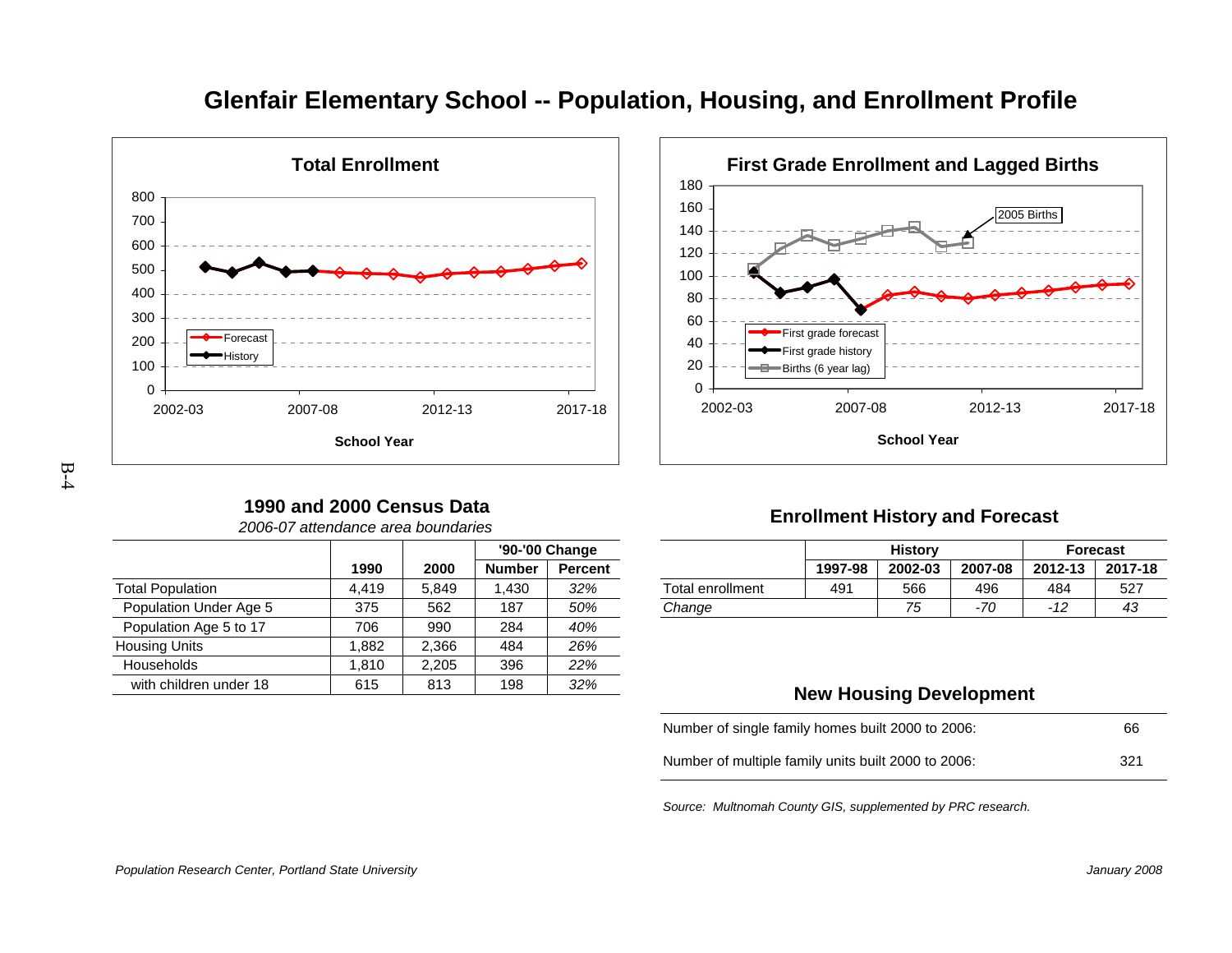

# **Hartley Elementary School -- Population, Housing, and Enrollment Profile**



# B-5

## **1990 and 2000 Census Data**

| 2006-07 attendance area boundaries |  |  |
|------------------------------------|--|--|
|                                    |  |  |

|                         |       |       |               | '90-'00 Change |
|-------------------------|-------|-------|---------------|----------------|
|                         | 1990  | 2000  | <b>Number</b> | <b>Percent</b> |
| <b>Total Population</b> | 4.124 | 5,173 | 1.049         | 25%            |
| Population Under Age 5  | 333   | 498   | 165           | 49%            |
| Population Age 5 to 17  | 744   | 956   | 212           | 29%            |
| <b>Housing Units</b>    | 1,730 | 2.070 | 340           | 20%            |
| <b>Households</b>       | 1,661 | 1.920 | 259           | 16%            |
| with children under 18  | 614   | 733   | 119           | 19%            |
|                         |       |       |               |                |

## **Enrollment History and Forecast**

|       |       | '90-'00 Change |         |                  | <b>History</b> |                 |                       | <b>Forecast</b> |         |  |
|-------|-------|----------------|---------|------------------|----------------|-----------------|-----------------------|-----------------|---------|--|
| 1990  | 2000  | <b>Number</b>  | Percent |                  | 1997-98        | 2002-03         | 2007-08               | 2012-13         | 2017-18 |  |
| 4.124 | 5.173 | .049           | 25%     | Total enrollment | 453            | 463             | 476                   | 518             | 555     |  |
| 333   | 498   | 165            | 49%     | Change           |                | 10 <sup>1</sup> | $\overline{a}$<br>ں ו | 42              | 37      |  |
|       |       |                |         |                  |                |                 |                       |                 |         |  |

## **New Housing Development**

| Number of single family homes built 2000 to 2006:   | 23  |
|-----------------------------------------------------|-----|
| Number of multiple family units built 2000 to 2006: | 142 |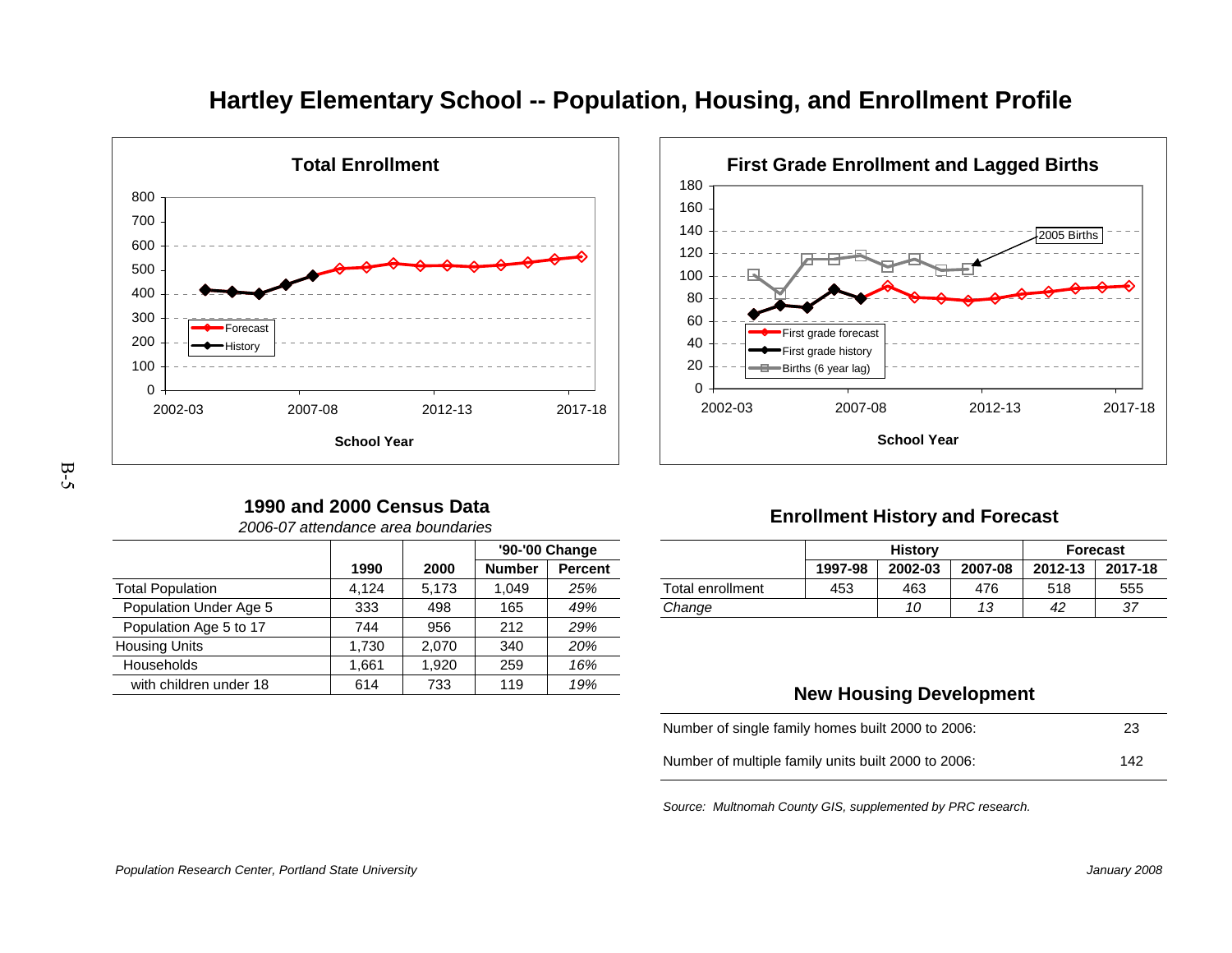

# **Salish Ponds Elementary School -- Population, Housing, and Enrollment Profile**

#### 0204060802002-03 2007-08 2012-13 2017-18 **School Year**First grade forecastFirst grade historyBirths (6 year lag)

**First Grade Enrollment and Lagged Births**

2005 Births

# B-6

## **1990 and 2000 Census Data**

|                         |       |       |               | '90-'00 Change |
|-------------------------|-------|-------|---------------|----------------|
|                         | 1990  | 2000  | <b>Number</b> | <b>Percent</b> |
| <b>Total Population</b> | 4,111 | 5,862 | 1,751         | 43%            |
| Population Under Age 5  | 318   | 500   | 181           | 57%            |
| Population Age 5 to 17  | 681   | 1.141 | 460           | 68%            |
| <b>Housing Units</b>    | 1,661 | 2,376 | 714           | 43%            |
| Households              | 1,588 | 2,209 | 621           | 39%            |
| with children under 18  | 572   | 852   | 280           | 49%            |

2006-07 attendance area boundaries

## **Enrollment History and Forecast**

| 1990  |       |               | '90-'00 Change |                  |         | <b>History</b> |         | <b>Forecast</b> |         |
|-------|-------|---------------|----------------|------------------|---------|----------------|---------|-----------------|---------|
|       | 2000  | <b>Number</b> | <b>Percent</b> |                  | 1997-98 | 2002-03        | 2007-08 | 2012-13         | 2017-18 |
| 4.111 | 5.862 | .751          | 43%            | Total enrollment |         |                | 517     | 578             | 632     |
| 318   | 500   | 181           | 57%            | Change           |         |                | 517     | 61              | 54      |

## **New Housing Development**

| Number of single family homes built 2000 to 2006:   | 71 |
|-----------------------------------------------------|----|
| Number of multiple family units built 2000 to 2006: |    |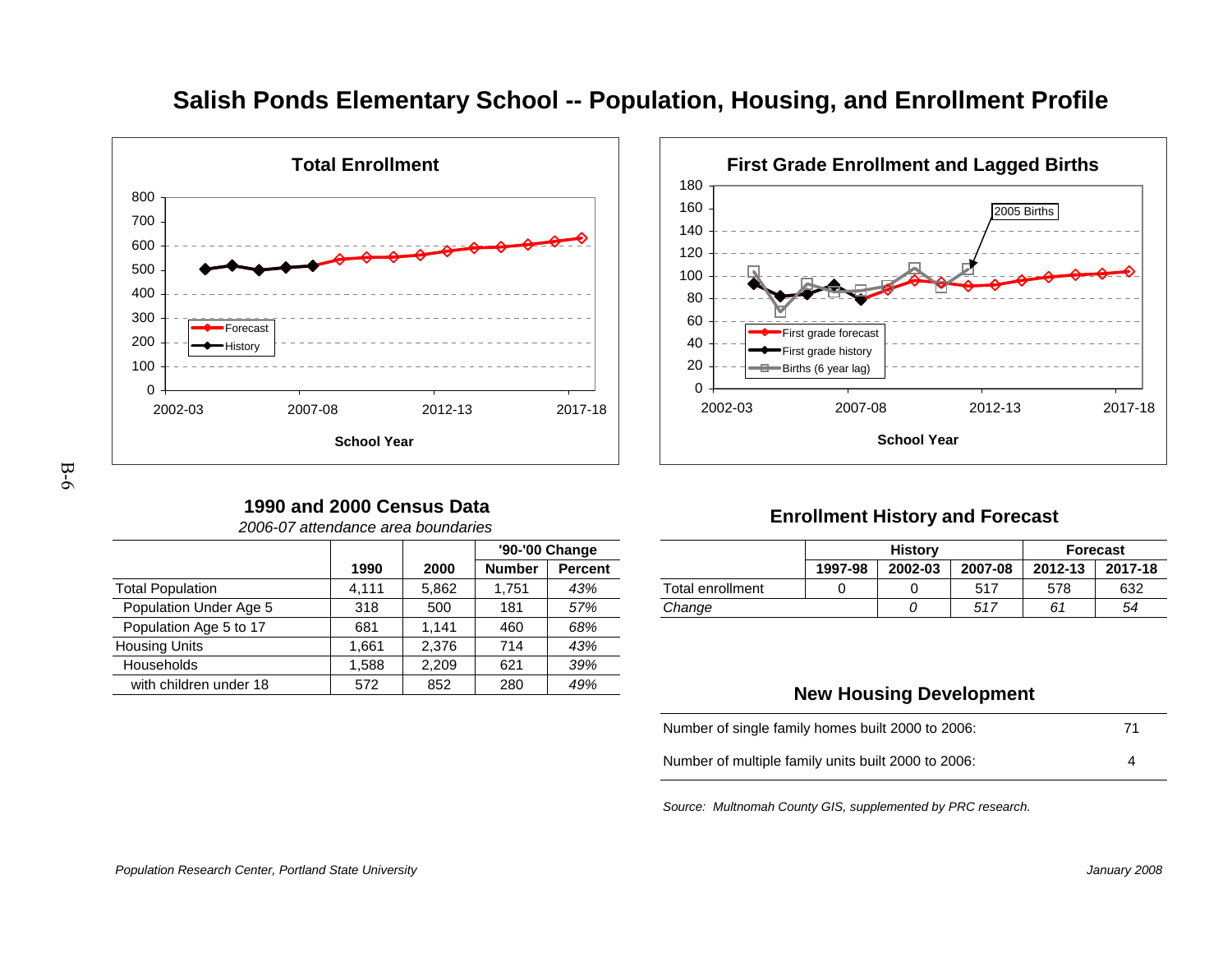

# **M.Scott Elementary School -- Population, Housing, and Enrollment Profile**

180



**First Grade Enrollment and Lagged Births**

# B-7

## **1990 and 2000 Census Data**

|  | 2006-07 attendance area boundaries |  |  |
|--|------------------------------------|--|--|
|--|------------------------------------|--|--|

|                         |       |       |               | '90-'00 Change |
|-------------------------|-------|-------|---------------|----------------|
|                         | 1990  | 2000  | <b>Number</b> | <b>Percent</b> |
| <b>Total Population</b> | 5,773 | 7,533 | 1,759         | 30%            |
| Population Under Age 5  | 323   | 387   | 64            | 20%            |
| Population Age 5 to 17  | 785   | 1.056 | 271           | 35%            |
| <b>Housing Units</b>    | 2,659 | 3.517 | 858           | 32%            |
| Households              | 2.446 | 3.366 | 920           | 38%            |
| with children under 18  | 610   | 774   | 165           | 27%            |
|                         |       |       |               |                |

## **Enrollment History and Forecast**

|       |       | '90-'00 Change |                |                  | <b>History</b> |         | <b>Forecast</b> |         |         |
|-------|-------|----------------|----------------|------------------|----------------|---------|-----------------|---------|---------|
| 1990  | 2000  | <b>Number</b>  | <b>Percent</b> |                  | 1997-98        | 2002-03 | 2007-08         | 2012-13 | 2017-18 |
| 5.773 | 7.533 | 759            | 30%            | Total enrollment | 323            | 343     | 378             | 422     | 483     |
| 323   | 387   | 64             | 20%            | Change           |                | 20      | 35              | 44      | 61      |

## **New Housing Development**

| Number of single family homes built 2000 to 2006:   | 168 |
|-----------------------------------------------------|-----|
| Number of multiple family units built 2000 to 2006: | 249 |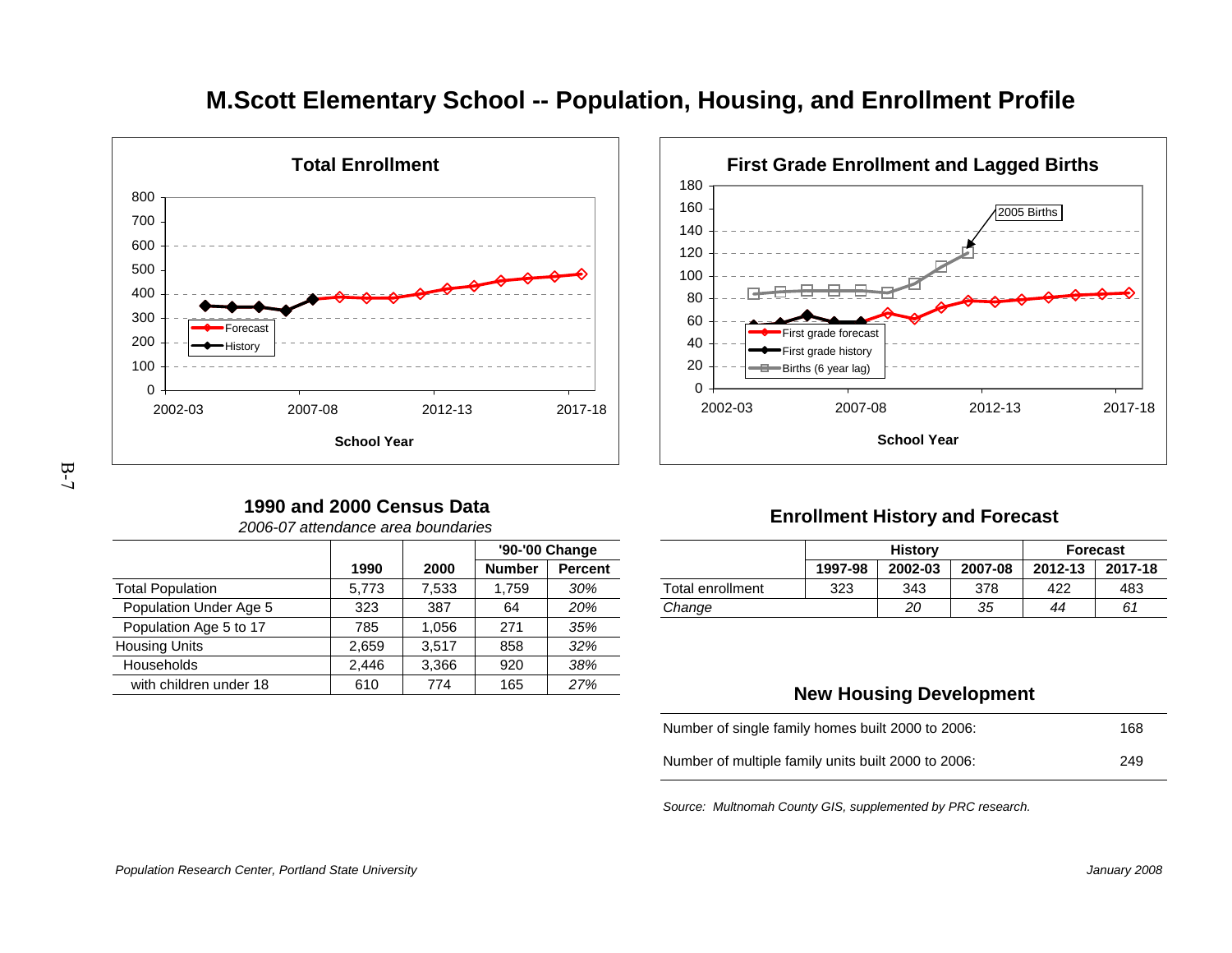

# **Sweetbriar Elementary School -- Population, Housing, and Enrollment Profile**

# 2002-03 2007-08 2012-13 2017-18 **School Year**

First grade forecastFirst grade historyBirths (6 year lag)

**First Grade Enrollment and Lagged Births**

2005 Births

#### **1990 and 2000 Census Data**2006-07 attendance area boundaries

|                         |       |       |               | '90-'00 Change |  |  |
|-------------------------|-------|-------|---------------|----------------|--|--|
|                         | 1990  | 2000  | <b>Number</b> | <b>Percent</b> |  |  |
| <b>Total Population</b> | 4,147 | 6,468 | 2.321         | 56%            |  |  |
| Population Under Age 5  | 379   | 554   | 175           | 46%            |  |  |
| Population Age 5 to 17  | 1,122 | 1.492 | 370           | 33%            |  |  |
| <b>Housing Units</b>    | 1.289 | 2,232 | 943           | 73%            |  |  |
| Households              | 1.257 | 2,168 | 912           | 73%            |  |  |
| with children under 18  | 765   | 1,078 | 313           | 41%            |  |  |

## **Enrollment History and Forecast**

|       |       |               | '90-'00 Change |                  |         | <b>History</b> |         |         | <b>Forecast</b> |
|-------|-------|---------------|----------------|------------------|---------|----------------|---------|---------|-----------------|
| 1990  | 2000  | <b>Number</b> | <b>Percent</b> |                  | 1997-98 | 2002-03        | 2007-08 | 2012-13 | 2017-18         |
| 4.147 | 6.468 | 2.321         | 56%            | Total enrollment | 535     | 537            | 535     | 485     | 531             |
| 379   | 554   | 175           | 46%            | Change           |         |                |         | -50     | 46              |
|       |       |               |                |                  |         |                |         |         |                 |

## **New Housing Development**

| Number of single family homes built 2000 to 2006:   | 55 |
|-----------------------------------------------------|----|
| Number of multiple family units built 2000 to 2006: | 48 |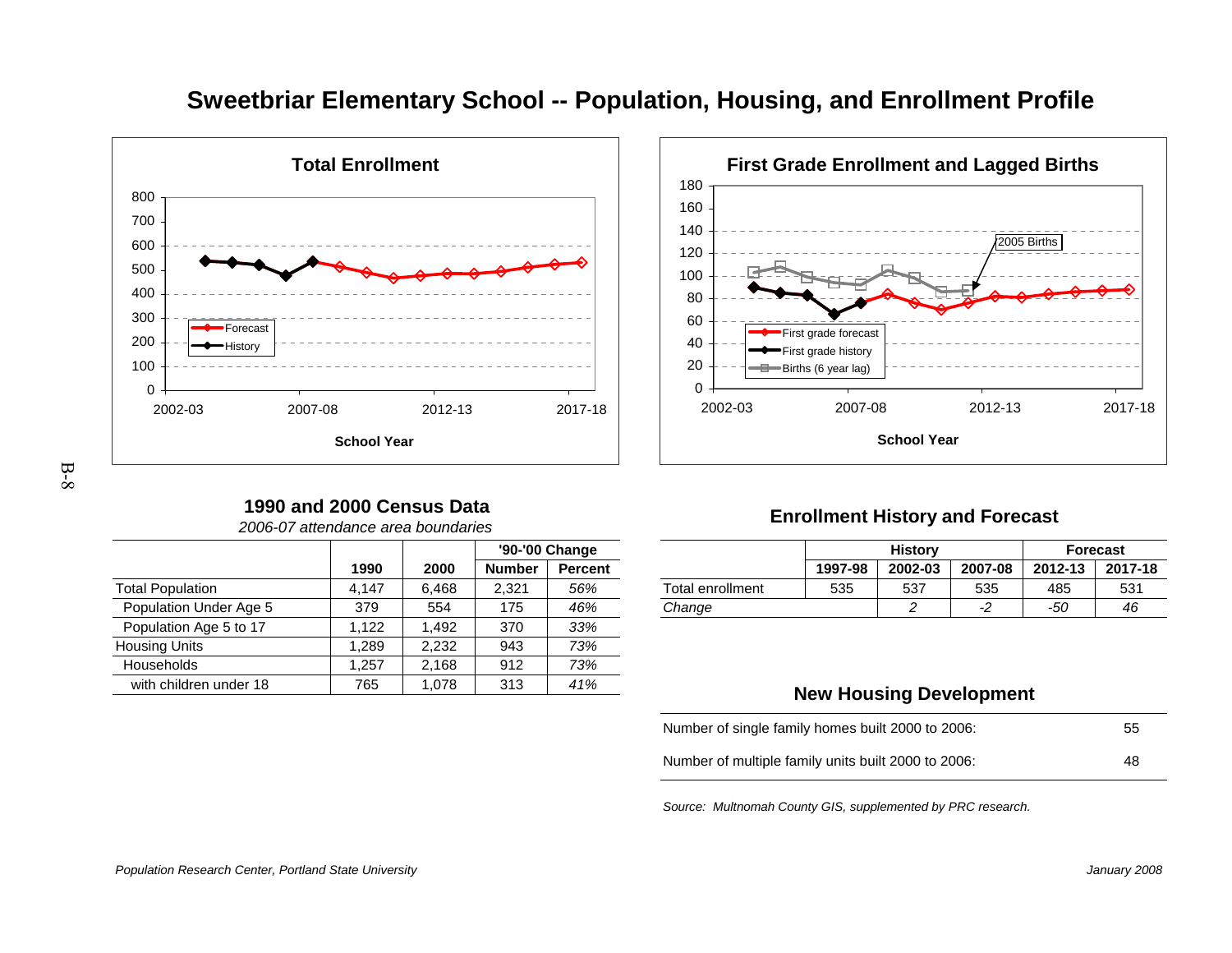

# **Troutdale Elementary School -- Population, Housing, and Enrollment Profile**

160180



**First Grade Enrollment and Lagged Births**

# B-9

## **1990 and 2000 Census Data**

| 2006-07 attendance area boundaries |  |  |
|------------------------------------|--|--|
|                                    |  |  |

|                         |       |       |               | '90-'00 Change |
|-------------------------|-------|-------|---------------|----------------|
|                         | 1990  | 2000  | <b>Number</b> | <b>Percent</b> |
| <b>Total Population</b> | 2,681 | 4.488 | 1.807         | 67%            |
| Population Under Age 5  | 203   | 367   | 164           | 80%            |
| Population Age 5 to 17  | 650   | 859   | 209           | 32%            |
| <b>Housing Units</b>    | 936   | 1.695 | 759           | 81%            |
| <b>Households</b>       | 908   | 1.603 | 695           | 77%            |
| with children under 18  | 443   | 665   | 222           | 50%            |
|                         |       |       |               |                |

## **Enrollment History and Forecast**

|       |      |               | '90-'00 Change |                  |         | <b>History</b> |         |          | <b>Forecast</b> |
|-------|------|---------------|----------------|------------------|---------|----------------|---------|----------|-----------------|
| 1990  | 2000 | <b>Number</b> | <b>Percent</b> |                  | 1997-98 | 2002-03        | 2007-08 | 2012-13  | 2017-18         |
| 2.681 | .488 | .807          | 67%            | Total enrollment | 442     | 516            | 445     | 478      | 515             |
| 203   | 367  | 164           | 80%            | Change           |         | 74             | $-7'$   | २२<br>აა | 37              |
|       |      |               |                |                  |         |                |         |          |                 |

## **New Housing Development**

| Number of single family homes built 2000 to 2006:   | -305 |
|-----------------------------------------------------|------|
| Number of multiple family units built 2000 to 2006: | 299  |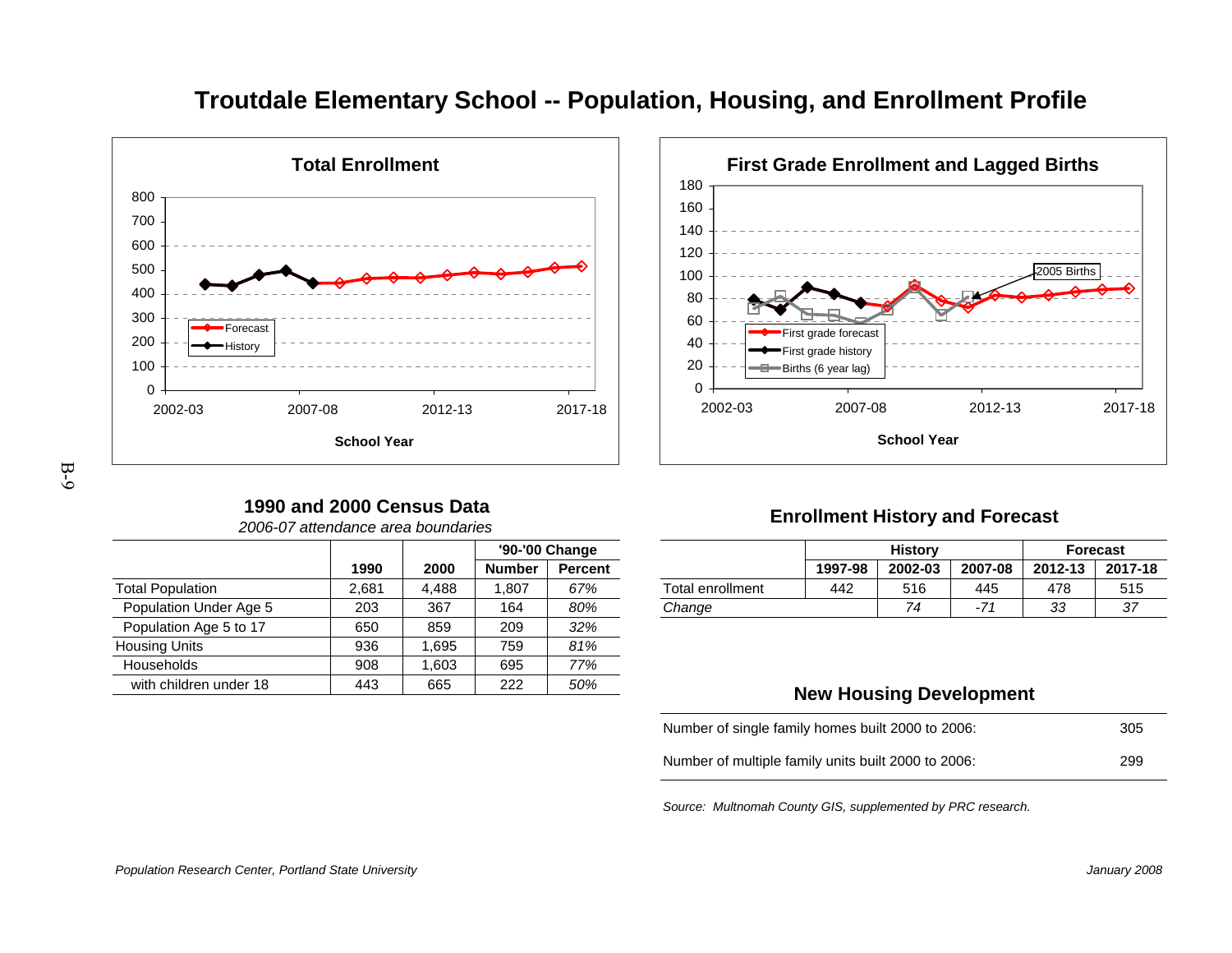

# **Wilkes Elementary School -- Population, Housing, and Enrollment Profile**

## 0202002-03 2007-08 2012-13 2017-18 **School Year**First grade historyBirths (6 year lag)

First grade forecast

# B-10

## **1990 and 2000 Census Data**

|                         |       |       |               | '90-'00 Change |
|-------------------------|-------|-------|---------------|----------------|
|                         | 1990  | 2000  | <b>Number</b> | <b>Percent</b> |
| <b>Total Population</b> | 5,020 | 5.532 | 511           | 10%            |
| Population Under Age 5  | 349   | 419   | 71            | 20%            |
| Population Age 5 to 17  | 818   | 974   | 157           | 19%            |
| <b>Housing Units</b>    | 2,164 | 2.244 | 80            | 4%             |
| Households              | 2,074 | 2,106 | 33            | 2%             |
| with children under 18  | 658   | 721   | 63            | 10%            |

2006-07 attendance area boundaries

## **Enrollment History and Forecast**

**First Grade Enrollment and Lagged Births**

2005 Births

|       |       | '90-'00 Change |                |                  |                 | <b>History</b> |         |         | <b>Forecast</b> |
|-------|-------|----------------|----------------|------------------|-----------------|----------------|---------|---------|-----------------|
| 1990  | 2000  | <b>Number</b>  | <b>Percent</b> |                  | 1997-98         | 2002-03        | 2007-08 | 2012-13 | 2017-18         |
| 5.020 | 5.532 | 51'            | 10%            | Total enrollment | 43 <sup>1</sup> | 431            | 395     | 499     | 545             |
| 349   | 419   |                | 20%            | Change           |                 |                | -36     | 104     | 46              |

## **New Housing Development**

| Number of single family homes built 2000 to 2006:   | 96 |
|-----------------------------------------------------|----|
| Number of multiple family units built 2000 to 2006: | 69 |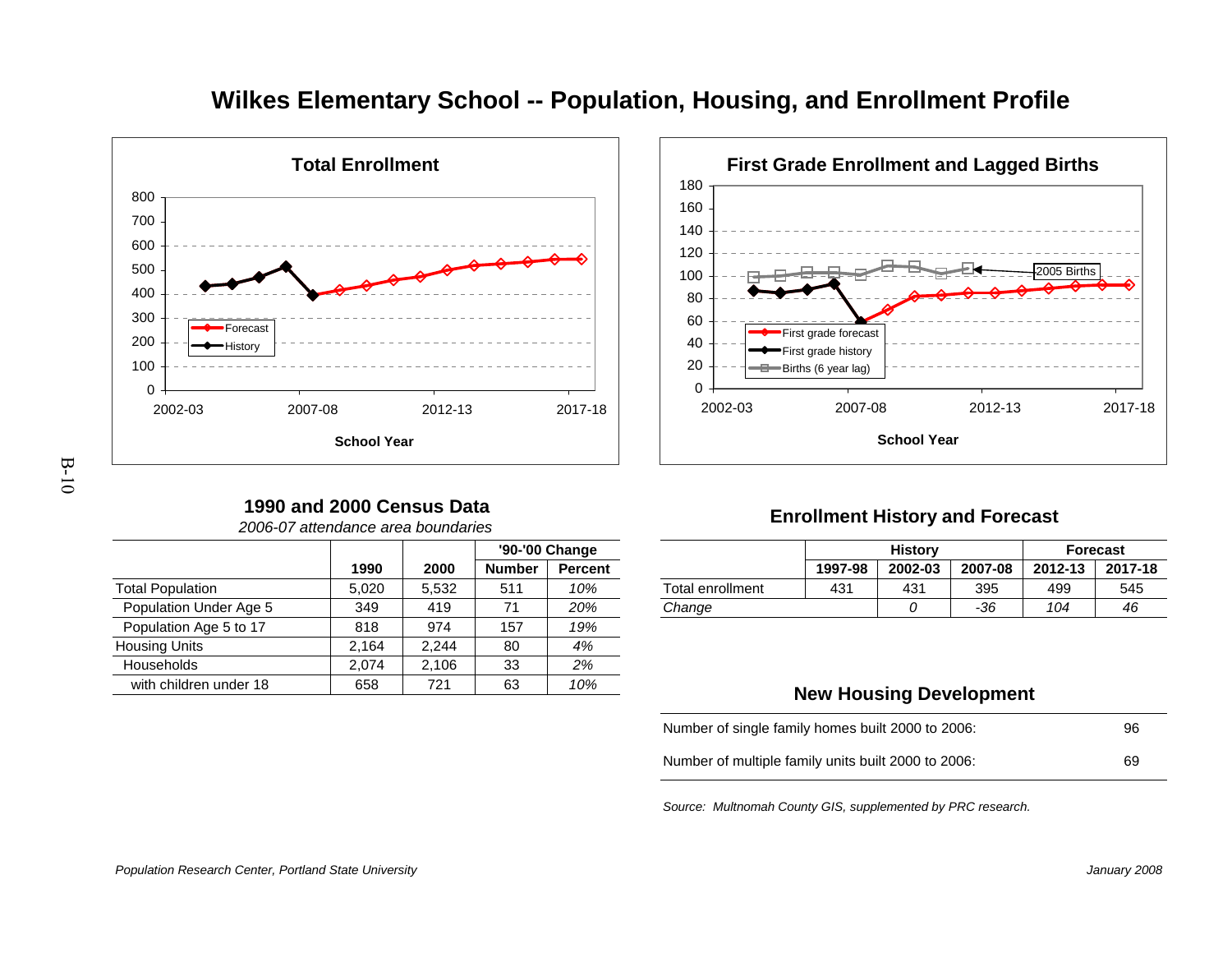

## **Woodland Elementary School -- Population, Housing, and Enrollment Profile**

2002-03

# **School Year**

First grade forecastFirst grade historyBirths (6 year lag)

2007-08 2012-13 2017-18

2005 Births

**First Grade Enrollment and Lagged Births**

#### **1990 and 2000 Census Data**2006-07 attendance area boundaries

|       |       |               | '90-'00 Change |
|-------|-------|---------------|----------------|
| 1990  | 2000  | <b>Number</b> | <b>Percent</b> |
| 2,208 | 4,306 | 2,098         | 95%            |
| 191   | 362   | 171           | 90%            |
| 437   | 851   | 413           | 95%            |
| 838   | 1.587 | 749           | 89%            |
| 809   | 1,500 | 692           | 85%            |
| 354   | 658   | 304           | 86%            |
|       |       |               |                |

## **Enrollment History and Forecast**

|       |      | '90-'00 Change |                |                  |         | <b>History</b> |         |         | <b>Forecast</b> |
|-------|------|----------------|----------------|------------------|---------|----------------|---------|---------|-----------------|
| 1990  | 2000 | <b>Number</b>  | <b>Percent</b> |                  | 1997-98 | 2002-03        | 2007-08 | 2012-13 | 2017-18         |
| 2.208 | .306 | 2.098          | 95%            | Total enrollment | 467     | 561            | 525     | 600     | 708             |
| 191   | 362  | 171            | 90%            | Change           |         | 94             | -36     | 75      | 108             |

## **New Housing Development**

| Number of single family homes built 2000 to 2006:   | 206 |
|-----------------------------------------------------|-----|
| Number of multiple family units built 2000 to 2006: | 539 |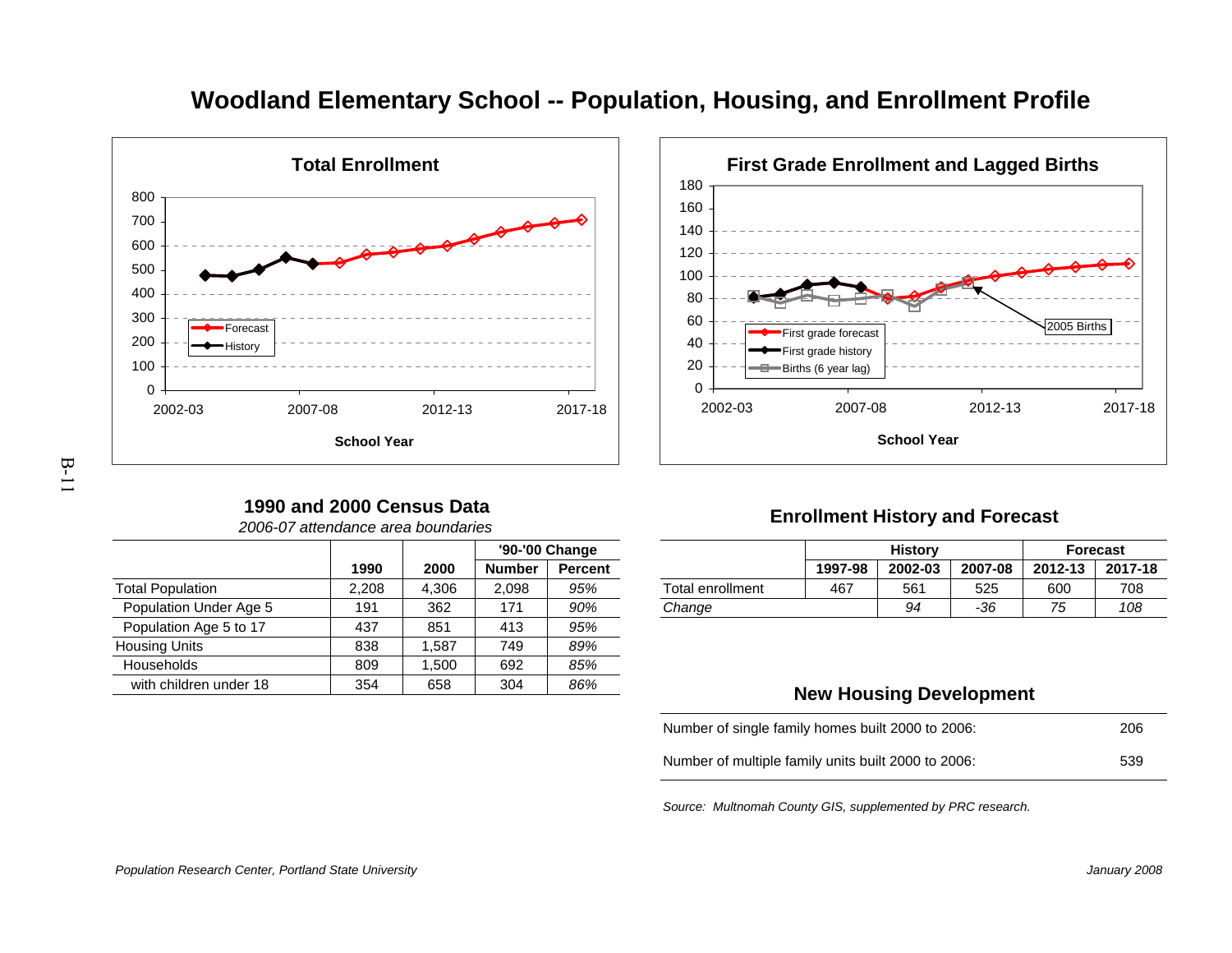# **HB Lee Middle School -- Population, Housing, and Enrollment Profile**



## **1990 and 2000 Census Data**

|                         |        |        |               | '90-'00 Change |
|-------------------------|--------|--------|---------------|----------------|
|                         | 1990   | 2000   | <b>Number</b> | <b>Percent</b> |
| <b>Total Population</b> | 17,886 | 22,308 | 4,422         | 25%            |
| Population Under Age 5  | 1.277  | 1,679  | 403           | 32%            |
| Population Age 5 to 17  | 2.815  | 3.694  | 879           | 31%            |
| <b>Housing Units</b>    | 7.774  | 9.366  | 1.593         | 20%            |
| <b>Households</b>       | 7.362  | 8.844  | 1.482         | 20%            |
| with children under 18  | 2,276  | 2,783  | 507           | 22%            |

2006-07 attendance area boundaries

## **Enrollment History and Forecast**

|              |        |        | '90-'00 Change |                         |         | <b>History</b> |         |         | <b>Forecast</b> |
|--------------|--------|--------|----------------|-------------------------|---------|----------------|---------|---------|-----------------|
| 1990         | 2000   | Number | <b>Percent</b> |                         | 1997-98 | 2002-03        | 2007-08 | 2012-13 | 2017-18         |
| 17.886       | 22.308 | 4.422  | 25%            | <b>Total enrollment</b> | 687     | 871            | 800     | 825     | 902             |
| 277<br>ا ا ک | .679   | 403    | 32%            | Change                  |         | 184            |         | 25      |                 |
|              |        |        |                |                         |         |                |         |         |                 |

## **New Housing Development**

| Number of single family homes built 2000 to 2006:   | 370 |
|-----------------------------------------------------|-----|
| Number of multiple family units built 2000 to 2006: | 744 |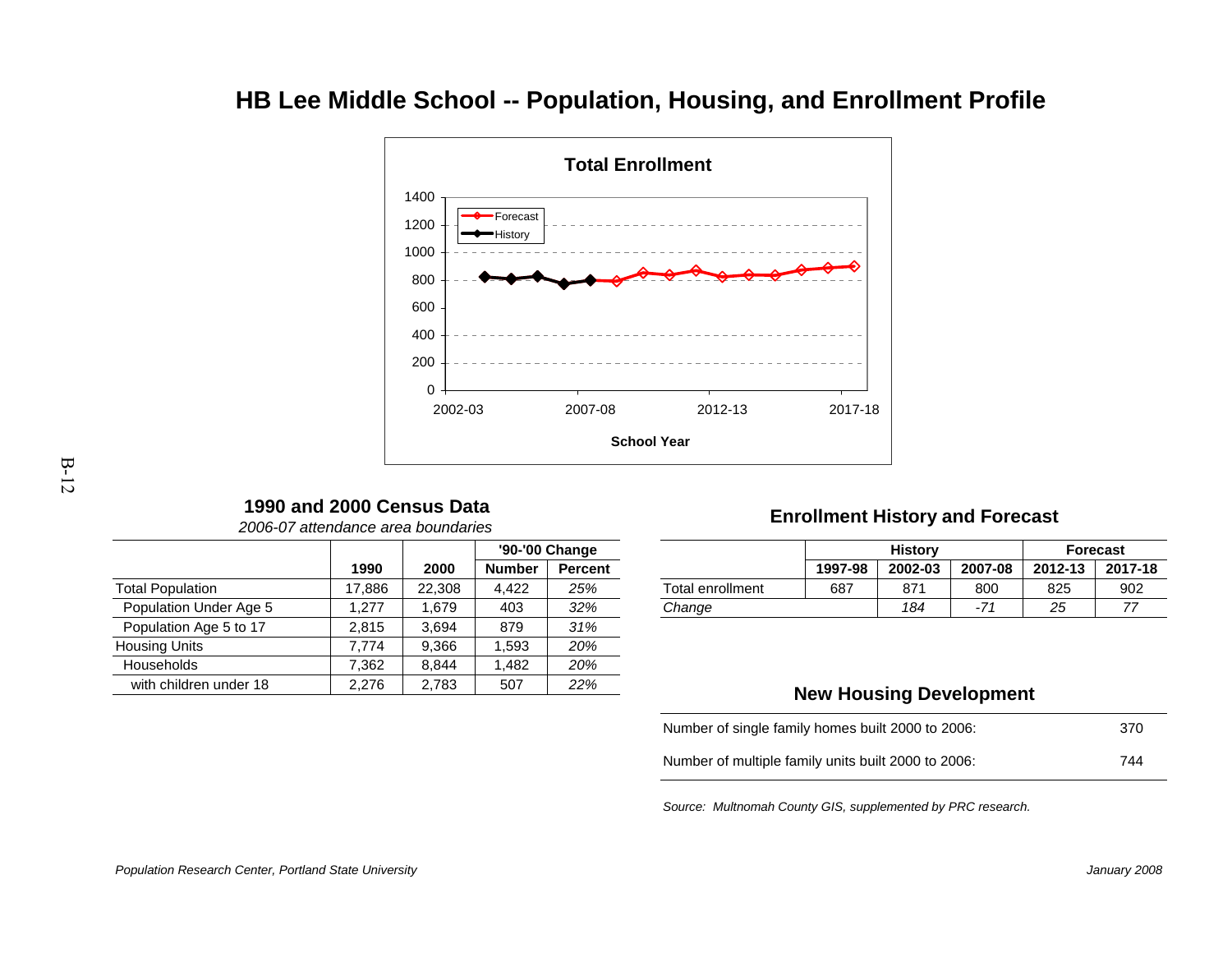# **Reynolds Middle School -- Population, Housing, and Enrollment Profile**



## **1990 and 2000 Census Data**

|                         |        |        |               | '90-'00 Change |
|-------------------------|--------|--------|---------------|----------------|
|                         | 1990   | 2000   | <b>Number</b> | <b>Percent</b> |
| <b>Total Population</b> | 16,794 | 25,192 | 8.397         | 50%            |
| Population Under Age 5  | 1.392  | 2,420  | 1.027         | 74%            |
| Population Age 5 to 17  | 2.973  | 4,765  | 1.792         | 60%            |
| <b>Housing Units</b>    | 6.864  | 9,838  | 2.974         | 43%            |
| <b>Households</b>       | 6.537  | 9,063  | 2.526         | 39%            |
| with children under 18  | 2,443  | 3,666  | 1.223         | 50%            |

2006-07 attendance area boundaries

## **Enrollment History and Forecast**

|        |        |               | '90-'00 Change<br><b>Percent</b><br>50% |  |                  | <b>History</b> |         | Forecast |         |         |
|--------|--------|---------------|-----------------------------------------|--|------------------|----------------|---------|----------|---------|---------|
| 1990   | 2000   | <b>Number</b> |                                         |  |                  | 1997-98        | 2002-03 | 2007-08  | 2012-13 | 2017-18 |
| 16.794 | 25.192 | 8,397         |                                         |  | Total enrollment | 143            | 893     | ,033     | .088    | ,225    |
| .392   | 2.420  | .027          | 74%                                     |  | Change           |                | $-250$  | 140      | 55      | 137     |
|        |        |               |                                         |  |                  |                |         |          |         |         |

## **New Housing Development**

| Number of single family homes built 2000 to 2006:   | 892 |
|-----------------------------------------------------|-----|
| Number of multiple family units built 2000 to 2006: | 869 |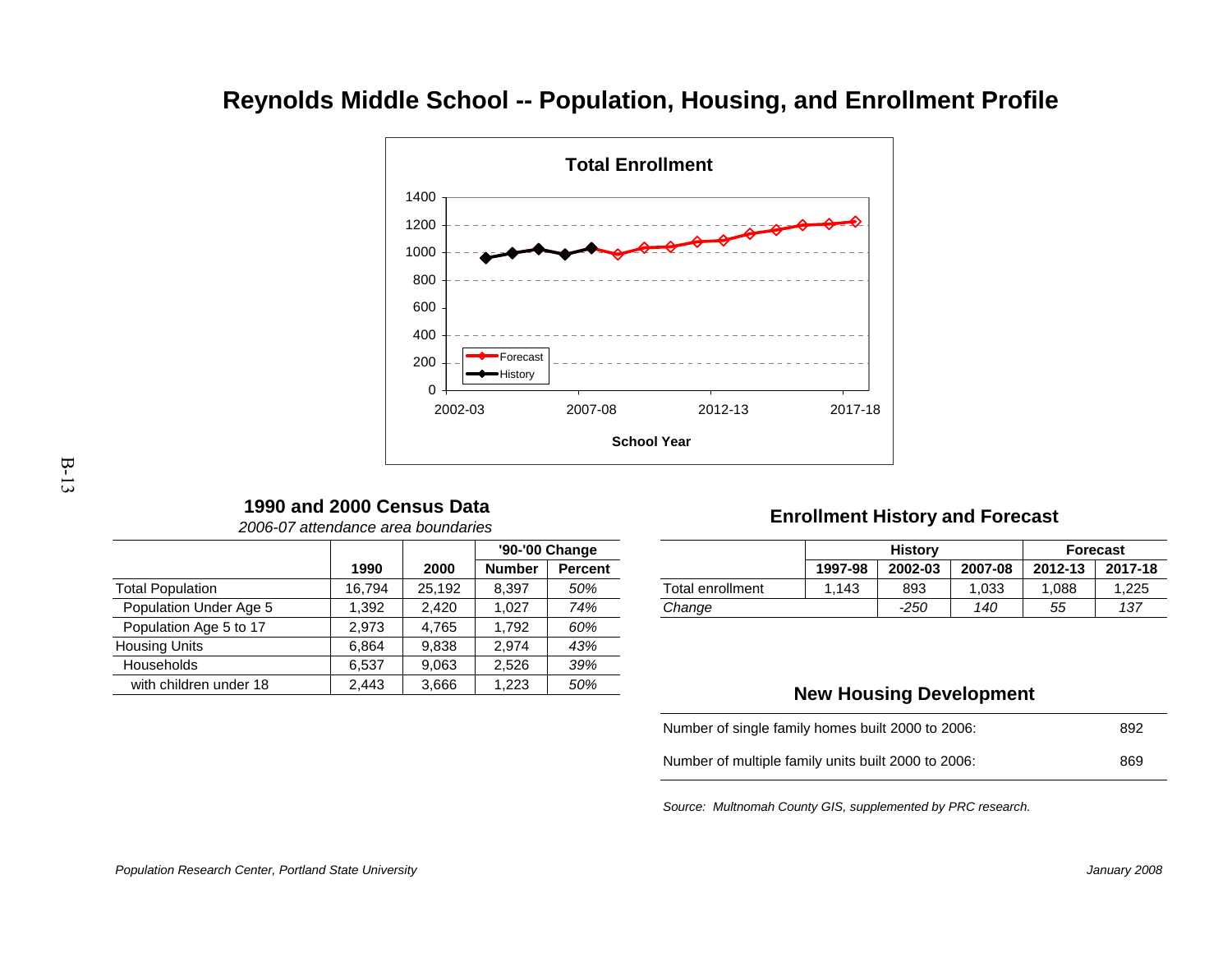# **Walt Morey Middle School -- Population, Housing, and Enrollment Profile**



## **1990 and 2000 Census Data**

|                         |       |        | '90-'00 Change |                |  |
|-------------------------|-------|--------|----------------|----------------|--|
|                         | 1990  | 2000   | <b>Number</b>  | <b>Percent</b> |  |
| <b>Total Population</b> | 7,986 | 13,757 | 5,771          | 72%            |  |
| Population Under Age 5  | 700   | 1,171  | 471            | 67%            |  |
| Population Age 5 to 17  | 2.021 | 2,936  | 915            | 45%            |  |
| <b>Housing Units</b>    | 2,635 | 4.883  | 2.248          | 85%            |  |
| Households              | 2.567 | 4.697  | 2,130          | 83%            |  |
| with children under 18  | 1,409 | 2.194  | 785            | 56%            |  |

2006-07 attendance area boundaries

## **Enrollment History and Forecast**

|      |        |                   | '90-'00 Change |                  |         | <b>History</b> |                  |                 | <b>Forecast</b> |
|------|--------|-------------------|----------------|------------------|---------|----------------|------------------|-----------------|-----------------|
| 1990 | 2000   | <b>Number</b>     | <b>Percent</b> |                  | 1997-98 | 2002-03        | 2007-08          | 2012-13         | 2017-18         |
| .986 | 13.757 | 5.77 <sup>4</sup> | 72%            | Total enrollment |         | 698            | 725              | 735             | 758             |
| 700  | 171    | 47 <sup>4</sup>   | 67%            | Change           |         | 698            | っっ<br>$\epsilon$ | $\overline{10}$ | 23              |
|      |        |                   |                |                  |         |                |                  |                 |                 |

## **New Housing Development**

| Number of single family homes built 2000 to 2006:   | 407 |
|-----------------------------------------------------|-----|
| Number of multiple family units built 2000 to 2006: | 485 |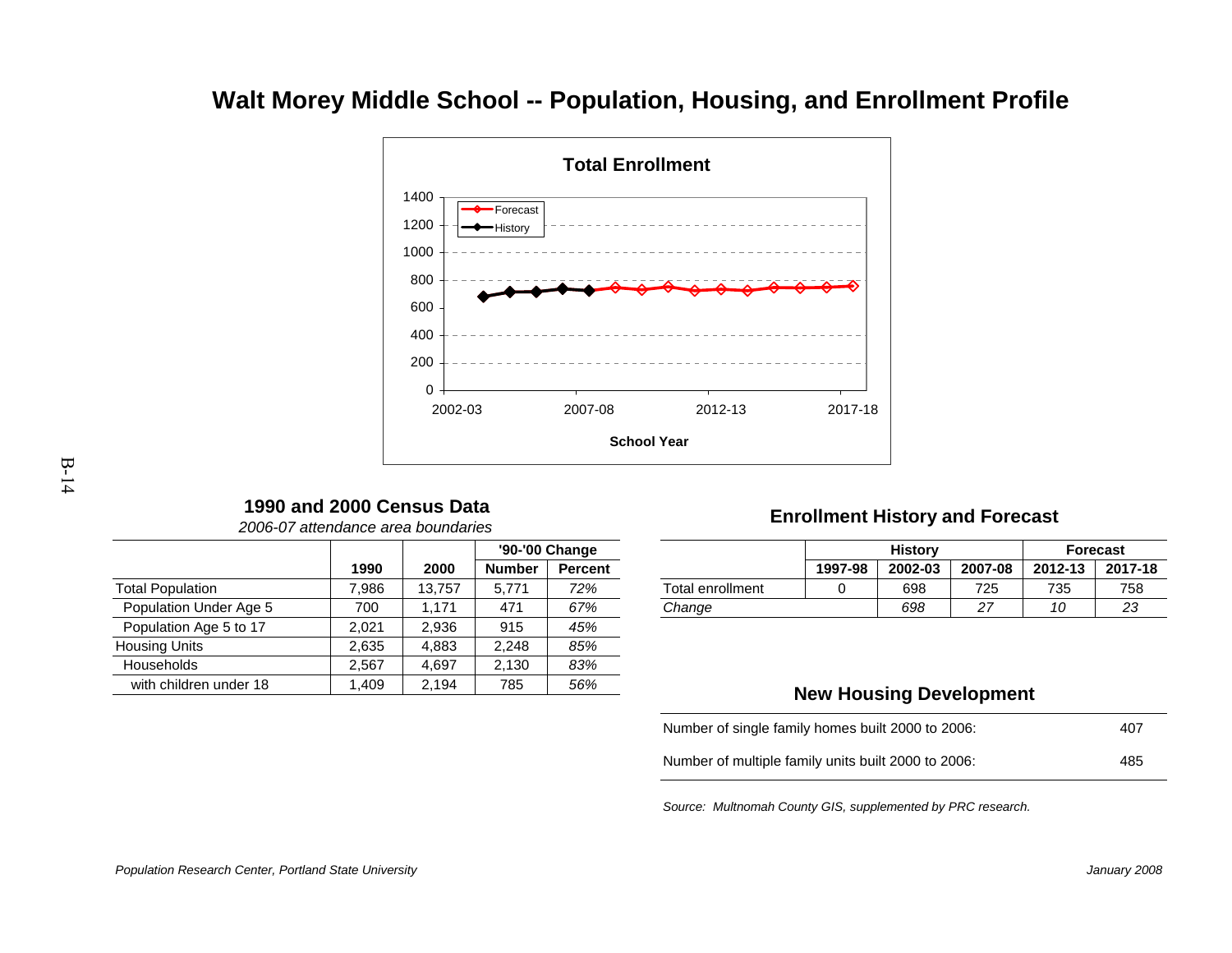# **Reynolds High School -- Population, Housing, and Enrollment Profile**



## **1990 and 2000 Census Data**

|                         |        |        |               | '90-'00 Change |  |
|-------------------------|--------|--------|---------------|----------------|--|
|                         | 1990   | 2000   | <b>Number</b> | <b>Percent</b> |  |
| <b>Total Population</b> | 42,666 | 61,257 | 18,591        | 44%            |  |
| Population Under Age 5  | 3,369  | 5,270  | 1.901         | 56%            |  |
| Population Age 5 to 17  | 7.809  | 11,396 | 3.587         | 46%            |  |
| <b>Housing Units</b>    | 17,273 | 24,087 | 6,814         | 39%            |  |
| Households              | 16,465 | 22,603 | 6,138         | 37%            |  |
| with children under 18  | 6,129  | 8.644  | 2,515         | 41%            |  |

#### 2006-07 attendance area boundaries

## **Enrollment History and Forecast**

| je i   |                  |         | <b>History</b> | <b>Forecast</b> |         |         |
|--------|------------------|---------|----------------|-----------------|---------|---------|
| :ent   |                  | 1997-98 | 2002-03        | 2007-08         | 2012-13 | 2017-18 |
| %      | Total enrollment | 1822    | 2410           | 2832            | 2847    | 3036    |
| %      | Change           |         | 588            | 422             | 15      | 189     |
| $\sim$ |                  |         |                |                 |         |         |

#### **New Housing Development**

| Number of single family homes built 2000 to 2006:   | 1.669 |
|-----------------------------------------------------|-------|
| Number of multiple family units built 2000 to 2006: | 2.098 |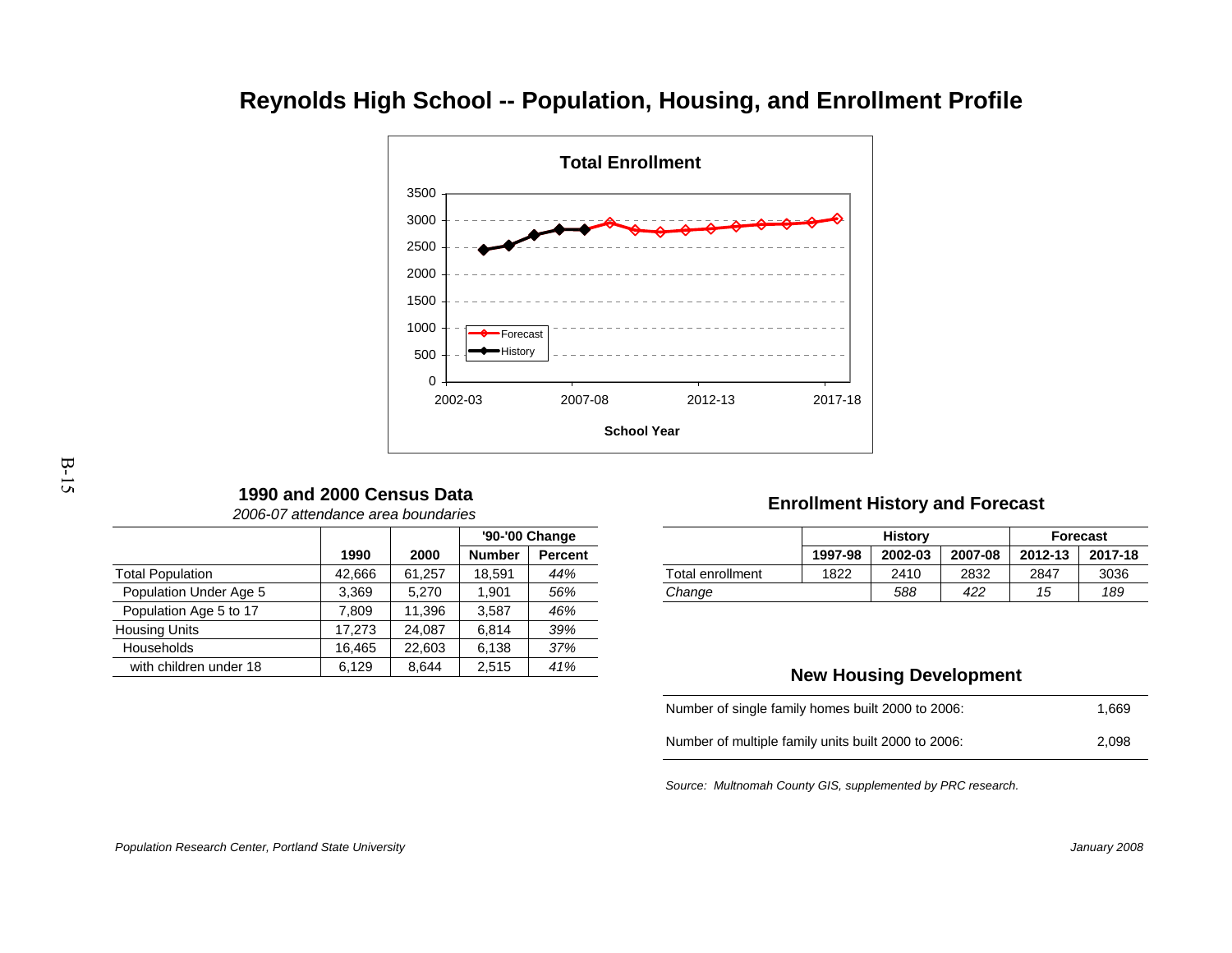# **Reynolds Learning Academy -- Population, Housing, and Enrollment Profile**



### **1990 and 2000 Census Data**

|                         |        |        | '90-'00 Change |                |  |  |
|-------------------------|--------|--------|----------------|----------------|--|--|
|                         | 1990   | 2000   | <b>Number</b>  | <b>Percent</b> |  |  |
| <b>Total Population</b> | 42,666 | 61,257 | 18.591         | 44%            |  |  |
| Population Under Age 5  | 3,369  | 5,270  | 1.901          | 56%            |  |  |
| Population Age 5 to 17  | 7.809  | 11,396 | 3,587          | 46%            |  |  |
| <b>Housing Units</b>    | 17,273 | 24,087 | 6,814          | 39%            |  |  |
| Households              | 16,465 | 22,603 | 6,138          | 37%            |  |  |
| with children under 18  | 6,129  | 8.644  | 2,515          | 41%            |  |  |

2006-07 attendance area boundaries

### **Enrollment History and Forecast**

| jе     |                  |         | <b>History</b> | <b>Forecast</b> |         |         |
|--------|------------------|---------|----------------|-----------------|---------|---------|
| :ent   |                  | 1997-98 | 2002-03        | 2007-08         | 2012-13 | 2017-18 |
| %      | Total enrollment | 293     | 198            | 163             | 163     | 163     |
| %      | Change           |         | -95            | -35             |         |         |
| $\sim$ |                  |         |                |                 |         |         |

#### **New Housing Development**

| Number of single family homes built 2000 to 2006:   | 1.669 |
|-----------------------------------------------------|-------|
| Number of multiple family units built 2000 to 2006: | 2.098 |

Source: Multnomah County GIS, supplemented by PRC research.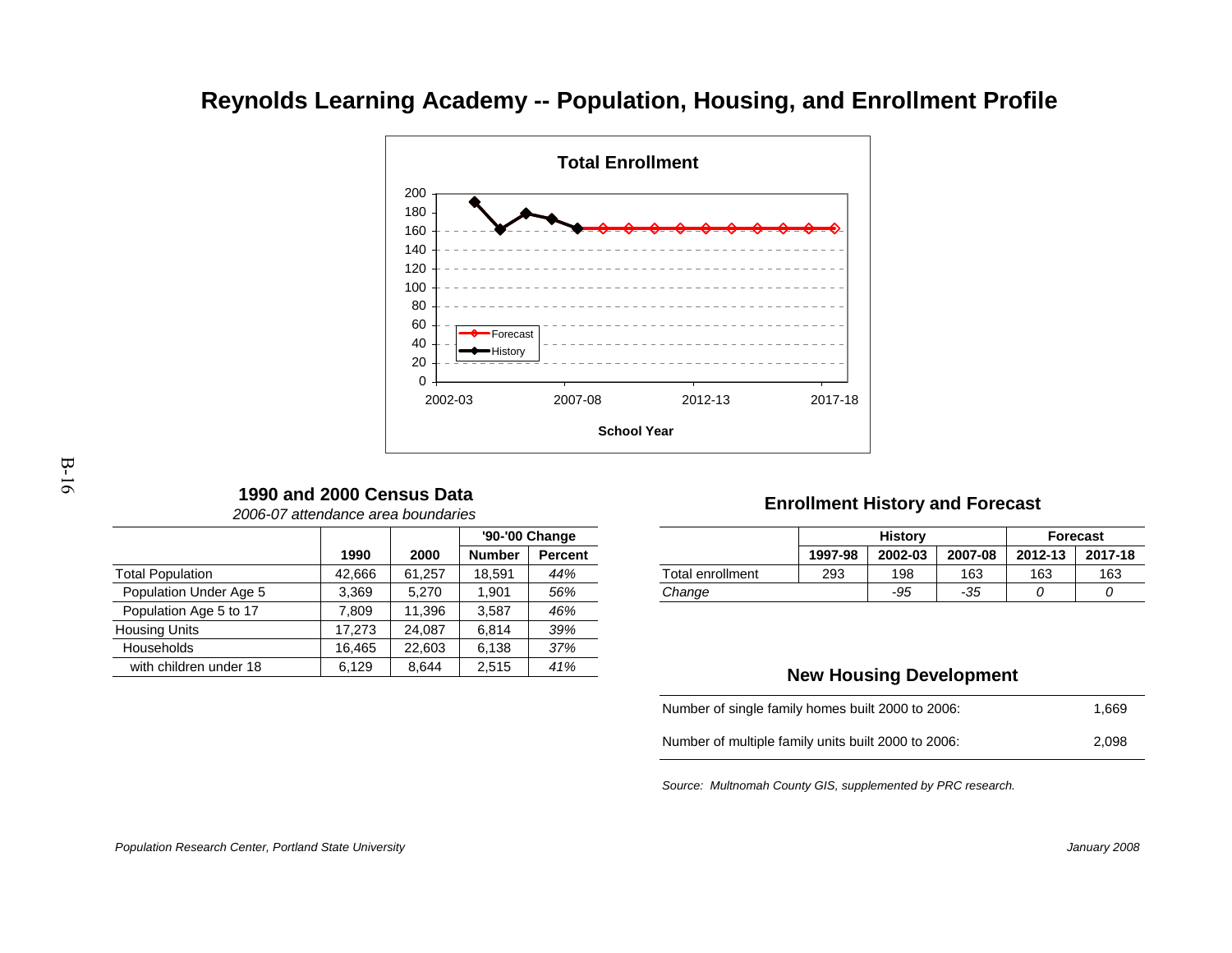## **APPENDIX C**

## **HOUSING UNITS BY TYPE AND SCHOOL ATTENDANCE AREA, 2000-2006**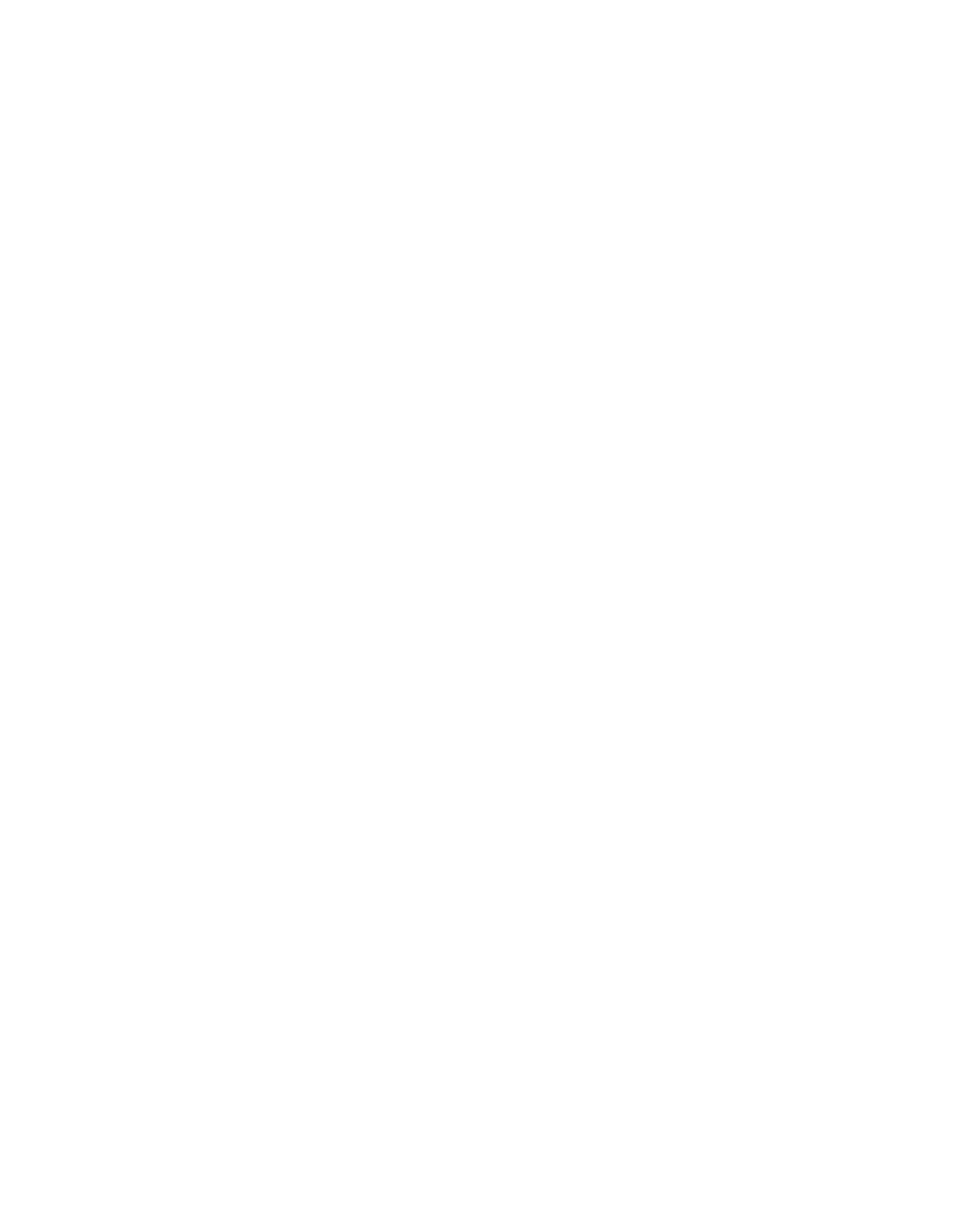|                              | 1990-1999 |         |              | 2000-2006 |         |              |  |  |
|------------------------------|-----------|---------|--------------|-----------|---------|--------------|--|--|
| <b>Housing Type</b>          | Total     | Average | <b>Share</b> | Total     | Average | <b>Share</b> |  |  |
| Single Family, Detached      | 2,672     | 267     | 38%          | 1,221     | 174     | 30%          |  |  |
| Single Family, Attached      | 124       | 12      | 2%           | 448       | 64      | 11%          |  |  |
| Condominiums                 | 158       | 16      | 2%           | 237       | 34      | 6%           |  |  |
| Multi Family, Market Rate    | 2,044     | 204     | 29%          | 1,323     | 189     | 33%          |  |  |
| Multi Family, Subsidized     | 993       | 99      | 14%          | 385       | 55      | 10%          |  |  |
| <b>Mobile Homes</b>          | 706       | 71      | 10%          | 245       | 35      | 6%           |  |  |
| Floating Houses (Marina)     | 32        | 3       | $0\%$        | 29        | 4       | 1%           |  |  |
| <b>Elderly/Nursing Homes</b> | 275       | 28      | 4%           | 153       | 22      | 4%           |  |  |
| Total                        | 7,004     | 700     | 100%         | 4,041     | 577     | 100%         |  |  |

**Table C1**